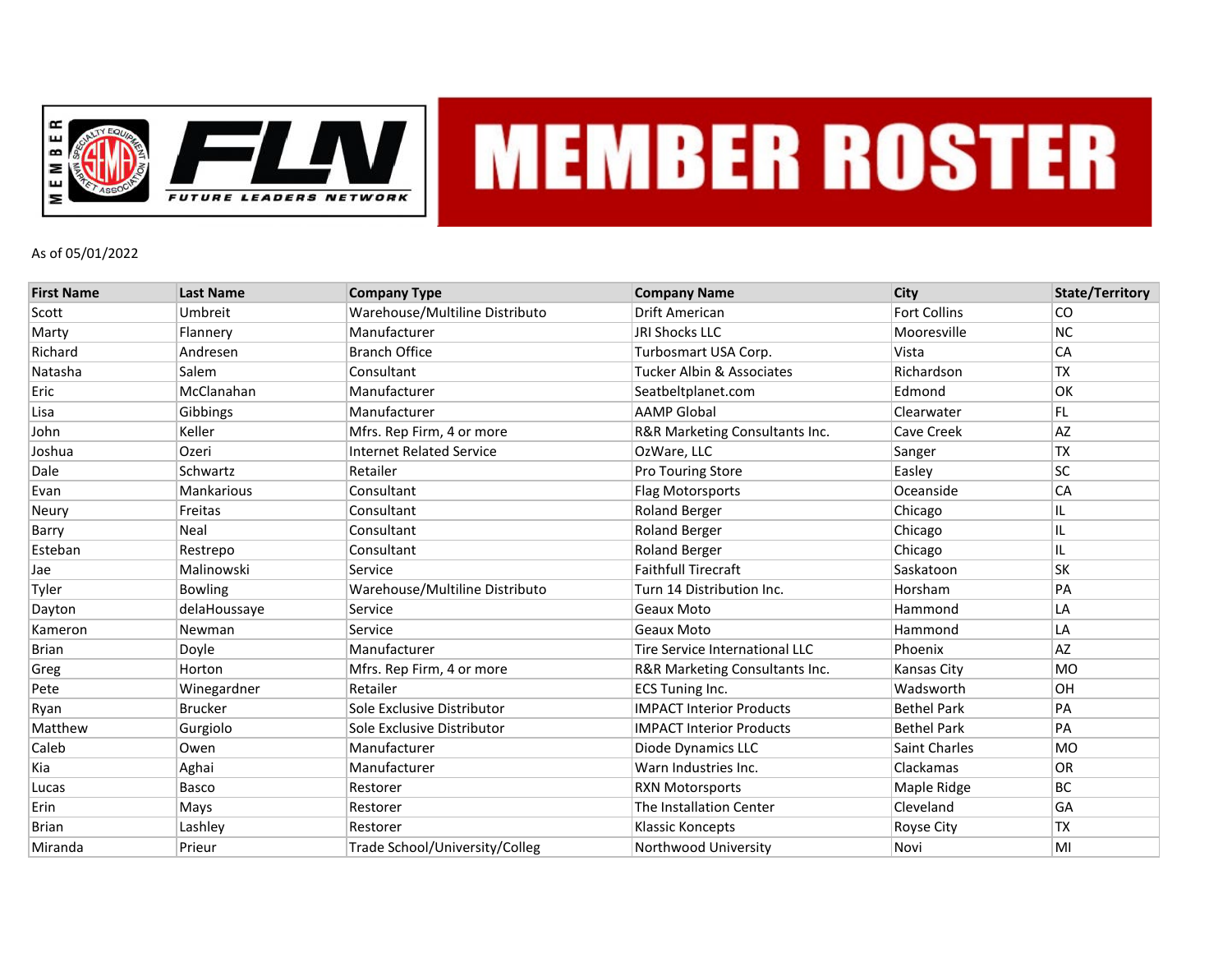| Jonathan        | Bowen          | Service                        | Juggernaut Performance Tuning          | Eastford                 | <b>CT</b>  |
|-----------------|----------------|--------------------------------|----------------------------------------|--------------------------|------------|
| Andrew          | Trujillo       | Warehouse/Multiline Distributo | Turn 14 Distribution Inc.              | Horsham                  | PA         |
| Alan            | Wei            | Manufacturer                   | CSF-Racing & High Performance Division | Rancho Cucamonga         | ${\sf CA}$ |
| Austin          | Henneberry     | Service                        | Dent Clinic Inc.                       | <b>Brookfield</b>        | WI         |
| Beth            | Brennan        | Retailer                       | Guidefitter                            | Bozeman                  | MT         |
| Jonathan        | Carranza       | Installer/Restyler             | Alphawerks                             | Santa Clara              | CA         |
| Arun            | Coumar         | Installer/Restyler             | Alphawerks                             | Santa Clara              | СA         |
| Alana           | Daigneault     | Installer/Restyler             | Alphawerks                             | Santa Clara              | CA         |
| Edgar           | Mendoza        | Installer/Restyler             | Alphawerks                             | Santa Clara              | CA         |
| David           | Thornhill      | Installer/Restyler             | Alphawerks                             | Santa Clara              | CA         |
| Sommer          | Dutton         | Manufacturer                   | Fas-Top                                | Menoken                  | <b>ND</b>  |
| <b>Brian</b>    | <b>Bailey</b>  | Installer/Restyler             | First Empressionz Vehicle Wraps        | <b>Upper Marlboro</b>    | <b>MD</b>  |
| Andy            | <b>Brasher</b> | Trade School/University/Colleg | Universal Technical Institute          | Phoenix                  | <b>AZ</b>  |
| Charlie         | Skaf           | Manufacturer                   | 3D-HD-High Definition Car Care         | Santa Clarita            | CA         |
| Lucas           | Philips        | Manufacturer                   | <b>Newark Auto Products</b>            | East Orange              | NJ         |
| Vanessa         | Klock          | Installer/Restyler             | Klock Werks                            | Mitchell                 | SD         |
| Jeremy          | Sexton         | Manufacturer                   | Rhino-Rack USA                         | Aurora                   | CO         |
| Jennea          | Katic          | Manufacturer                   | <b>Volks Parts Trading Inc.</b>        | Pompano Beach            | FL.        |
| Bobby           | Williams       | Retailer                       | AutoZone Parts Inc.                    | Hernando                 | <b>MS</b>  |
| Shawn           | Wang           | Retailer                       | Hoonigan Industries                    | Compton                  | CA         |
| Nathan          | <b>Banacka</b> | Warehouse/Multiline Distributo | Pedal Commander                        | Camarillo                | CA         |
| Chris           | Cervenka       | Manufacturer                   | Steeda Autosports                      | Pompano Beach            | FL         |
| Abe             | Choe           | Manufacturer                   | <b>ADRO</b> Inc                        | Orange                   | CA         |
| Jordan          | Fabotta        | Manufacturer                   | Atturo Tire Corp.                      | Waukegan                 | IL.        |
| Bart            | Zylstra        | Manufacturer                   | Dee Zee Inc.                           | Ankeny                   | IA         |
| Logan           | Geick          | Manufacturer                   | <b>MW Company</b>                      | <b>Kansas City</b>       | <b>MO</b>  |
| Sergio          | Raphael        | Manufacturer                   | Wheel Pros Inc.                        | <b>Greenwood Village</b> | CO         |
| Emily           | Boden          | Promoter                       | Lodestone Events                       | Indianapolis             | ${\sf IN}$ |
| Matthew         | Vough          | Warehouse/Multiline Distributo | Keystone Automotive Operations Inc.    | Exeter                   | PA         |
| Kendrick        | Garza          | Retailer                       | Driven Lighting Group                  | Atlanta                  | GA         |
| Sean            | Twomey         | Warehouse/Multiline Distributo | Keystone Automotive Operations Inc.    | Exeter                   | PA         |
| Kai-Peter       | Berndt         | Mfrs. Rep Firm, 3 or less      | Powersports Consulting LLC             | Las Vegas                | <b>NV</b>  |
| <b>Baudelio</b> | Ibarra         | Service                        | Magnetomotive LLC                      | Pomona                   | CA         |
| Jordan          | <b>Brewer</b>  | Retailer                       | Avian Industries LLC                   | Shawnee                  | OK         |
| Shane           | Lathrop        | Retailer                       | <b>PH Racing</b>                       | Beaumont                 | CA         |
| Ken             | Farley         | Advertising/Marketing Agency   | Kenneth L. Farley LLC                  | Fowler                   | MI         |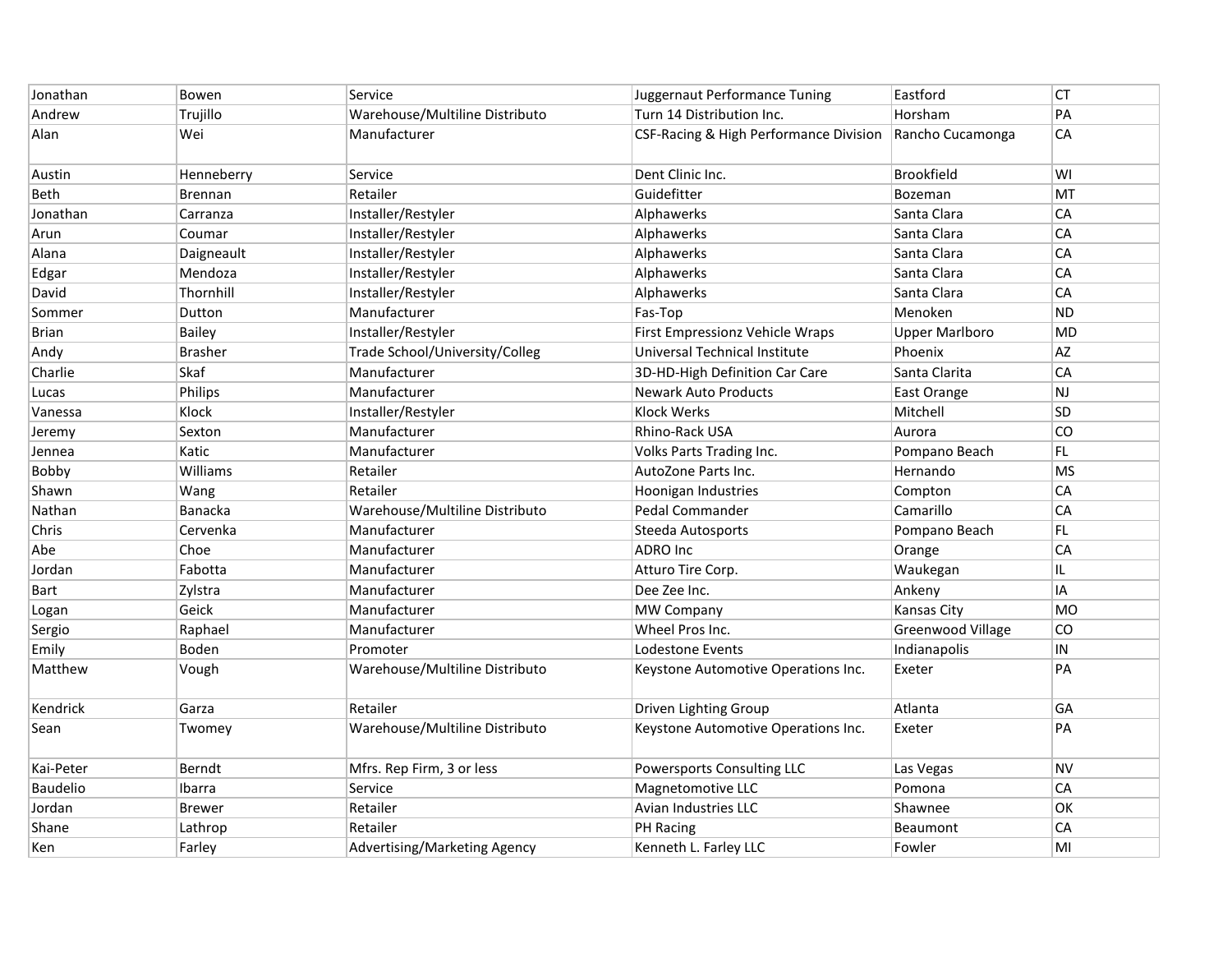| Chandler                 | Collins         | Retailer                        | Aperture Performance              | <b>Russell Springs</b> | KY        |
|--------------------------|-----------------|---------------------------------|-----------------------------------|------------------------|-----------|
| Jay                      | Sandhu          | Service                         | Alignment King Auto Services      | Calgary                | AB        |
| Collin                   | <b>Mikottis</b> | Manufacturer                    | Atturo Tire Corp.                 | Waukegan               | IL.       |
| Kristen                  | Meredith        | Installer/Restyler              | <b>Bullseye Custom Autos</b>      | Liberty Hill           | <b>TX</b> |
| Greyson                  | Paynter         | Retailer                        | <b>Gap Tuning LLC</b>             | Emmett                 | ID        |
| Steve                    | Giandalia       | Retailer                        | <b>Bimmer America LLC</b>         | Redmond                | <b>WA</b> |
| Esther                   | Carrillo        | Retailer                        | Jack's Paint Supplies             | Avondale               | AZ        |
| Jaime                    | Carrillo        | Retailer                        | Jack's Paint Supplies             | Avondale               | AZ        |
| Armando TJ               | Estavillo       | Retailer                        | Jack's Paint Supplies             | Avondale               | AZ        |
| Alyssa                   | Ojeda           | Retailer                        | Jack's Paint Supplies             | Avondale               | <b>AZ</b> |
| Jhonnee                  | Solorzano       | Retailer                        | Jack's Paint Supplies             | Avondale               | <b>AZ</b> |
| Jose                     | Oquendo         | Car Dealer                      | Pro Masters Dynasty               | Apollo Beach           | FL.       |
| Troy                     | Parrott Jr      | Consultant                      | Inspire Technology                | Incline Village        | <b>NV</b> |
| Clint                    | Stussi          | Service                         | Advanced Auto Body                | Sheridan               | <b>WY</b> |
| Tomas                    | Quiroz          | Service                         | Longmont Auto Body                | Longmont               | CO        |
| Stevanus                 | Wahjudi         | Service                         | <b>FMA Surgery Center</b>         | Brooklyn               | <b>NY</b> |
| Todd                     | Chikasawa       | Advertising/Marketing Agency    | <b>RYTEK</b>                      | Oxnard                 | CA        |
| Charles                  | Magnuson        | Consultant                      | Magnuson.Tech                     | Springboro             | OН        |
| Pedro                    | Zuniga          | Installer/Restyler              | Broadway Performance LLC.         | South Hackensack       | <b>NJ</b> |
| Zachary                  | Zajdel          | Manufacturer                    | <b>Brandmotion</b>                | Novi                   | MI        |
| Jalen                    | Frye            | Manufacturer                    | C&R, part of PWR Advanced Cooling | Indianapolis           | IN        |
|                          |                 |                                 | Technology                        |                        |           |
| Dakota                   | Garber          | Manufacturer                    | Diode Dynamics LLC                | Saint Charles          | <b>MO</b> |
| McKenzie                 | DeMarsh         | Manufacturer                    | Dynojet Research Inc.             | North Las Vegas        | <b>NV</b> |
| Annmarie                 | Fioravante      | Manufacturer                    | <b>Edelbrock Group</b>            | Olive Branch           | MS        |
| Alexandra                | Itice           | Manufacturer                    | Idemitsu Lubricants America Corp. | Southfield             | MI        |
| Michael                  | Weitzel         | Manufacturer                    | <b>Magnuson Products LLC</b>      | Griffin                | GA        |
| Mike                     | Rau             | Race Industry Support           | National Hot Rod Association      | San Dimas              | CA        |
| Andrew                   | Zamarripa       | Race Industry Support           | National Hot Rod Association      | San Dimas              | CA        |
| Kamren                   | Gatson          | Retailer                        | Camaro Central                    | Richmond               | KY        |
| Kade                     | Carlson         | Sole Exclusive Distributor      | Matrix Electronic Measuring Inc.  | Salina                 | KS        |
| Sergio                   | Correa          | Sole Exclusive Distributor      | Matrix Electronic Measuring Inc.  | Salina                 | <b>KS</b> |
| Alexandria               | Johnson         | Car Club                        | Iola Car Show                     | Iola                   | WI        |
| Jonathan "maxâ€ <b>?</b> | Major           | Manufacturer                    | Major Design LLC                  | Murfreesboro           | <b>TN</b> |
| Jasmin                   | Topalovic       | Retailer                        | The Overland Garage               | Salt Lake City         | UT        |
| Brandon                  | Lu              | Advertising/Marketing Agency    | <b>CF Media</b>                   | Walnut                 | CA        |
| Peter                    | Taraborelli     | Restorer                        | <b>Horsepower Enterprises</b>     | Lancaster              | PA        |
| Hannah                   | Coulter         | Retailer                        | <b>Automotion Customs Inc.</b>    | <b>Warner Robins</b>   | GA        |
| <b>Bryce</b>             | Thompson        | <b>Truck Accessory Retailer</b> | Dixie 4 Wheel Drive               | St. George             | UT        |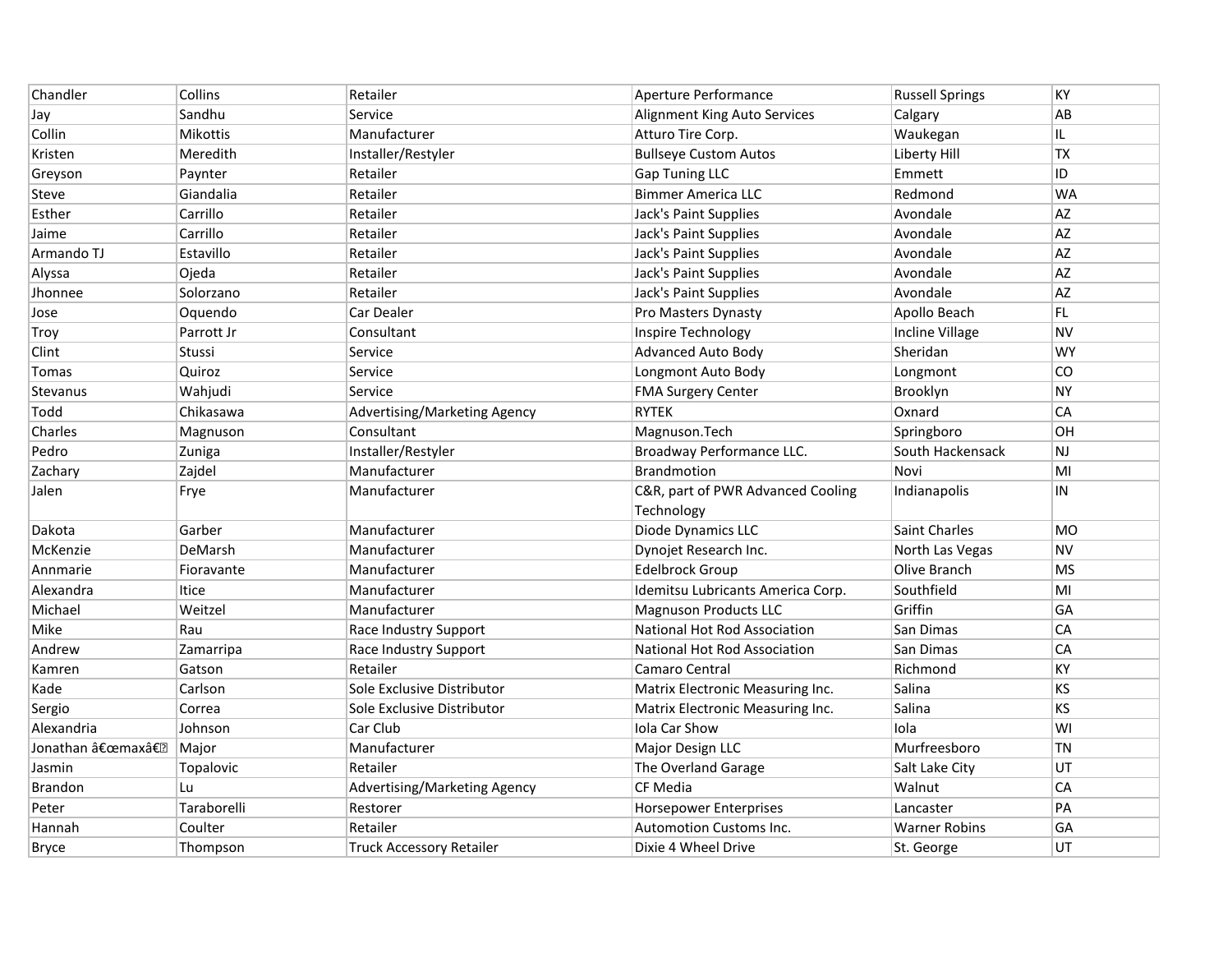| Tara    | Thompson          | <b>Truck Accessory Retailer</b> | Dixie 4 Wheel Drive               | St. George           | UT        |
|---------|-------------------|---------------------------------|-----------------------------------|----------------------|-----------|
| Danny   | O'Brien           | <b>Internet Related Service</b> | Shopify                           | San Francisco        | CA        |
| Rudy    | Sandoval          | Manufacturer                    | K&N Engineering Inc.              | Riverside            | CA        |
| Lee     | Henry             | Manufacturer                    | <b>Retro Manufacturing LLC</b>    | Henderson            | <b>NV</b> |
| Kyle    | Wilcox            | Retailer                        | Handle Matters Inc.               | Cypress              | <b>TX</b> |
| Trey    | Becker            | Trade School/University/Colleg  | University of Northwestern Ohio   | Lima                 | OH        |
| Shawn   | Lindsey           | Manufacturer                    | <b>FLUX USA LLC</b>               | Eldon                | <b>MO</b> |
| Scot    | <b>Nilges</b>     | Manufacturer                    | <b>FLUX USA LLC</b>               | Eldon                | MO        |
| Spencer | Schulte           | Retailer                        | Darkside Diesel LLC               | Wilder               | ID        |
| Chris   | <b>Blackstock</b> | Manufacturer                    | <b>BuiltRight Industries</b>      | <b>Brookfield</b>    | CT        |
| Matty   | Jones             | Manufacturer                    | <b>BuiltRight Industries</b>      | <b>Brookfield</b>    | CT        |
| Jay     | Tien              | Publisher/Media                 | MotorTrend Group                  | El Segundo           | CA        |
| Mychael | Evans             | Manufacturer                    | FOX                               | El Cajon             | CA        |
| Michael | Schena            | Consultant                      | Michigan Muscle                   | Rochester Hills      | MI        |
| Rachel  | Gothard           | Service                         | <b>Maximilian Motorsports</b>     | Chehalis             | WA        |
| Adam    | Ritchie           | Manufacturer                    | Hypertech Inc.                    | <b>Bartlett</b>      | <b>TN</b> |
| Felipe  | Carbonell         | Publisher/Media                 | MotorTrend Group                  | El Segundo           | CA        |
| Stephen | D'Hondt           | Advertising/Marketing Agency    | Spire+                            | Cornelius            | <b>NC</b> |
| Mitch   | Kistner           | Manufacturer                    | <b>DPI Off Road Brands</b>        | Phoenix              | AZ        |
| Justin  | Pantle            | Manufacturer                    | <b>HP Tuners LLC</b>              | <b>Buffalo Grove</b> | IL.       |
| Andrew  | Hodgson           | Manufacturer                    | Timbren Industries Inc.           | Whitby               | ON        |
| Sean    | McComsey          | Retailer                        | Quadratec Inc.                    | <b>West Chester</b>  | PA        |
| Paul    | Huff              | <b>Internet Related Service</b> | Concerto Commerce, Inc.           | Southlake            | TX        |
| Leah    | Hall              | Manufacturer                    | Alltrade Tools LLC                | Cypress              | CA        |
| Emily   | Hartenstein       | Manufacturer                    | <b>ORACLE Lighting Inc.</b>       | Metairie             | LA        |
| Amber   | Romero            | Warehouse/Multiline Distributo  | Pedal Commander                   | Camarillo            | CA        |
| Steven  | Chen              | Retailer                        | <b>Emotive Engineering LLC</b>    | Belmont              | CA        |
| Alicia  | Bynum             | Consultant                      | AAM USA Inc. / The AAM Group      | <b>Piney Flats</b>   | <b>TN</b> |
| Charles | Millsaps          | Consultant                      | AAM USA Inc. / The AAM Group      | Kingport             | <b>TN</b> |
| Andrew  | Stacy             | Consultant                      | AAM USA Inc. / The AAM Group      | <b>Piney Flats</b>   | <b>TN</b> |
| Destiny | Skipper           | Manufacturer                    | <b>Beta Tools</b>                 | Columbia             | PA        |
| Thomas  | Vickery           | Manufacturer                    | C&R, part of PWR Advanced Cooling | Indianapolis         | IN        |
|         |                   |                                 | Technology                        |                      |           |
| Chris   | Wilkinson         | Manufacturer                    | <b>Edelbrock Group</b>            | Olive Branch         | <b>MS</b> |
| Robert  | McLogan           | Manufacturer                    | Liqui Moly - North America        | Irvine               | CA        |
| Bryan   | Aldridge          | Manufacturer                    | The Right Stuff Detailing         | Westerville          | OН        |
| Aaron   | Meister           | Manufacturer                    | Western Steel Buildings           | Park City            | UT        |
| Lucas   | Haley             | Warehouse/Multiline Distributo  | Jegs High Performance             | Delaware             | OН        |
| Colbert | Krong             | <b>Branch Office</b>            | UnderCover, Truck Bed Covers      | Rogersville          | MO        |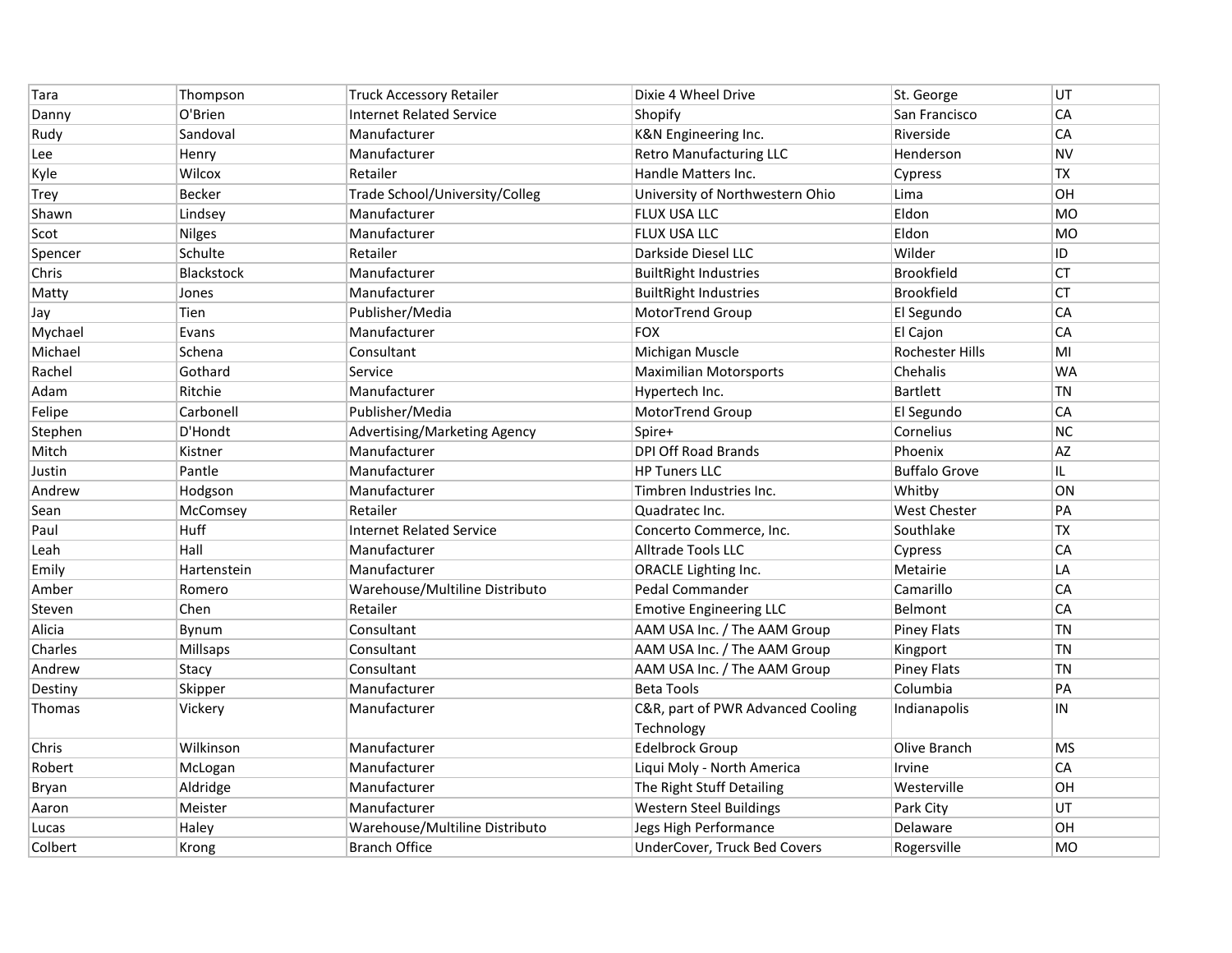| <b>JP</b>      | Yagonia      | Installer/Restyler              | Garage111 Performance                  | Calgary              | AB              |
|----------------|--------------|---------------------------------|----------------------------------------|----------------------|-----------------|
| Joalda         | Lopez        | Restorer                        | Rebel Road Hot Rod Garage              | Los Ranchos          | ΝM              |
| Jason          | Rockwell     | Restorer                        | Rebel Road Hot Rod Garage              | Los Ranchos          | <b>NM</b>       |
| Johnny         | Tolleson     | Restorer                        | Rebel Road Hot Rod Garage              | Los Ranchos          | <b>NM</b>       |
| Sasha          | Thomas       | Manufacturer                    | ENEOS / JX Nippon Oil & EngeryUSA Inc. | Schaumburg           | IL              |
| <b>Brandon</b> | Ziegler      | Restorer                        | Banzai Cubed                           | Mooresville          | <b>NC</b>       |
| Clay           | Wahlstedt    | Manufacturer                    | Area15Designs                          | Lake Geneva          | WI              |
| Chris          | Lutz         | Manufacturer                    | <b>Flow State Marine</b>               | Kawkawlin            | MI              |
| Bryson         | Nakamura     | Service                         | Plan B Automotive                      | Hilo                 | H <sub>II</sub> |
| Brenden        | Cabano       | Retailer                        | <b>German Muscle</b>                   | Scottsdale           | <b>AZ</b>       |
| Robert         | Fisher       | Consultant                      | Ryno Classifieds                       | Largo                | FL.             |
| Kevin          | Carter       | Consultant                      | Ryno Classifieds                       | Largo                | FL              |
| Brian          | Canlas       | Service                         | Pro Treads                             | Houston              | <b>TX</b>       |
| Like           | Cline        | Warehouse/Multiline Distributo  | Turn 14 Distribution Inc.              | Horsham              | PA              |
| Matt           | Avery        | Car Dealer                      | <b>Mecum Auctions Inc.</b>             | Walworth             | WI              |
| Paul           | Elwell       | Manufacturer                    | Putco Inc.                             | Des Moines           | IA              |
| Alfonso        | Sanchez      | Manufacturer                    | Putco Inc.                             | Des Moines           | IA              |
| Julian         | Santa Cruz   | Manufacturer                    | RIMKE, LLC                             | Portland             | <b>OR</b>       |
| Ricardo        | Santa Cruz   | Manufacturer                    | RIMKE, LLC                             | Portland             | OR              |
| Justin         | Rosero       | <b>Internet Related Service</b> | Luxemoto Media LLC                     | New City             | <b>NY</b>       |
| Andrew         | Reuther      | Consultant                      | Reut Design, LLC                       | Ponte Vedra          | FL.             |
| Tayler         | Edwards      | Consultant                      | <b>PDM Automotive</b>                  | Seattle              | <b>WA</b>       |
| Erik           | Heitman      | Manufacturer                    | <b>FASS Diesel Fuel Systems</b>        | Marthasville         | <b>MO</b>       |
| Tyler          | Cobb         | Manufacturer                    | <b>Holley Performance Products</b>     | <b>Bowling Green</b> | KY              |
| Chelsea        | Arnold       | Retailer                        | Driven Lighting Group                  | Atlanta              | GA              |
| Genecis        | Mejia-Perez  | Retailer                        | Driven Lighting Group                  | Atlanta              | GA              |
| McKinleigh     | Moore        | Retailer                        | Driven Lighting Group                  | Atlanta              | GA              |
| <b>Brian</b>   | Hult         | Retailer                        | Corvette Builds, LLC                   | Reno                 | <b>NV</b>       |
| Jafet          | Romero       | Retailer                        | Boon                                   | Hatillo              |                 |
| Kenneth        | Denney       | Restorer                        | Hot Rod Specialties, Indianapolis      | Indianapolis         | IN              |
| Chad           | Powszok      | Publisher/Media                 | Power Automedia                        | Murrieta             | CA              |
| Emily          | <b>Bruce</b> | Advertising/Marketing Agency    | <b>JACKSON</b>                         | Simpsonville         | SC              |
| Joshua         | Sanders      | Restorer                        | Sanders Streetrods inc.                | Enumclaw             | <b>WA</b>       |
| Ivan           | Korda        | Publisher/Media                 | Power Automedia                        | Murrieta             | CA              |
| Justin         | Willms       | Retailer                        | Dirt Patriot LLC                       | Murrieta             | CA              |
| Corey          | Simone       | Manufacturer                    | <b>4WP Factory</b>                     | Compton              | CA              |
| Crystal        | Wiken        | Manufacturer                    | <b>BOLT Locks by STRATTEC</b>          | Milwaukee            | WI              |
| Andrew         | Schenk       | Manufacturer                    | <b>ITW Evercoat</b>                    | Cincinnati           | OH              |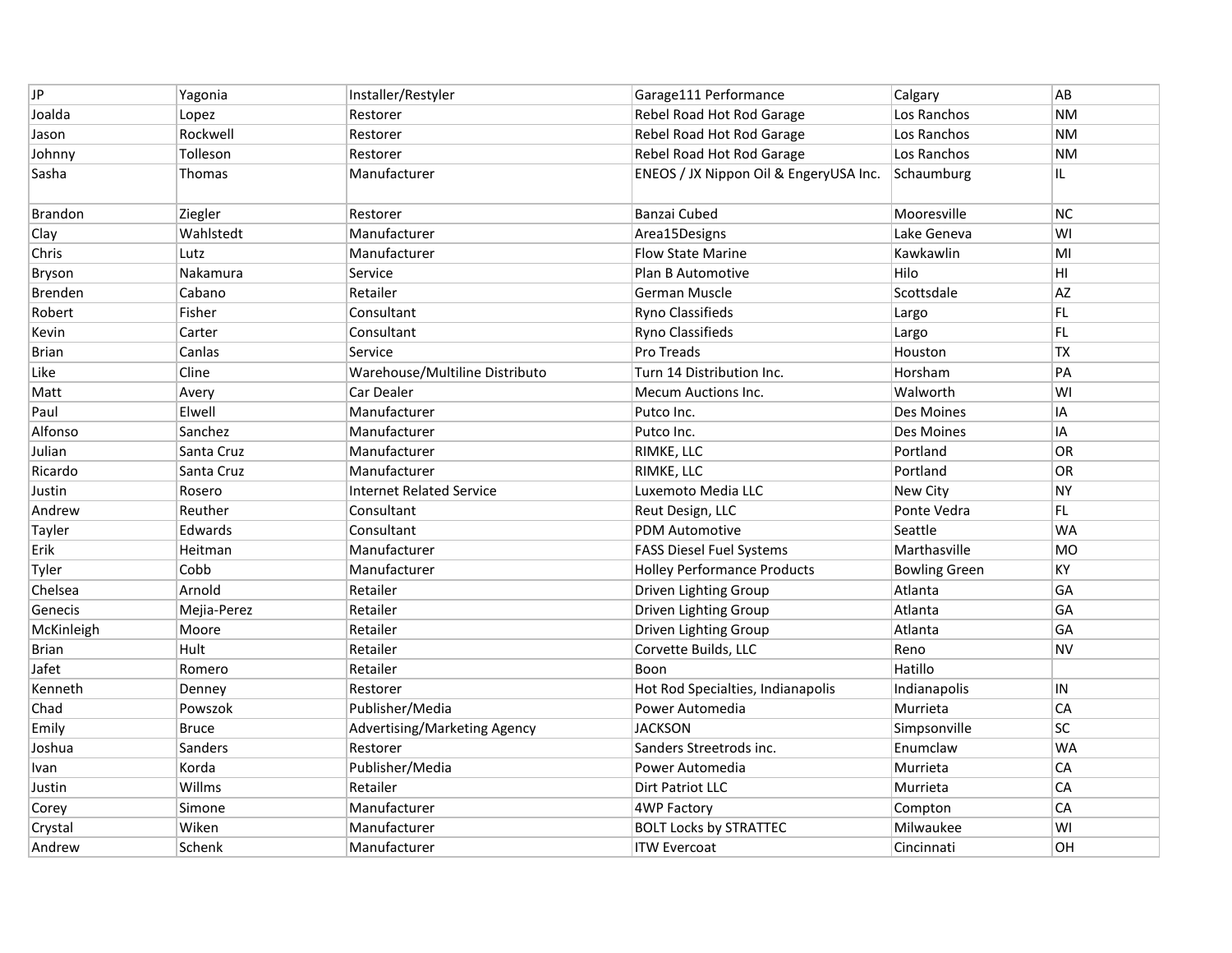| Robert          | DeBoe           | Manufacturer                    | Rigid Industries LED Lighting     | Gilbert                | <b>AZ</b>     |
|-----------------|-----------------|---------------------------------|-----------------------------------|------------------------|---------------|
| Cory            | Justice         | Manufacturer                    | <b>RTR Vehicles</b>               | Charlotte              | <b>NC</b>     |
| Morgan          | Hixon           | Race Industry Support           | Summit Motorsports Park           | Norwalk                | OH            |
| Marcus          | Jones           | Consultant                      | Marcus E Jones Ent.               | Germantown             | <b>TN</b>     |
| Raymark         | Dizon           | Installer/Restyler              | Liberty Autoworx                  | Edmonton               | AB            |
| Dan             | Uress           | Manufacturer                    | Colorware USA, Inc.               | Elmhurst               | IL.           |
| Cory            | Sims            | Retailer                        | Moto Excellence                   | <b>Winter Garden</b>   | FL            |
| Kyle            | Sims            | Retailer                        | Moto Excellence                   | Winter Garden          | FL.           |
| Michael         | <b>Bollard</b>  | Service                         | Motorly                           | Port Murray            | $\mathsf{NJ}$ |
| Kyle            | Pickett         | Restorer                        | Lonestar Classic Cars LLC         | Houston                | <b>TX</b>     |
| Douglas         | Duncan          | <b>Internet Related Service</b> | Motorcode LLC                     | Leander                | <b>TX</b>     |
| Adam            | Deuling         | Manufacturer                    | Deuling Design LLC                | Muskegon               | MI            |
| Haley           | Keelin          | Retailer                        | Driven Lighting Group             | Atlanta                | GA            |
| Amanda          | Devore          | Promoter                        | Lodestone Events                  | Indianapolis           | ${\sf IN}$    |
| <b>Nicholas</b> | Van Den Akker   | Restorer                        | Dutch Safari Company LLC          | <b>Buda</b>            | TX            |
| Joseph          | Comiskey        | Restorer                        | Raglan Motor Co                   | Wilmington             | <b>NC</b>     |
| Sophie          | Vor             | <b>Branch Office</b>            | <b>APR LLC</b>                    | Opelika                | AL.           |
| Mitchell        | Metcalf         | Manufacturer                    | Memphis Car Audio                 | Memphis                | TN            |
| Cody            | Mayer           | Retailer                        | Driven Lighting Group             | Atlanta                | GA            |
| Brent           | Radtke          | Manufacturer                    | Hennessy Industries               | La Vergne              | <b>TN</b>     |
| Daniel          | Collins         | Manufacturer                    | Penguin's Electrifying Hot Rods   | Belleville             | <b>NJ</b>     |
| Bryon           | Speller         | Retailer                        | Shadowline Motorsport LLC.        | Santa Clarita          | CA            |
| ТC              | Olsen           | Manufacturer                    | LKQ Corp.                         | Antioch                | <b>TN</b>     |
| Michael         | Mansfield       | Promoter                        | Full Lock Drift                   | Edmond                 | OK            |
| Garytt          | Shirey          | Promoter                        | <b>Full Lock Drift</b>            | Edmond                 | ОK            |
| Kyle            | Martin          | Manufacturer                    | Radflo Suspension Technology      | <b>Fountain Valley</b> | CA            |
| Andrew          | Bettridge       | Manufacturer                    | <b>Extreme Dimensions Inc.</b>    | Fullerton              | CA            |
| Stewart         | Webb            | Manufacturer                    | <b>Drake Automotive Group</b>     | Henderson              | <b>NV</b>     |
| Cody            | Jacobs          | Retailer                        | 4LifetimeLines                    | Hatfield               | PA            |
| Kiernan         | <b>Pitts</b>    | Retailer                        | 4LifetimeLines                    | Hatfield               | PA            |
| Steven          | Carstens        | <b>Truck Accessory Retailer</b> | Norse Offroad LLC                 | Oshkosh                | WI            |
| Chelsea         | Allen           | Retailer                        | <b>Crush Customs</b>              | Marietta               | GA            |
| Michael         | <b>Barletta</b> | Retailer                        | Driven Lighting Group             | Atlanta                | GA            |
| Devaan          | Govan           | Retailer                        | Driven Lighting Group             | Atlanta                | GA            |
| Dennis          | Lomonaco        | Service                         | TorkHub                           | Metairie               | LA            |
| Emma            | Rains           | Retailer                        | Driven Lighting Group             | Atlanta                | GA            |
| Ryan            | Koleno          | Retailer                        | RKCL Enterprises, LLC (DBA) AutoX | Gibsonia               | PA            |
|                 |                 |                                 | Performance                       |                        |               |
| Kevin           | Bell            | Warehouse/Multiline Distributo  | <b>DK Engine Parts</b>            | Fayetteville           | GA            |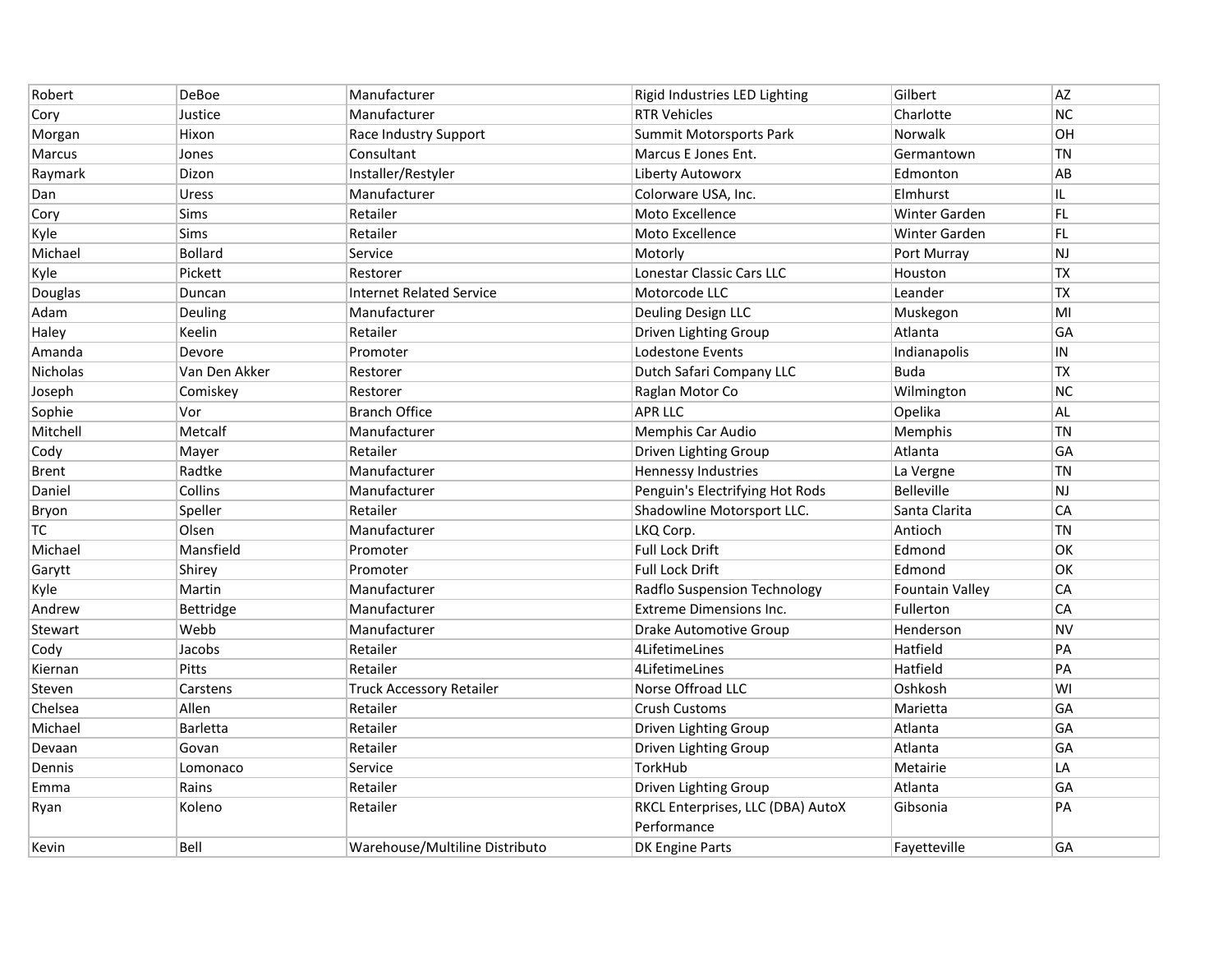| David          | DeBuc          | Warehouse/Multiline Distributo  | <b>DK Engine Parts</b>              | Fayetteville         | GA        |
|----------------|----------------|---------------------------------|-------------------------------------|----------------------|-----------|
| Maxwell        | Karpanty       | Warehouse/Multiline Distributo  | K2 Industries LLC                   | Port Saint Lucie     | FL.       |
| Blake          | Andermann      | Retailer                        | <b>DIYHEMI LLC</b>                  | Gonzales             | LA        |
| Mike           | Nguyen         | Retailer                        | <b>DIYHEMI LLC</b>                  | Gonzales             | LA        |
| Cameron        | Ledford        | Service                         | Clean Whip Mobile LLC               | Greenville           | <b>SC</b> |
| Hunter         | Morgan         | Service                         | Clean Whip Mobile LLC               | Greenville           | <b>SC</b> |
| Seth           | <b>Burgett</b> | Restorer                        | Gateway Bronco                      | Hamel                | IL        |
| Andrew         | Gegg           | Restorer                        | Gateway Bronco                      | Hamel                | IL        |
| John           | Hunn           | Restorer                        | <b>Gateway Bronco</b>               | Hamel                | IL.       |
| Jordan         | Reader         | Retailer                        | JR Riverside Performance LLC        | Vernon Center        | <b>NY</b> |
| <b>Brandon</b> | Geddings       | Retailer                        | <b>Controlled Motors LLC</b>        | Alpharetta           | GA        |
| Winfield       | Raglin         | Service                         | Goosetuned LLC                      | Las Cruces           | <b>NM</b> |
| Johnny         | McKenna        | Advertising/Marketing Agency    | <b>Feyer Marketing</b>              | <b>Grand Ledge</b>   | MI        |
| <b>Nick</b>    | Watt           | Restorer                        | <b>RXN Motorsports</b>              | Maple Ridge          | BC        |
| Autumn         | Schwalbe       | Vehicle Assembler               | Ford Motor Co.                      | Dearborn             | MI        |
| Elyse          | Mazz           | Retailer                        | <b>Detailer's Dream Products</b>    | North Tonawanda      | <b>NY</b> |
| Justin         | Orantes        | Manufacturer                    | Autostop Saver                      | Jacksonville         | FL        |
| Michael        | Willoughby     | Retailer                        | Willobeez Performance               | Jersey Shore         | PA        |
| Cody           | Prudnick       | Restorer                        | <b>Prudnick Motorsports</b>         | Mukilteo             | <b>WA</b> |
| Chris          | Faustmann      | Manufacturer                    | Grimm Offroad                       | Rexburg              | ID        |
| Emily          | Humpert        | Manufacturer                    | <b>ATEQ TPMS Tools LC</b>           | Novi                 | MI        |
| Sandy          | Crespo-Mossi   | Manufacturer                    | <b>ORACLE Lighting Inc.</b>         | Metairie             | LA        |
| Joshua         | Horowitz       | Manufacturer                    | <b>ORACLE Lighting Inc.</b>         | Metairie             | LA        |
| Brittany       | Schiaffino     | Manufacturer                    | <b>ORACLE Lighting Inc.</b>         | Metairie             | LA        |
| Maggie         | Valdez         | Manufacturer                    | MV Industries Gaskets Inc.          | Long Beach           | CA        |
| Maria          | Valadez        | Restorer                        | S&S Bumper Repair Inc.              | Long Beach           | CA        |
| Salvador       | Valdez         | Restorer                        | S&S Bumper Repair Inc.              | Long Beach           | CA        |
| Leandra        | Holland        | Manufacturer                    | Dee Zee Inc.                        | Des Moines           | ΙA        |
| Kaitlyn        | <b>Stotts</b>  | Manufacturer                    | Dee Zee Inc.                        | Des Moines           | IA        |
| Alex           | George         | Manufacturer                    | Air Flow Research                   | Valencia             | CA        |
| Antonio        | Pierce         | Manufacturer                    | Cunningham Automotive Inc.          | Lewisville           | <b>TX</b> |
| Alex           | Martinez       | <b>Truck Accessory Retailer</b> | <b>Custom Offsets LLC</b>           | Appleton             | WI        |
| Mike           | Johnson        | Retailer                        | <b>Slick Rock Customs LLC</b>       | Murray               | UT        |
| Hannah         | Gough          | Warehouse/Multiline Distributo  | Keystone Automotive Operations Inc. | Exeter               | PA        |
| Alex           | Shcherbachev   | <b>Internet Related Service</b> | Convermax Corp.                     | New York             | <b>NY</b> |
| Holly          | Haberkamp      | Vehicle Assembler               | FCA US LLC                          | <b>Auburn Hills</b>  | MI        |
| Daina          | Dalesandro     | Manufacturer                    | ORACLE Lighting Inc.                | Metairie             | LA        |
| Ryan           | Healey         | Manufacturer                    | <b>HP Tuners LLC</b>                | <b>Buffalo Grove</b> | IL.       |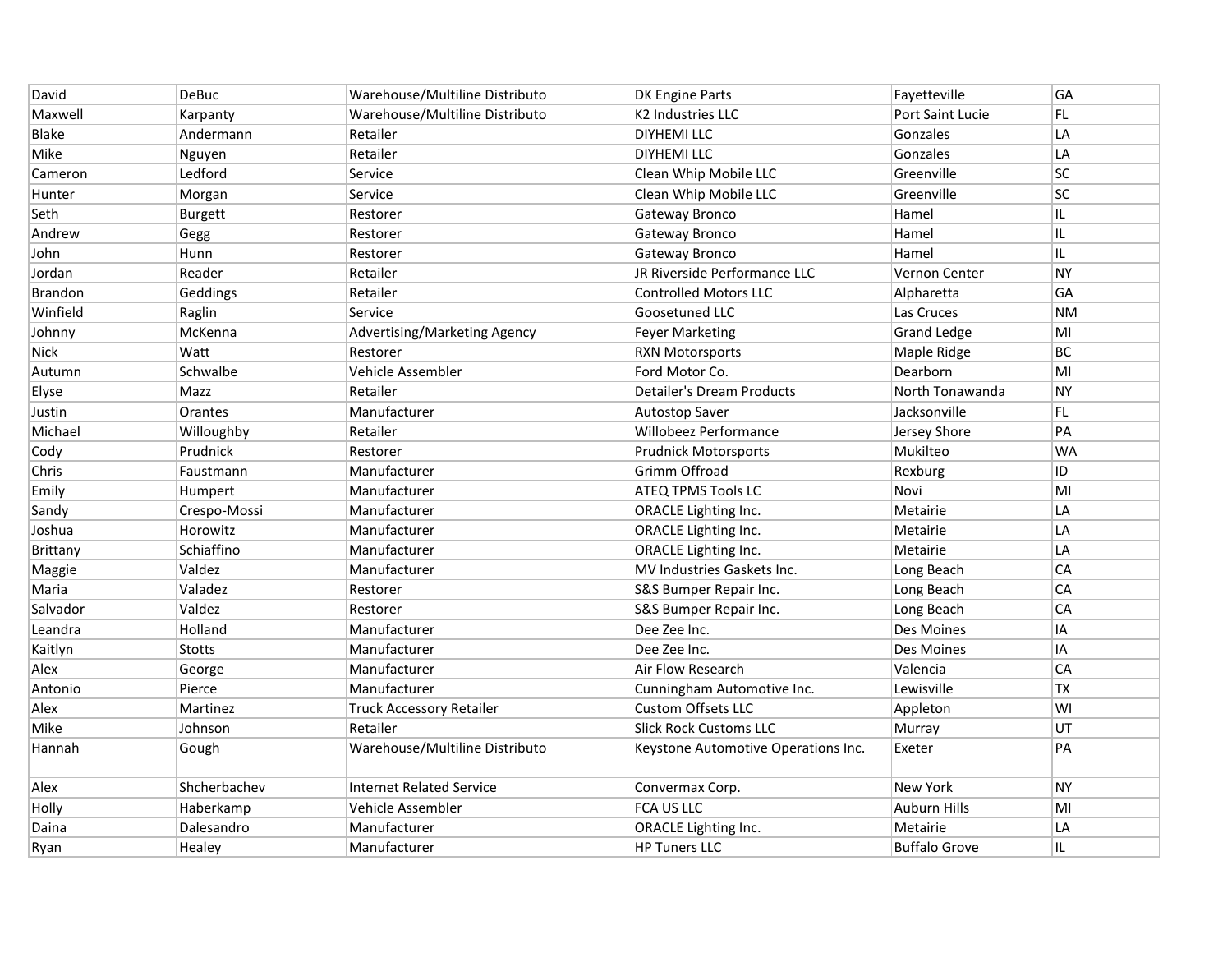| Gideon         | <b>Bailey</b>       | Manufacturer                    | <b>HP Tuners LLC</b>                | <b>Buffalo Grove</b>  | IL        |
|----------------|---------------------|---------------------------------|-------------------------------------|-----------------------|-----------|
| Matt           | Menelle             | Manufacturer                    | <b>HP Tuners LLC</b>                | <b>Buffalo Grove</b>  | IL        |
| Christopher    | Scriva              | Manufacturer                    | <b>HP Tuners LLC</b>                | <b>Buffalo Grove</b>  | IL.       |
| TJ             | Tanner              | Installer/Restyler              | Maine Off-Road Enterprises LLC      | Cape Neddick          | ME        |
| Fernando       | Maya                | Service                         | <b>Mobile Diagnostic Solutions</b>  | Cypress               | <b>TX</b> |
| Avery          | Hodge               | Sole Exclusive Distributor      | Matrix Electronic Measuring Inc.    | Salina                | <b>KS</b> |
| Oscar          | Jackson             | Manufacturer                    | Jackson Racing                      | Chino                 | CA        |
| Amber          | Geissler            | Restorer                        | <b>RXN Motorsports</b>              | Maple Ridge           | BC.       |
| Luis           | Centeno             | Publisher/Media                 | <b>Hemmings Motor News</b>          | Bennington            | VT        |
| Jonathan       | Shaw                | Publisher/Media                 | <b>Hemmings Motor News</b>          | Bennington            | VT        |
| Kelsey         | <b>Bugio</b>        | Warehouse/Multiline Distributo  | Speedway Motors Inc.                | Lincoln               | NE        |
| Abby           | Hathorn             | Consultant                      | AAM USA Inc. / The AAM Group        | <b>Piney Flats</b>    | <b>TN</b> |
| <b>Brandon</b> | McCordle            | Consultant                      | AAM USA Inc. / The AAM Group        | <b>Piney Flats</b>    | <b>TN</b> |
| Isaac          | Cruz                | Manufacturer                    | Horizon Brands                      | Costa Mesa            | CA        |
| Kennedy        | Patrick             | Retailer                        | Camaro Central                      | Richmond              | KY        |
| Tony           | Mandella            | Retailer                        | <b>PMR Enterprises</b>              | Rancho Cucamonga      | CA        |
| Ben            | Mottern             | Manufacturer                    | <b>TSO Manufacturing LLC</b>        | Unicoi                | TN        |
| Curtis         | Larsen              | Installer/Restyler              | Larsen Restoration and Design LLC   | Kingston              | <b>NY</b> |
| Kathreen       | Larsen              | Installer/Restyler              | Larsen Restoration and Design LLC   | Kingston              | <b>NY</b> |
| Vanessa        | Forghun             | <b>Internet Related Service</b> | <b>VELOXIGO LLC</b>                 | La Jolla              | CA        |
| <b>Nick</b>    | Dominato            | Manufacturer                    | asTech                              | Toronto               | ON        |
| Jeremy         | Hunt                | Retailer                        | Djs's Performance Auto Parts        | Cypress               | CA        |
| Michael        | Blount              | Warehouse/Multiline Distributo  | Turn 14 Distribution Inc.           | Horsham               | PA        |
| Mike           | DeFusco             | Warehouse/Multiline Distributo  | Turn 14 Distribution Inc.           | Horsham               | PA        |
| Morgan         | Jacob               | Warehouse/Multiline Distributo  | Turn 14 Distribution Inc.           | Horsham               | PA        |
| Adrian         | Librojo             | Warehouse/Multiline Distributo  | Turn 14 Distribution Inc.           | Horsham               | PA        |
| Peter          | Bruschi             | Manufacturer                    | Detroit Speed & Engineering Inc.    | Mooresville           | <b>NC</b> |
| Charles        | Siritho             | Retailer                        | <b>Function Factory Performance</b> | Scottsdale            | AZ        |
| <b>Brandon</b> | Cody                | Warehouse/Multiline Distributo  | Turn 14 Distribution Inc.           | Horsham               | PA        |
| Kyle           | Crawford            | Warehouse/Multiline Distributo  | Turn 14 Distribution Inc.           | Horsham               | PA        |
| Matthew        | England             | Warehouse/Multiline Distributo  | Turn 14 Distribution Inc.           | Horsham               | PA        |
| Christy        | <b>Brewer</b>       | Manufacturer                    | Edelbrock Group                     | Memphis               | TN        |
| Fahri F        | Unal                | Car Dealer                      | FIM Trade LLC dba Fari VIP Design   | Riverside             | <b>NJ</b> |
| Anthony        | Mungioli            | Warehouse/Multiline Distributo  | Turn 14 Distribution Inc.           | Horsham               | PA        |
| Zach           | Fair                | Manufacturer                    | TrimParts Inc.                      | Lebanon               | OH        |
| <b>Dallas</b>  | Johannes            | Manufacturer                    | TrimParts Inc.                      | Lebanon               | OН        |
| Frank          | <b>Brearley III</b> | <b>Tire Dealer</b>              | <b>Tirestacks LLC</b>               | Ponte Vedra           | FL.       |
| Chris          | Rodriquez           | Manufacturer                    | <b>JB Autosports</b>                | <b>Des Moines</b>     | ΙA        |
| Derick         | Fernandez           | Advertising/Marketing Agency    | <b>Gridlife LLC</b>                 | <b>Stone Mountain</b> | GA        |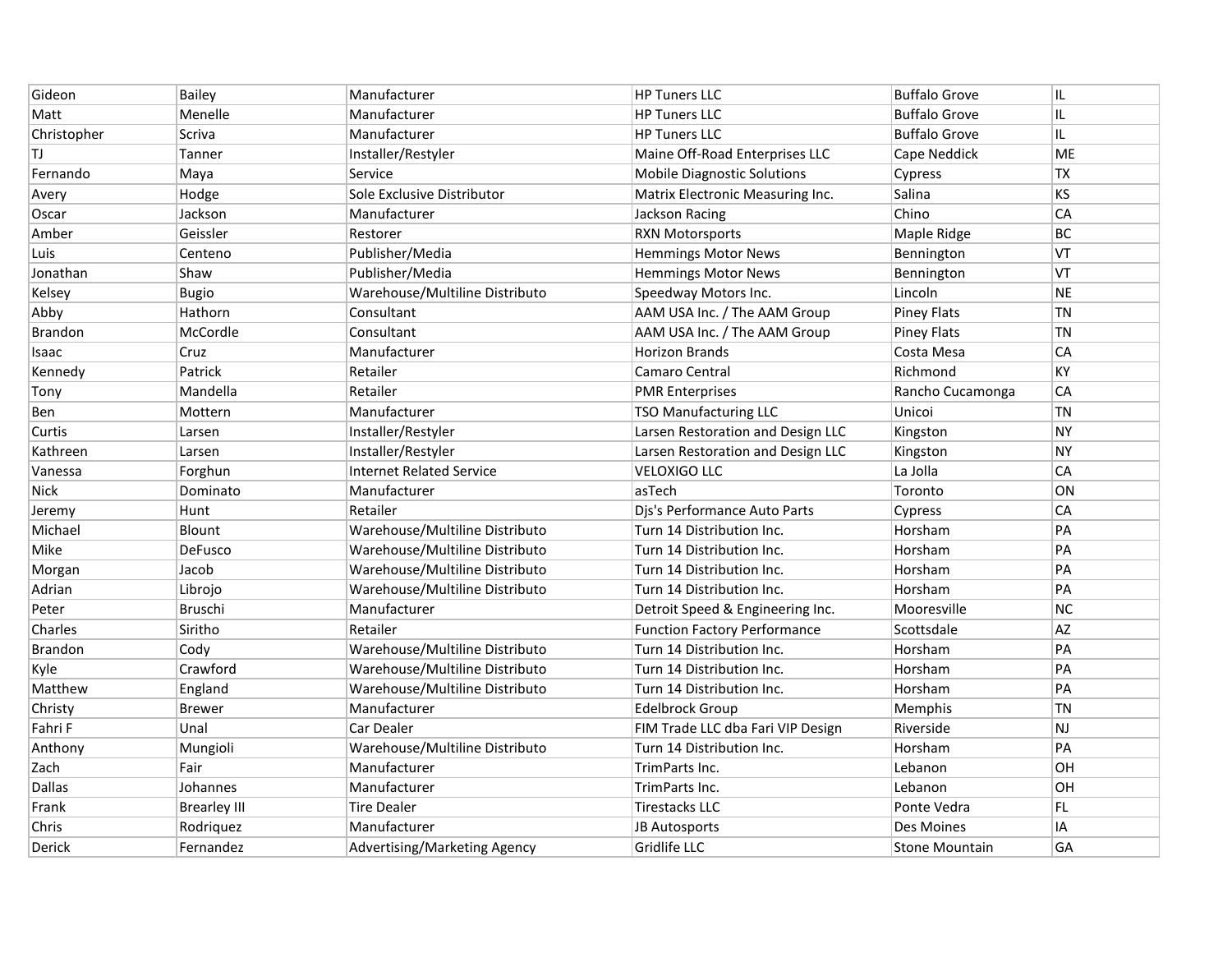| Jose         | Quintanilla    | Manufacturer                    | <b>ARB 4x4 Accessories</b>            | Auburn                  | <b>WA</b>      |
|--------------|----------------|---------------------------------|---------------------------------------|-------------------------|----------------|
| Carter       | Anderson       | <b>Branch Office</b>            | Keystone Automotive Operations-TX     | Dallas                  | TX             |
|              |                |                                 | (Dallas)                              |                         |                |
| lan          | Taylor         | Installer/Restyler              | <b>ProBilt Motorsports Group</b>      | Huntington Beach        | CA             |
| Alan         | Reyes          | Manufacturer                    | <b>Xtrusion Designs LLC</b>           | Wichita                 | <b>KS</b>      |
| Justin       | Bradshaw       | Consultant                      | <b>REVER Moto Inc.</b>                | Eagle                   | CO             |
| Bryan        | Zielinski      | Truck Accessory Retailer        | <b>Common Era Diesel</b>              | Waterford               | WI             |
| Matthew      | Witzgall       | Manufacturer                    | <b>EMM</b> International              | Naples                  | FL             |
| Troy         | Henige         | Manufacturer                    | FOX                                   | El Cajon                | CA             |
| Adam         | Weisner        | Manufacturer                    | Super Springs International Inc.      | Carpinteria             | CA             |
| Vanessa      | Gracida        | Manufacturer                    | <b>RK Sport</b>                       | <b>Round Rock</b>       | <b>TX</b>      |
| Daniel       | Balto          | Advertising/Marketing Agency    | Carmmunity Inc.                       | Minneapolis             | MN             |
| Daniel       | LaRou          | Retailer                        | <b>Chrome Enhancements</b>            | Omaha                   | <b>NE</b>      |
| Rob          | Anderson       | Manufacturer                    | <b>Maxxsonics USA</b>                 | Libertyville            | IL.            |
| <b>Brock</b> | Winberg        | Manufacturer                    | Electric GT                           | Huntington Beach        | CA             |
| Arun         | Coumar         | Consultant                      | <b>Driven Performance Advisors</b>    | Seattle                 | <b>WA</b>      |
| Jake         | Headlee        | Consultant                      | H3 Development Solutions              | <b>HUNTINGTON BEACH</b> | CA             |
| Austin       | Collier        | Retailer                        | Driven Lighting Group                 | Atlanta                 | GA             |
| Carlos       | Diaz           | Retailer                        | Driven Lighting Group                 | Atlanta                 | GA             |
| Jovanny      | Gomez          | Retailer                        | Driven Lighting Group                 | Atlanta                 | GA             |
| Michael      | <b>Hicks</b>   | Retailer                        | Driven Lighting Group                 | Atlanta                 | GA             |
| Ralph        | Infanti        | Retailer                        | Driven Lighting Group                 | Atlanta                 | GA             |
| Makhail      | Jackson        | Retailer                        | Driven Lighting Group                 | Atlanta                 | GA             |
| Taylor       | Jordan         | Retailer                        | Driven Lighting Group                 | Atlanta                 | GA             |
| Caleb        | Morgan         | Retailer                        | Driven Lighting Group                 | Atlanta                 | GA             |
| Anthony      | Peace          | Retailer                        | Driven Lighting Group                 | Atlanta                 | GA             |
| John         | <b>Tobias</b>  | Retailer                        | Driven Lighting Group                 | Acworth                 | GA             |
| Zachary      | Williams       | Retailer                        | Driven Lighting Group                 | Atlanta                 | GA             |
| Kelly        | Morrison       | <b>Truck Accessory Retailer</b> | Truck'n America                       | Waldorf                 | MD             |
| Chris        | Bishop         | Installer/Restyler              | <b>Ground Zero Customs LLC</b>        | Holt                    | FL.            |
| Kevin        | Cruz           | Retailer                        | Andy's Auto Shack                     | Fort Lauderdale         | FL             |
| Ryan         | Bachman        | Consultant                      | <b>Endless Technologies</b>           | Cleveland               | OH             |
| Niklas       | Lubke          | Manufacturer                    | NAP Sportauspuff Manufaktur GmbH      | Nordhorn                | N <sub>1</sub> |
| Jacob        | Abbott         | Retailer                        | <b>Overland Expedition Outfitters</b> | Lewisville              | <b>TX</b>      |
| Elizabeth    | <b>Brennan</b> | Manufacturer                    | Go Fast Campers                       | Belgrade                | MT             |
| Tyler        | Cameron        | Warehouse/Multiline Distributo  | Marlon Recreational Products Ltd.     | Chilliwack              | BC             |
| Katie        | Frank          | Manufacturer                    | Eastman Chemical Co.                  | <b>St Louis</b>         | <b>MO</b>      |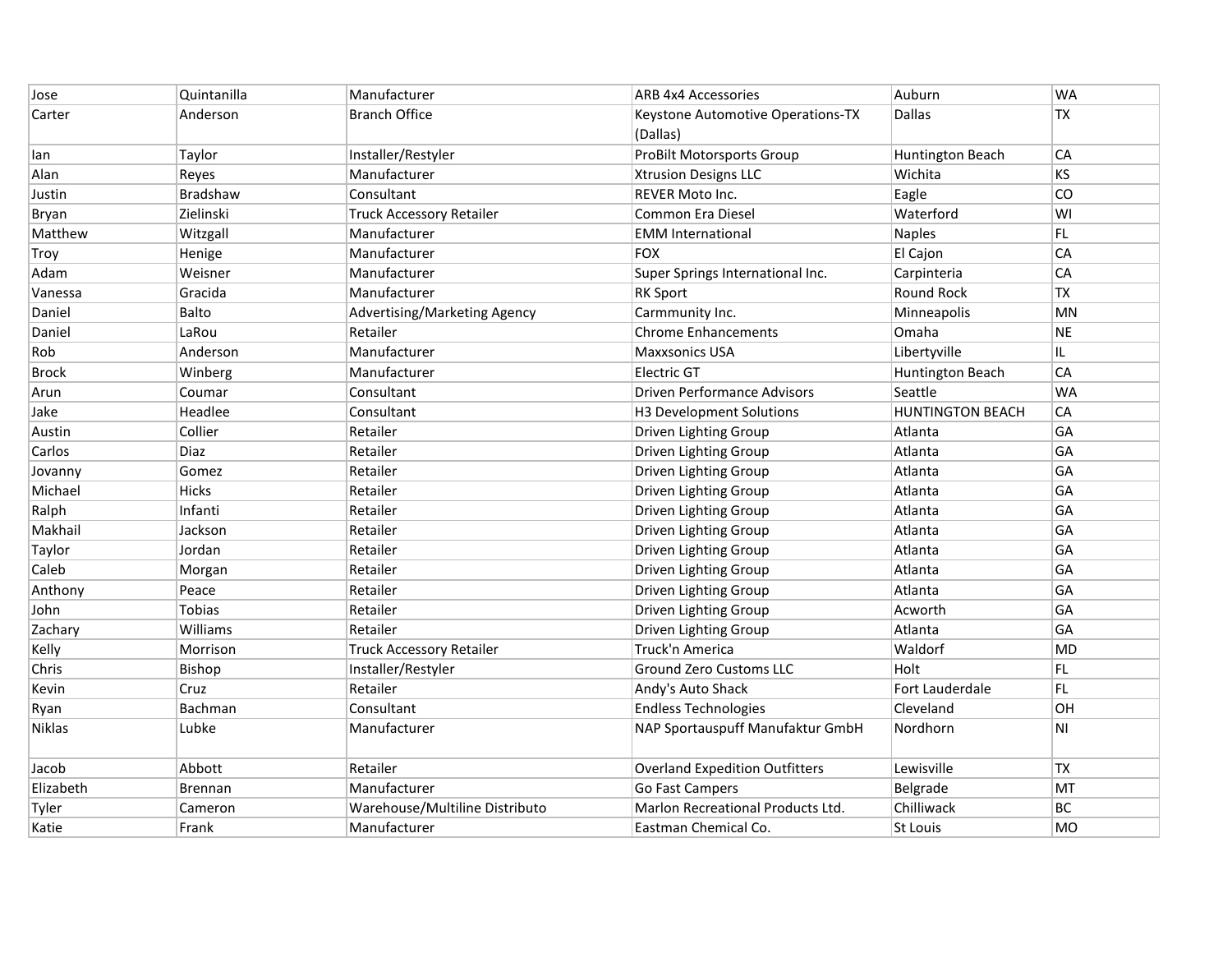| Schiller        | Murphy          | Service                        | iCraveBoost Performance (iCraveBoost<br>lnc)             | Bennett                | CO        |
|-----------------|-----------------|--------------------------------|----------------------------------------------------------|------------------------|-----------|
| Zack            | Hampton         | Installer/Restyler             | Chromotize                                               | Larned                 | <b>KS</b> |
| <b>Brandon</b>  | Faliszewski     | Manufacturer                   | Coastal Offroad                                          | Victoria               | <b>BC</b> |
| Travis          | Gill            | Retailer                       | NightShade Commerce                                      | Browndale              | PA        |
| Alex            | Peitz           | Service                        | Peitz Performance Tunes                                  | Cypress                | <b>TX</b> |
| Spencer         | <b>Hutchins</b> | Retailer                       | Z1 Motorsports                                           | Carrollton             | GA        |
| <b>Nicholas</b> | Soave           | Manufacturer                   | Wiseco Piston Co. Inc.                                   | Mentor                 | OН        |
| Brian           | Voelker         | Service                        | 5 Star Automotive of WNY                                 | Middleport             | <b>NY</b> |
| Spencer         | Rutherford      | Retailer                       | Camaro Central                                           | Richmond               | KY        |
| Jacob           | Carr            | Retailer                       | Camaro Central                                           | Richmond               | KY        |
| Cecilia         | Herrell         | Manufacturer                   | Renegade Performance Fuels &<br>Lubricants               | <b>Bowling Green</b>   | KY        |
| Aaron           | Perry           | Restorer                       | <b>Wilco Classics &amp; Speed</b>                        | Pflugerville           | <b>TX</b> |
| Kari            | Sinkowski       | Warehouse/Multiline Distributo | <b>Motovicity Distribution</b>                           | <b>Madison Heights</b> | MI        |
| Trent           | Whicker         | Advertising/Marketing Agency   | <b>Austin Hatcher Foundation for Pediatric</b><br>Cancer | Chattanooga            | <b>TN</b> |
| Michael         | Whitelaw        | Manufacturer                   | Truck Hero: OMIX-ADA, Rugged Ridge,<br>SuperLift         | Suwanee                | GA        |
| Nathan          | Bogya           | Retailer                       | Tanuki Auto Parts                                        | Calgary                | AB        |
| Charles         | Frantz          | Service                        | Navy Run Automotive                                      | Townville              | PA        |
| Chris           | Behnken         | Retailer                       | <b>Rvenge Transmissions LLC</b>                          | Cape Girardeau         | <b>MO</b> |
| Jacob           | Cunningham      | Manufacturer                   | <b>ORACLE Lighting Inc.</b>                              | Metairie               | LA        |
| Brandon         | Funck           | Manufacturer                   | ORACLE Lighting Inc.                                     | Metairie               | LA        |
| Rachel          | Higgins         | Manufacturer                   | ORACLE Lighting Inc.                                     | Metairie               | LA        |
| Anthony         | Hostetler       | Manufacturer                   | ORACLE Lighting Inc.                                     | Metairie               | LA        |
| Justin          | Perret          | Manufacturer                   | <b>ORACLE Lighting Inc.</b>                              | Metairie               | LA        |
| Logan           | Somerville      | Manufacturer                   | Tepui Outdoors Inc.                                      | Soquel                 | CA        |
| Travis          | Doney           | Warehouse/Multiline Distributo | Keystone Automotive Operations Inc.                      | Exeter                 | PA        |
| Michael         | Robins          | <b>Branch Office</b>           | <b>Ford Performance Parts</b>                            | Allen Park             | MI        |
| Jason           | Sanderbeck      | Manufacturer                   | Classic Industries/OER                                   | Huntington Beach       | CA        |
| Jordan          | Molina          | Retailer                       | AutoAnything                                             | Chula Vista            | CA        |
| Jason           | Sutula          | Manufacturer                   | <b>FatFour Customs</b>                                   | Concord                | CA        |
| Ray             | Liu             | Manufacturer                   | <b>APB USA LLC</b>                                       | Arcadia                | CA        |
| James           | Sanpakit        | Retailer                       | SSRTuning                                                | Sun Valley             | CA        |
| Stephen         | Lietzow         | Manufacturer                   | Auto Meter Products Inc.                                 | Sycamore               | IL        |
| Elizabeth       | Niemi           | Manufacturer                   | <b>Edelbrock Group</b>                                   | Memphis                | <b>TN</b> |
| Kelly           | Flynn           | Manufacturer                   | Quake LED                                                | Englewood              | CO        |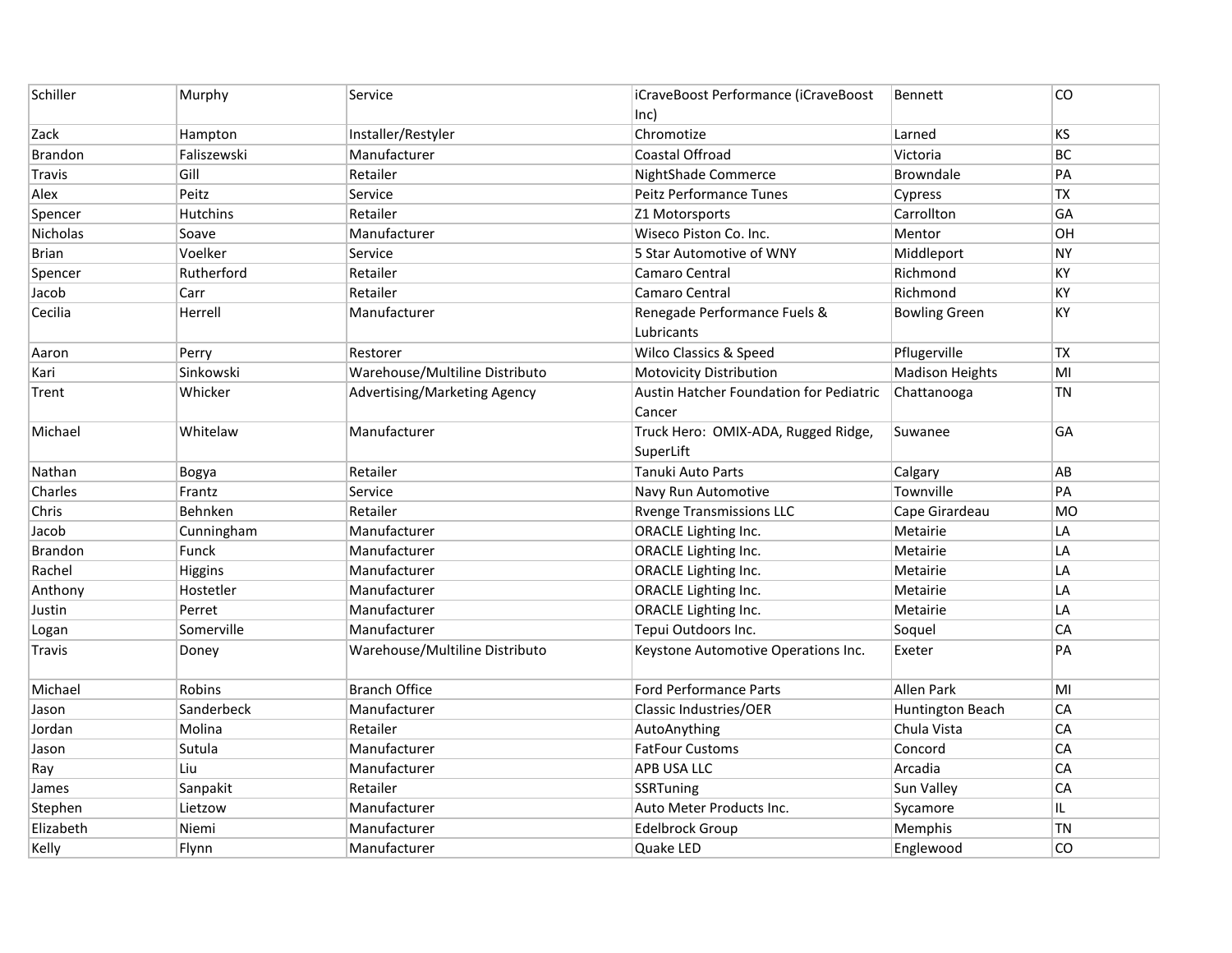| Mike           | Teal          | Advertising/Marketing Agency    | <b>Motorwerks Marketing</b>                  | Gilbert                  | <b>AZ</b> |
|----------------|---------------|---------------------------------|----------------------------------------------|--------------------------|-----------|
| Monique        | Teal          | Advertising/Marketing Agency    | <b>Motorwerks Marketing</b>                  | Gilbert                  | AZ        |
| Alex           | Ramirez       | Manufacturer                    | Racing Power Company                         | Walnut                   | CA        |
| Alex           | Ortega        | Manufacturer                    | Aero Exhaust                                 | Benicia                  | CA        |
| Alex           | Kemple        | <b>Truck Accessory Retailer</b> | <b>RhinoPro Truck Outfitters</b>             | Katy                     | TX        |
| Mike Jr        | Sitar         | Manufacturer                    | TooHighPsi Performance                       | Oxnard                   | CA        |
| Connor         | Wallace       | Installer/Restyler              | Automotive Concepts/Champion Heated New Hope |                          | <b>MN</b> |
|                |               |                                 | <b>Seats</b>                                 |                          |           |
| Cory           | Cesario       | Manufacturer                    | MagnaFlow Exhaust Products                   | Oceanside                | CA        |
| Jared          | Norman        | Installer/Restyler              | NorCal Chassis Works LLC                     | Fairfield                | CA        |
| Thomas         | Dillingham    | Service                         | The Detail Garage                            | Dayton                   | OH        |
| Jonathan       | <b>Becker</b> | Manufacturer                    | Hamburger's Superchargers Inc.               | Toms River               | <b>NJ</b> |
| Joey           | Snyder        | Manufacturer                    | Linear Logic LLC                             | Mesa                     | AZ        |
| Duston         | Nixon         | Manufacturer                    | <b>Traxxas LP</b>                            | McKinney                 | <b>TX</b> |
| Tiffany        | Boone         | Manufacturer                    | <b>VP Racing Fuels Inc.</b>                  | San Antonio              | TX        |
| Peter          | Bartley       | Service                         | Midtown Auto Clinic                          | Austin                   | MN        |
| Michael        | Porter        | Vehicle Assembler               | FCA US LLC                                   | <b>Auburn Hills</b>      | MI        |
| Paul           | <b>Fix</b>    | Manufacturer                    | Classic Tube                                 | Lancaster                | <b>NY</b> |
| Ryan           | Ringo         | Manufacturer                    | Latemodel Restoration Supply                 | Hewitt                   | <b>TX</b> |
| Carrie         | Peter         | Retailer                        | Stang-Aholics LLC                            | <b>Boise</b>             | ID        |
| Jesse          | Mumaugh       | Warehouse/Multiline Distributo  | Speedway Motors Inc.                         | Lincoln                  | <b>NE</b> |
| Billy          | <b>Brooks</b> | Installer/Restyler              | <b>Bespoke Paint Protection</b>              | Austin                   | TX        |
| Eric           | Gurule        | Installer/Restyler              | <b>Bespoke Paint Protection</b>              | Austin                   | <b>TX</b> |
| Chelsea        | Phillips      | Manufacturer                    | Air Lift Co.                                 | Lansing                  | MI        |
| Luke           | Zimbelman     | Manufacturer                    | Air Lift Co.                                 | Lansing                  | MI        |
| Allison        | Harding       | Manufacturer                    | Vintage Air Inc.                             | San Antonio              | <b>TX</b> |
| <b>Brandon</b> | Harding       | Manufacturer                    | Vintage Air Inc.                             | San Antonio              | <b>TX</b> |
| Sabrina        | Smith         | Promoter                        | Carlisle Events                              | Carlisle                 | PA        |
| Max            | Mitchell      | Manufacturer                    | <b>Custom Wheel House LLC</b>                | Temecula                 | CA        |
| <b>Dallas</b>  | Donovan       | Manufacturer                    | Dee Zee Inc.                                 | Des Moines               | IA        |
| Jason          | Chandler      | <b>Internet Related Service</b> | <b>Muscle Car Moment</b>                     | <b>Peachtree Corners</b> | GA        |
| Matthew        | Chandler      | <b>Internet Related Service</b> | <b>Muscle Car Moment</b>                     | Dunwoody                 | GA        |
| Andrew         | Cairns        | Manufacturer                    | CR Performance Engineering Inc.              | <b>Bromont</b>           | QC        |
| Victor         | Jimenez       | Retailer                        | Driven Lighting Group                        | Atlanta                  | GA        |
| Matt           | Kossoff       | Retailer                        | Driven Lighting Group                        | Atlanta                  | GA        |
| Chris          | Nelson        | Retailer                        | Driven Lighting Group                        | Atlanta                  | GA        |
| Sean           | Kleinschuster | Manufacturer                    | <b>Custom Wheel House LLC</b>                | Temecula                 | CA        |
| Anthony        | Serrecchia    | Manufacturer                    | Tenneco Inc.                                 | Monroe                   | MI        |
| Michael        | Callaghan     | Manufacturer                    | Wheel Pros Inc.                              | Wallingford              | <b>CT</b> |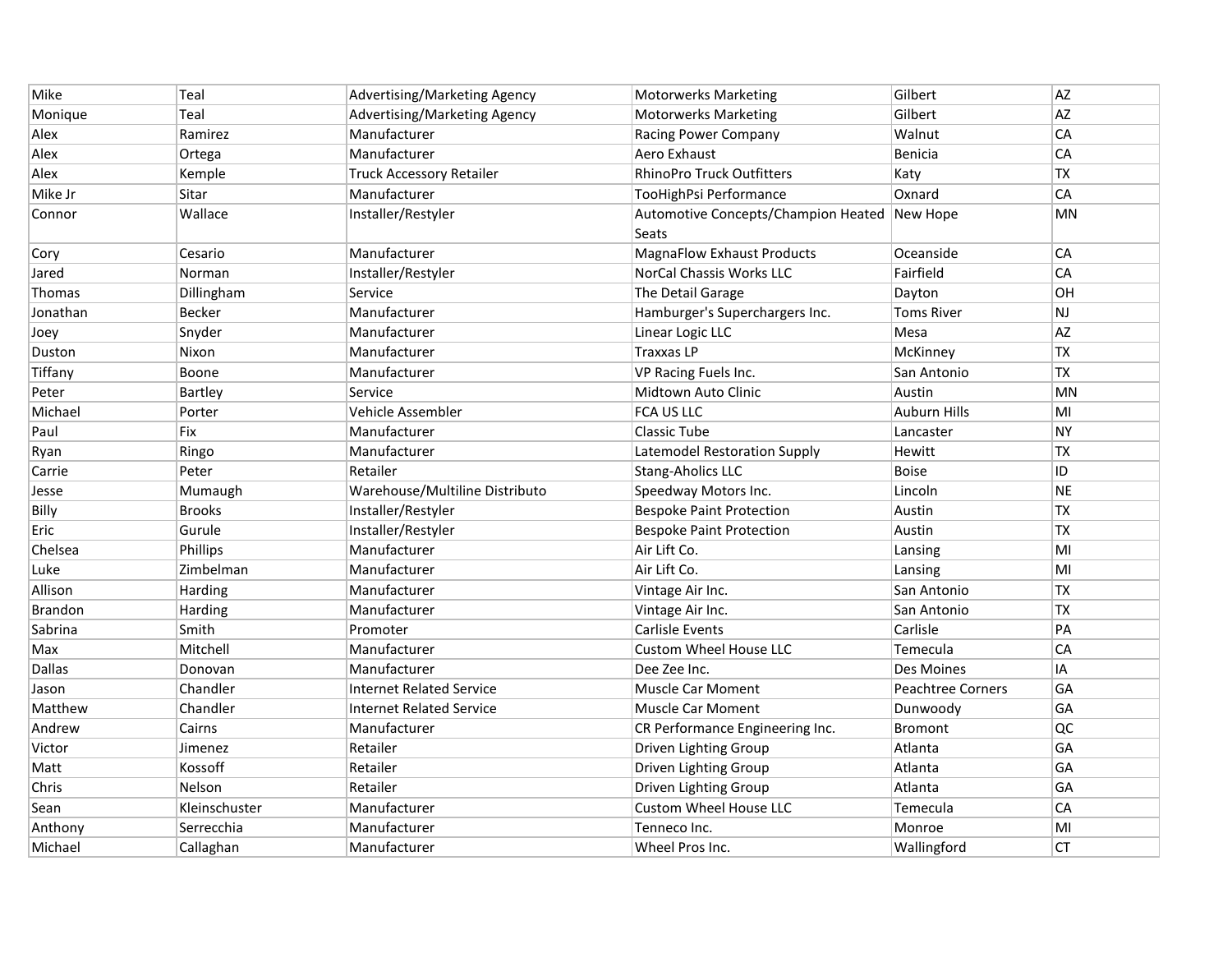| Emily        | Davis            | Manufacturer                    | Krawlers Edge / Kincer Chassis                 | Louisville              | TN         |
|--------------|------------------|---------------------------------|------------------------------------------------|-------------------------|------------|
| Sabrina      | <b>Stallings</b> | Manufacturer                    | Krawlers Edge / Kincer Chassis                 | Louisville              | <b>TN</b>  |
| Damon        | Roberts          | Restorer                        | DZ Motorsports                                 | Livingston              | <b>TX</b>  |
| Patrick      | Sweeney          | Manufacturer                    | <b>Blackgate Customs</b>                       | Tustin                  | CA         |
| Zach         | Martin           | Publisher/Media                 | MotorTrend Group                               | El Segundo              | CA         |
| Johnathon    | <b>Torres</b>    | Publisher/Media                 | Power Automedia                                | Murrieta                | CA         |
| Karla        | <b>Harkness</b>  | Manufacturer                    | Proforged                                      | Henderson               | <b>NV</b>  |
| Evan         | Cook             | Manufacturer                    | Trim Illusion Inc.                             | <b>Bowie</b>            | <b>MD</b>  |
| Kolby        | Huneycutt        | <b>Truck Accessory Retailer</b> | <b>DB Custom Offroad</b>                       | Alvarado                | <b>TX</b>  |
| Kyle         | Bonita           | Manufacturer                    | <b>Torklift International</b>                  | Kent                    | <b>WA</b>  |
| Joel         | Crawford         | Manufacturer                    | <b>Torklift International</b>                  | Kent                    | <b>WA</b>  |
| Kyler        | Morrison         | Manufacturer                    | <b>Torklift International</b>                  | Kent                    | WA         |
| Quincy       | Freeman          | Retailer                        | <b>Cue Anthony Racing</b>                      | Gardena                 | CA         |
| Joe          | Gomez            | Manufacturer                    | Atturo Tire Corp.                              | Waukegan                | IL.        |
| Thomas       | Maitz            | Manufacturer                    | Hunter Engineering Co.                         | Bridgeton               | <b>MO</b>  |
| Roger        | Lo               | Manufacturer                    | 13 Enterprise Inc.                             | City of Industry        | CA         |
| Andrew       | Dey              | Manufacturer                    | Roush Performance                              | Livonia                 | MI         |
| John         | <b>Bradtke</b>   | Retailer                        | Rokblokz LLC                                   | Orem                    | UT         |
| Corey        | <b>Bates</b>     | <b>Branch Office</b>            | Extang                                         | Ann Arbor               | MI         |
| <b>Brent</b> | LaLonde          | Warehouse/Multiline Distributo  | Mechanical Power Inc.                          | Wauconda                | IL.        |
| Deonne       | Cullen           | Installer/Restyler              | <b>ProBilt Motorsports Group</b>               | <b>Huntington Beach</b> | CA         |
| Donald       | Smith            | <b>Internet Related Service</b> | Don Smith Designs LLC                          | Rio Rancho              | <b>NM</b>  |
| Wesley       | Poole            | Manufacturer                    | <b>Forged Authority</b>                        | Dyersville              | IA         |
| Chase        | Weber            | Promoter                        | Formula Drift Holdings LLC                     | Signal Hill             | CA         |
| AJ           | Reid             | Manufacturer                    | <b>GloTrim Advanced Lighting Concepts</b>      | Grafton                 | WI         |
| Eric         | Amato            | Manufacturer                    | Radial Dynamics LLC                            | Greenfield              | MA         |
| Jacob        | Porter           | Manufacturer                    | TMI Products Inc.                              | Corona                  | CA         |
| Ryan         | Feyer            | Advertising/Marketing Agency    | <b>Feyer Marketing</b>                         | <b>Grand Ledge</b>      | MI         |
| Andrew       | Birkenfeld       | Manufacturer                    | <b>MW Company</b>                              | <b>Kansas City</b>      | <b>MO</b>  |
| Bryan        | Lucas            | Manufacturer                    | MW Company                                     | <b>Kansas City</b>      | <b>MO</b>  |
| Brent        | Haycraft         | Warehouse/Multiline Distributo  | <b>Meyer Distributing</b>                      | Jasper                  | ${\sf IN}$ |
| Zach         | Gauthier         | Advertising/Marketing Agency    | <b>Motorwerks Marketing</b>                    | Gilbert                 | AZ         |
| Cecelia      | Wakefield        | <b>Truck Accessory Retailer</b> | LINE-X of Clatsop County                       | Seaside                 | OR         |
| Charlotte G. | O'Rourke         | Advertising/Marketing Agency    | <b>Accelerate Marketing Business Solutions</b> | <b>Oshawa</b>           | ON         |
| Braxton      | Medina           | Manufacturer                    | <b>Expedition One LLC</b>                      | Ogden                   | UT         |
| Giovanni     | Rodriguez        | Manufacturer                    | <b>Fabtech Motorsports</b>                     | Chino                   | CA         |
| Austin       | Conrad           | Manufacturer                    | Mor/Ryde International                         | Elkhart                 | IN         |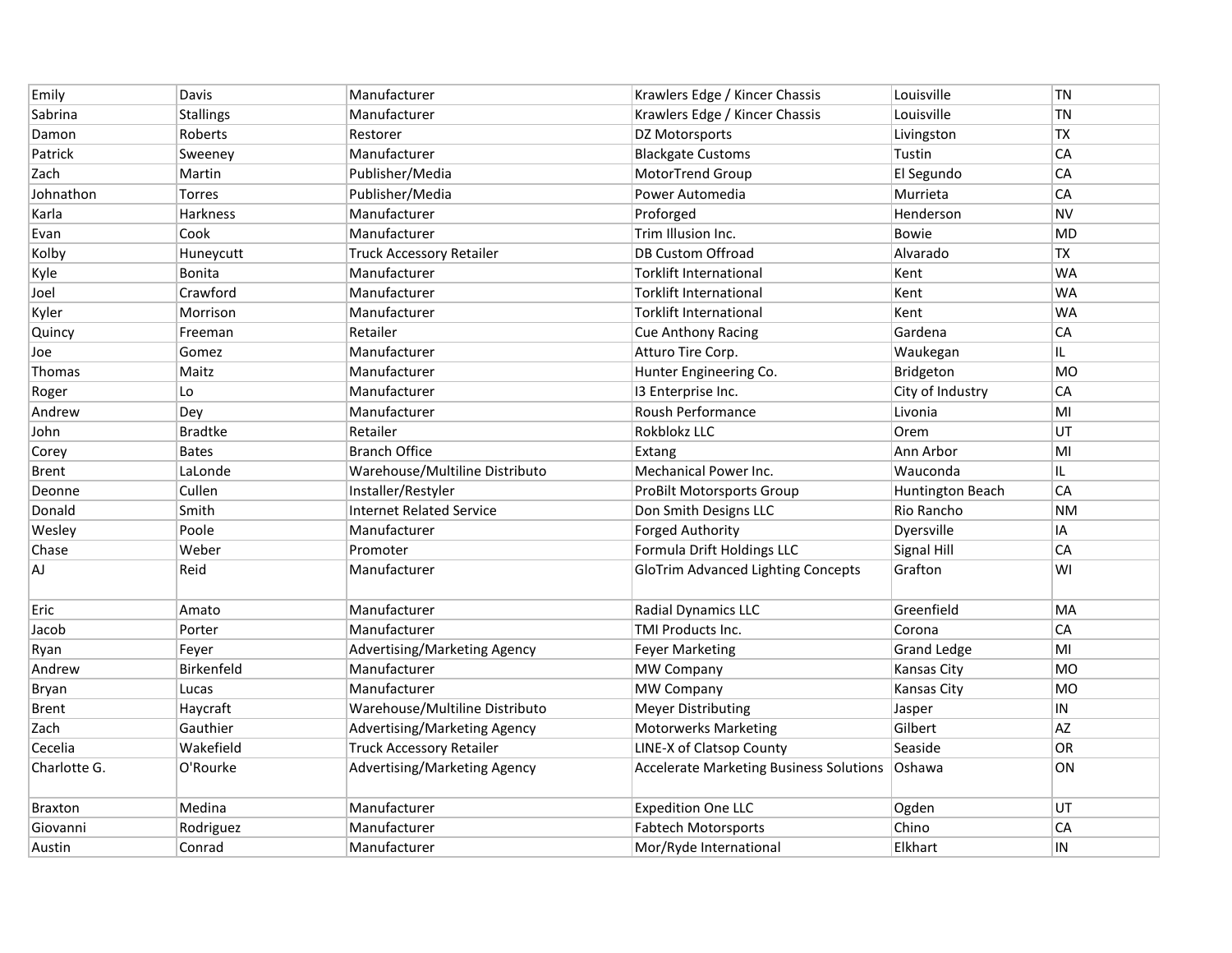| Adam       | Green          | Manufacturer                   | <b>Ripp Superchargers</b>                           | Staten Island        | <b>NY</b> |
|------------|----------------|--------------------------------|-----------------------------------------------------|----------------------|-----------|
| Nathan     | Kopischke      | Manufacturer                   | Spidertrax Off-Road                                 | Loveland             | CO        |
| Marlin     | Gehman         | Retailer                       | JBA Offroad                                         | Souderton            | PA        |
| Etoria     | Spears         | <b>Branch Office</b>           | <b>AEM Induction Systems</b>                        | Riverside            | CA        |
| Natalia    | <b>Bird</b>    | Manufacturer                   | Wehrli Custom Fabrication                           | Dekalb               | IL.       |
| Kristen    | <b>Bolte</b>   | Manufacturer                   | <b>Covercraft Industries LLC</b>                    | Pauls Valley         | OK        |
| James      | Kovac          | Manufacturer                   | Diode Dynamics LLC                                  | <b>Saint Charles</b> | <b>MO</b> |
| Mark       | Wilding        | Manufacturer                   | Advanced FLOW Engineering Inc.                      | Corona               | CA        |
| Jesbran    | Silva          | Manufacturer                   | Eibach Inc.                                         | Corona               | CA        |
| Sarah      | Belden         | Manufacturer                   | Lund International                                  | <b>Buford</b>        | GA        |
| Harmon     | Keep           | Restorer                       | <b>Rebuilding Generations</b>                       | Eagle                | ID        |
| David      | Nord           | Manufacturer                   | Dinsmore Inc.                                       | Irvine               | CA        |
| Rex        | Cawagas        | Publisher/Media                | VerticalScope Inc.                                  | Toronto              | ON        |
| Reagan     | Kingsley       | Installer/Restyler             | <b>Integrity Customs</b>                            | Tulsa                | OK        |
| Joshua     | Carton         | Manufacturer                   | Curien                                              | Wilmington           | CA        |
| Matthew    | Bonilla        | Manufacturer                   | Eibach Inc.                                         | Corona               | CA        |
| Chad       | Kulig          | Retailer                       | Alldogs Offroad Coop LCA                            | Lincoln              | <b>NE</b> |
| Janet      | Tang           | Manufacturer                   | Launch Tech USA                                     | Ontario              | CA        |
| Jason      | Geathers       | Installer/Restyler             | <b>BOP Protective Film Solutions</b>                | St. Petersburg       | FL.       |
| Juan       | Tamayo-Pena    | Manufacturer                   | Advanced FLOW Engineering Inc.                      | Corona               | CA        |
| Taylor     | Allen          | Manufacturer                   | Hawk Performance                                    | Medina               | OН        |
| Collin     | Czehut         | Manufacturer                   | Hawk Performance                                    | Medina               | OН        |
| Kevin      | Grospitch      | Manufacturer                   | Hawk Performance                                    | Medina               | OН        |
| Sarah      | Cervantes      | Manufacturer                   | <b>Topline Products</b>                             | Montclair            | CA        |
| Cameron    | Quiroz         | Manufacturer                   | Westin Automotive Products Inc.                     | San Dimas            | CA        |
| Kayla      | Doll           | Manufacturer                   | <b>Torklift International</b>                       | Kent                 | <b>WA</b> |
| Byron      | Chan           | Manufacturer                   | AlphaRex                                            | <b>Baldwin Park</b>  | CA        |
| Kevin      | Yu             | Manufacturer                   | AlphaRex                                            | <b>Baldwin Park</b>  | CA        |
| Jason      | Hertz          | Manufacturer                   | <b>AWE Tuning</b>                                   | Horsham              | PA        |
| Chelsea    | <b>Beights</b> | Manufacturer                   | Transfer Flow Inc.                                  | Chico                | CA        |
| Joshua     | Hofstra        | Trade School/University/Colleg | The Tuning School Inc.                              | Odessa               | FL        |
| Nik        | Grund          | Manufacturer                   | Air Flow Research                                   | Valencia             | CA        |
| Josh       | Luevano        | Manufacturer                   | <b>Air Flow Research</b>                            | Valencia             | CA        |
| Eric       | Moreno         | Manufacturer                   | Air Flow Research                                   | Valencia             | CA        |
| Raymond F. | Siewert III    | Restorer                       | Ray's Classic Restorations                          | Largo                | FL        |
| David      | Weiner         | Restorer                       | Ray's Classic Restorations                          | Largo                | FL        |
| Jessica    | <b>Morales</b> | Manufacturer                   | <b>DC Sports</b>                                    | City of Industry     | CA        |
| Bejamin    | Ramirez        | Manufacturer                   | Go Rhino! Products/Big Country Truck<br>Accessories | <b>Brea</b>          | CA        |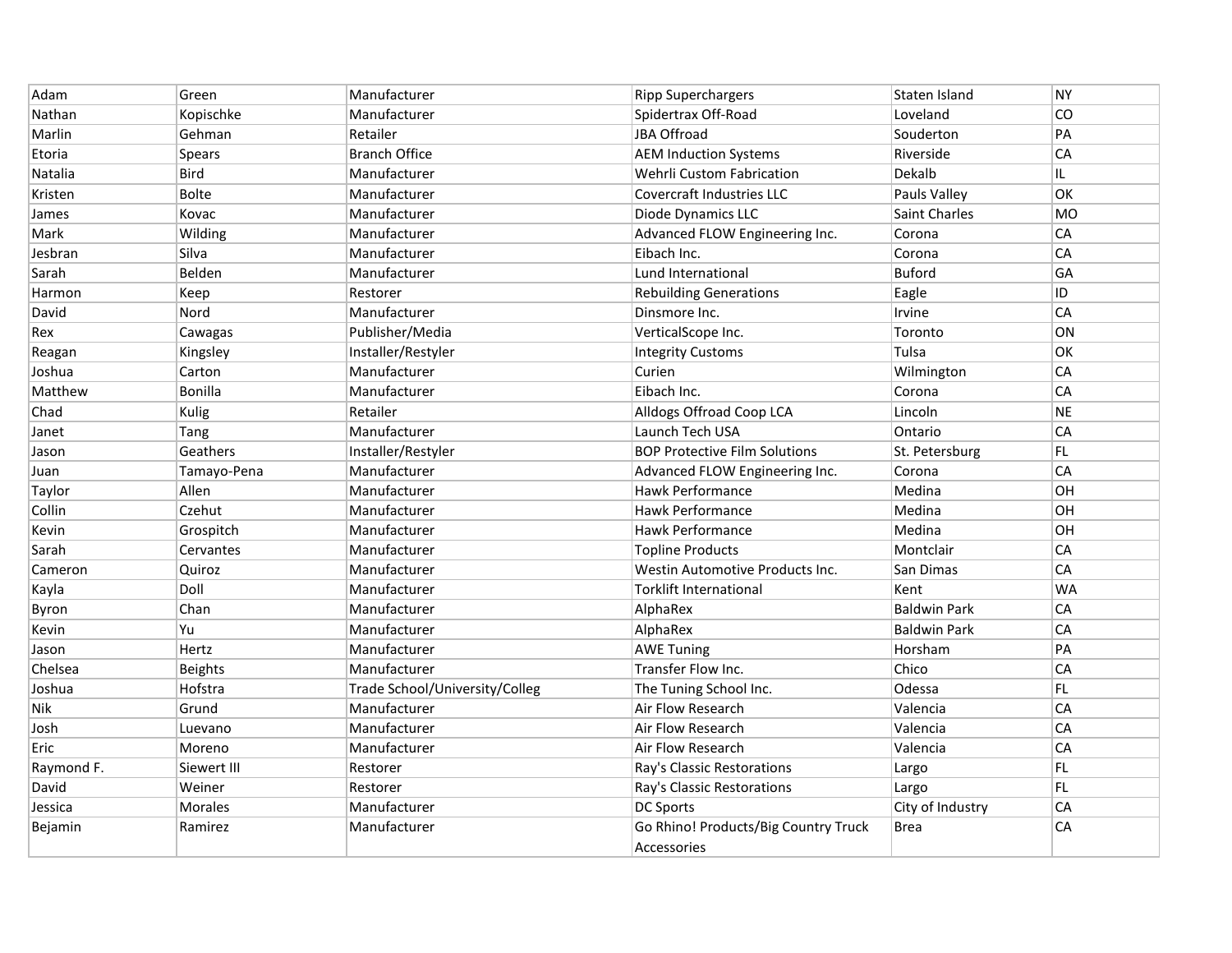| Robert      | Hartlerode     | Manufacturer                    | <b>Holley Performance Products</b>          | <b>Bowling Green</b>   | KY        |
|-------------|----------------|---------------------------------|---------------------------------------------|------------------------|-----------|
| Schuyler    | Hidde          | Manufacturer                    | The Carlstar Group LLC                      | Franklin               | <b>TN</b> |
| Eric        | Koup           | Manufacturer                    | Impact Racing Inc.                          | Indianapolis           | $\sf IN$  |
| Erin        | Guth           | Manufacturer                    | <b>OPTIMA Batteries</b>                     | Milwaukee              | WI        |
| Sean        | Crary          | Manufacturer                    | Whiteline Suspension                        | Ontario                | CA        |
| Shyon       | Seyed-Emami    | Manufacturer                    | Filterwears Inc.                            | Cathedral City         | CA        |
| Devin       | Duckworth      | Manufacturer                    | Nitrous Outlet                              | Waco                   | TX        |
| Kyle        | Martin         | Manufacturer                    | Adam's Polishes Inc.                        | Lousiville             | CO        |
| Jude        | Horstman       | Manufacturer                    | Latemodel Restoration Supply                | Hewitt                 | <b>TX</b> |
| Michael     | Rukov          | Mfrs. Rep Firm, 4 or more       | <b>Repworks Marketing LLC</b>               | Rancho Santa Margarita | CA        |
| Evan        | Tomlinson      | Manufacturer                    | Pacbrake Co.                                | Lanley                 | BC        |
| Takuya      | Akiyama        | Manufacturer                    | Remark Inc.                                 | Irvine                 | CA        |
| Jangis      | Johnson        | Service                         | Derby Town Tuning LLC                       | Shelbyville            | KY        |
| Sally       | McNulty        | Installer/Restyler              | Snail Performance (AZ)                      | Phoenix                | <b>AZ</b> |
| Chad        | Anderson       | Manufacturer                    | Roush Performance                           | Livonia                | MI        |
| Frank       | Rehak IV       | Manufacturer                    | DriveShaft Shop Inc.                        | Salisbury              | <b>NC</b> |
| Michael     | Seymour        | Manufacturer                    | <b>Holley Performance Products</b>          | <b>Bowling Green</b>   | KY        |
| Clay        | Orr            | Warehouse/Multiline Distributo  | <b>Meyer Distributing</b>                   | Jasper                 | $\sf IN$  |
| Louie       | <b>Dietz</b>   | Manufacturer                    | <b>Customs Factory</b>                      | Genoa                  | <b>NV</b> |
| Melissa     | Boudreaux      | Manufacturer                    | ORACLE Lighting Inc.                        | Metairie               | LA        |
| Justin      | Brzyski        | Manufacturer                    | Quick Time Performance                      | Moore                  | SC        |
| Aliceje     | Keyburn        | Manufacturer                    | Race Winning Brands                         | Mentor                 | OH        |
| Zachary     | Fritz          | Trade School/University/Colleg  | Morrisville State College                   | Morrisville            | <b>NY</b> |
| Michael     | Wade           | Manufacturer                    | <b>Hennessy Industries</b>                  | La Vergne              | <b>TN</b> |
| Jonathan    | Whitmore       | Consultant                      | <b>Rock Town Corporation</b>                | Loves Park             | IL.       |
| Chad        | Dunaway        | Installer/Restyler              | Lucky Dog Offroad                           | Harvest                | AL        |
| Christopher | Woodruff       | Manufacturer                    | Last Drop Wrench                            | Gaffney                | <b>SC</b> |
| Kevin       | Hille          | Manufacturer                    | Moss Motors, Ltd.                           | Goleta                 | CA        |
| Scott       | Wagner         | <b>Branch Office</b>            | Federal-Mogul Motorparts                    | Southfield             | MI        |
| Steve       | Sheffield      | Sole Exclusive Distributor      | <b>Premier Performance Products</b>         | Rexburg                | ID        |
| Hoda        | Kwaik          | Service                         | Kwaik Auto Body                             | Springfield            | VA        |
| lyad        | Kwaik          | Service                         | Kwaik Auto Body                             | Springfield            | <b>VA</b> |
| Ashok       | Reddy          | <b>Internet Related Service</b> | beRides                                     | Glenwood               | <b>MD</b> |
| Joshua      | Burney         | Manufacturer                    | ThyssenKrupp Bilstein of America            | Rancho Cucamonga       | CA        |
| Amy         | <b>Fuentes</b> | Manufacturer                    | Lund Motion Products Inc.                   | Tustin                 | CA        |
| Jimmy       | Ewing          | Manufacturer                    | <b>Motor Mission Machine &amp; Radiator</b> | Las Vegas              | <b>NV</b> |
| David       | Fitzpatrick    | Manufacturer                    | Offroad Animal USA Inc.                     | San Diego              | CA        |
| Shawn       | Hess           | Manufacturer                    | Hess Motorsports, LLC                       | Muenster               | <b>TX</b> |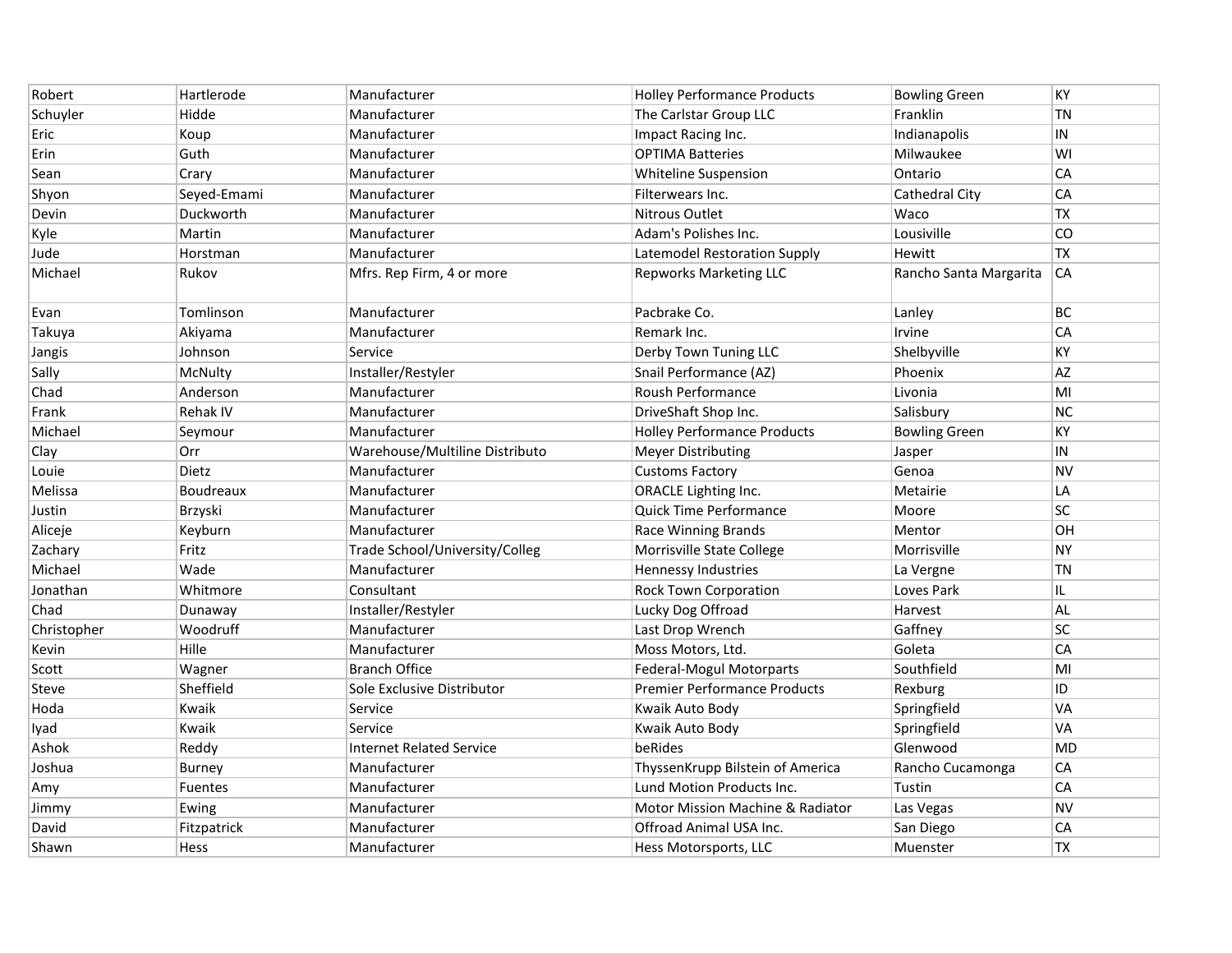| Jared        | Cohen         | Installer/Restyler              | Auto Action Technologies Inc.       | Kenilworth          | NJ           |
|--------------|---------------|---------------------------------|-------------------------------------|---------------------|--------------|
| Courtney     | Pahlke        | Installer/Restyler              | Top Coverage LTD                    | Elgin               | IL           |
| Garrett      | Pahlke        | Installer/Restyler              | Top Coverage LTD                    | Elgin               | IL.          |
| Jason        | Clinton       | Installer/Restyler              | Roselux Motors/ Machine of Mayhem   | Schnecksville       | PA           |
| Jason        | Gray          | Installer/Restyler              | Roselux Motors/ Machine of Mayhem   | Schnecksville       | PA           |
| Rob          | Snyder        | Installer/Restyler              | Roselux Motors/ Machine of Mayhem   | Schnecksville       | PA           |
| Daren        | Vazquez       | Installer/Restyler              | Roselux Motors/ Machine of Mayhem   | Schnecksville       | PA           |
| Jesse        | Crawford-Lang | Trade School/University/Colleg  | The Tuning School Inc.              | Odessa              | FL.          |
| Colin        | Rogerson      | Warehouse/Multiline Distributo  | Turn 14 Distribution Inc.           | Horsham             | PA           |
| Ron          | Anderson      | Trade School/University/Colleg  | Francis Tuttle Technology Center    | Oklahoma City       | OK           |
| <b>Steve</b> | Boyd          | Trade School/University/Colleg  | Francis Tuttle Technology Center    | Oklahoma City       | OK           |
| Clint        | <b>Drabek</b> | Trade School/University/Colleg  | Francis Tuttle Technology Center    | Oklahoma City       | OK           |
| Jeff         | Johnson       | Trade School/University/Colleg  | Francis Tuttle Technology Center    | Oklahoma City       | OK           |
| Charles      | Lawson        | Trade School/University/Colleg  | Francis Tuttle Technology Center    | Oklahoma City       | OK           |
| Ricardo      | Salinas       | Retailer                        | Phastek Performance LLC             | Houston             | <b>TX</b>    |
| Malerie      | Pike          | Manufacturer                    | Skyjacker Suspensions               | <b>West Monroe</b>  | LA           |
| Ben          | Roget         | Advertising/Marketing Agency    | Kahn Media Inc.                     | Moorpark            | CA           |
| Nicholas     | Avgeres       | Advertising/Marketing Agency    | Kahn Media Inc.                     | Moorpark            | CA           |
| Christopher  | Owens         | Manufacturer                    | Last Drop Wrench                    | Gaffney             | SC           |
| Will         | Brown         | <b>Internet Related Service</b> | eTool Developers LLC                | <b>Grand Rapids</b> | MI           |
| Matt         | Thompson      | <b>Internet Related Service</b> | <b>SEMA Data</b>                    | Diamond Bar         | CA           |
| Phillip      | Thomas        | Publisher/Media                 | MotorTrend Group                    | El Segundo          | CA           |
| Andrew       | Spagnola      | Retailer                        | Vicious Offroad                     | Ontario             | ${\sf CA}$   |
| Paul         | Telesca       | Warehouse/Multiline Distributo  | Turn 14 Distribution Inc.           | Montgomeryville     | PA           |
| Cameron      | Gregory       | Manufacturer                    | JcrOffroad Inc.                     | Portage             | MI           |
| Noel         | Ordenana      | Retailer                        | Auto Accessories Garage.com         | Frankfort           | IL.          |
| Ben          | Silcock       | Trade School/University/Colleg  | High Performance Academy Ltd        | Queenstown          | Christchurch |
| Tiana        | Weber         | Installer/Restyler              | <b>Accelerated Racing Solutions</b> | McKinney            | ТX           |
| Teresa       | Nguyen        | Retailer                        | <b>B&amp;T Distribution LLC</b>     | Scottsdale          | AZ           |
| Colbert      | Krong         | Manufacturer                    | Husky Liners Inc.                   | Winfield            | KS           |
| Tom          | Judge         | Manufacturer                    | <b>GJ Motorsports LLC</b>           | Chicago             | IL.          |
| George       | Schafer       | Manufacturer                    | SMS Auto Parts Co.                  | Fairless Hills      | PA           |
| Matt         | Wilkerson     | Manufacturer                    | Thermal Research & Development Inc. | Lancaster           | ${\sf CA}$   |
| William      | Clayton       | Manufacturer                    | <b>Advanced Fuel Dynamics</b>       | Troy                | <b>TX</b>    |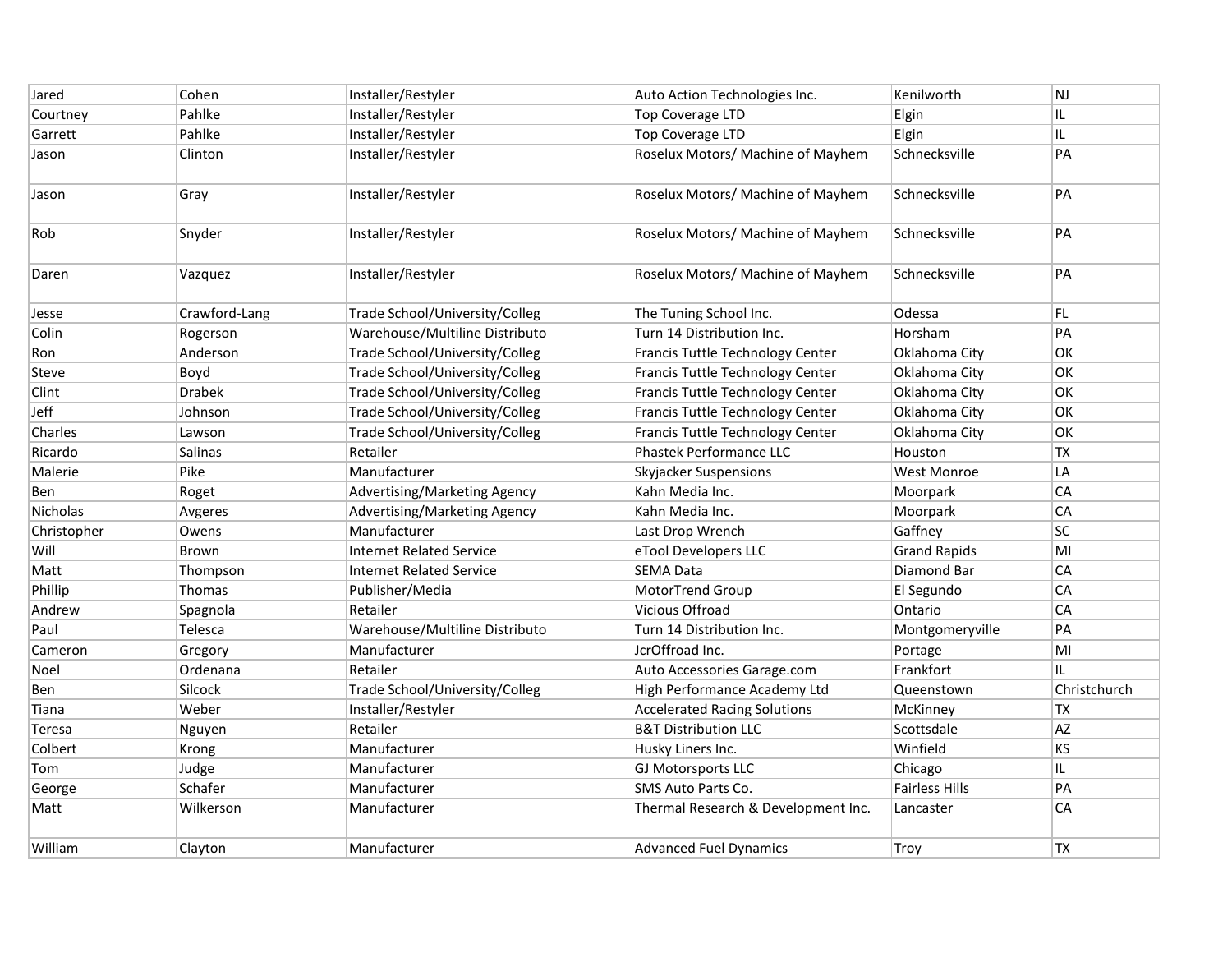| Lauren         | Grigsby      | Restorer                       | <b>Grigsby Truck Company</b>                 | Bend                     | <b>OR</b> |
|----------------|--------------|--------------------------------|----------------------------------------------|--------------------------|-----------|
| Ricky          | Nietubicz    | Manufacturer                   | Mishimoto Automotive                         | New Castle               | DE        |
| William        | Scharer      | Manufacturer                   | Wiseco Piston Co. Inc.                       | Mentor                   | OH        |
| Michael        | McGowan      | Installer/Restyler             | <b>Auto Trim Restyling</b>                   | St. Louis                | <b>MO</b> |
| Heath          | Kelley       | Manufacturer                   | Intellitronix Corp.                          | Eastlake                 | OH        |
| Bill           | Castelblanco | Manufacturer                   | Castel Innovations, LLC                      | Huntington Beach         | CA        |
| <b>Brandon</b> | Smith        | Retailer                       | Shiftworks Inc.                              | Victor                   | <b>NY</b> |
| William        | McIntyre     | Manufacturer                   | Edelbrock Group                              | Memphis                  | <b>TN</b> |
| Miles          | Flight       | Manufacturer                   | <b>Flight Fabrications LLC</b>               | Spencer                  | OH        |
| Richard        | Rodriguez    | Sole Exclusive Distributor     | FairInteramerican Inc                        | <b>Ft Lauderdale</b>     | FL.       |
| Kai Chieh      | Chiang       | Consultant                     | RevMatch                                     | <b>Peachtree Corners</b> | GA        |
| Andrew         | Kim          | Consultant                     | RevMatch                                     | <b>Peachtree Corners</b> | GA        |
| Jeff           | Kuo          | Consultant                     | RevMatch                                     | <b>Peachtree Corners</b> | GA        |
| Michael        | Ngo          | Consultant                     | RevMatch                                     | <b>Peachtree Corners</b> | GA        |
| Charmant       | Tan          | Consultant                     | RevMatch                                     | <b>Peachtree Corners</b> | GA        |
| Dustin         | Leathers     | Manufacturer                   | Nitrous Outlet                               | Waco                     | <b>TX</b> |
| Justin         | Starkey      | Manufacturer                   | VMP Tuning Inc.                              | New Smyrna Beach         | FL        |
| Brett          | McClelland   | Trade School/University/Colleg | The Tuning School Inc.                       | Odessa                   | FL        |
| Joseph         | Le           | Manufacturer                   | K&N Engineering Inc.                         | Riverside                | CA        |
| Jacob          | Davis        | Publisher/Media                | MotorTrend Group                             | El Segundo               | CA        |
| Haydn          | Cooper       | Manufacturer                   | <b>FiTech EFI</b>                            | Riverside                | CA        |
| Morgan         | Gonzales     | Manufacturer                   | <b>HPS Performance Products</b>              | Iwrindale                | CA        |
| Christina      | Mattison     | Consultant                     | Design Eye Q                                 | Duluth                   | <b>MN</b> |
| Max            | Tam          | Manufacturer                   | <b>HPS Performance Products</b>              | Iwrindale                | CA        |
| John           | Washbish     | Warehouse/Multiline Distributo | Aftermarket Auto Parts Alliance              | San Antonio              | <b>TX</b> |
| Zach           | Kowalik      | Manufacturer                   | <b>Quick Covers Corrosion Solutions LLC.</b> | Ames                     | IA        |
| Jacob          | Hopkins      | Manufacturer                   | <b>FASS Diesel Fuel Systems</b>              | Marthasville             | <b>MO</b> |
| Matthew        | Scott        | Manufacturer                   | <b>MAXTRAX</b>                               | Ridgway                  | CO        |
| Casey          | Leatzow      | Manufacturer                   | Veloci Performance Products                  | Burnsville               | <b>MN</b> |
| Adrian         | Aldama       | Manufacturer                   | <b>ICON Vehicle Dynamics LLC</b>             | Riverside                | CA        |
| Enrique        | Martinez     | Retailer                       | SOCO Motorsports                             | Castle Rock              | CO        |
| Corey          | Lee          | Manufacturer                   | Diode Dynamics LLC                           | Saint Charles            | MO        |
| Michael        | Noonan       | Manufacturer                   | Diode Dynamics LLC                           | <b>Saint Charles</b>     | <b>MO</b> |
| Thomas         | Walden       | <b>Branch Office</b>           | Keystone Automotive Operations-CA            | Eastvale                 | CA        |
|                |              |                                | (Corona)                                     |                          |           |
| Jason          | Denney       | Manufacturer                   | <b>RIGd Supply</b>                           | Orange                   | CA        |
| Ryan           | Richey       | Manufacturer                   | <b>RIGd Supply</b>                           | Orange                   | CA        |
| Anthony        | Smith        | Manufacturer                   | <b>RIGd Supply</b>                           | Orange                   | CA        |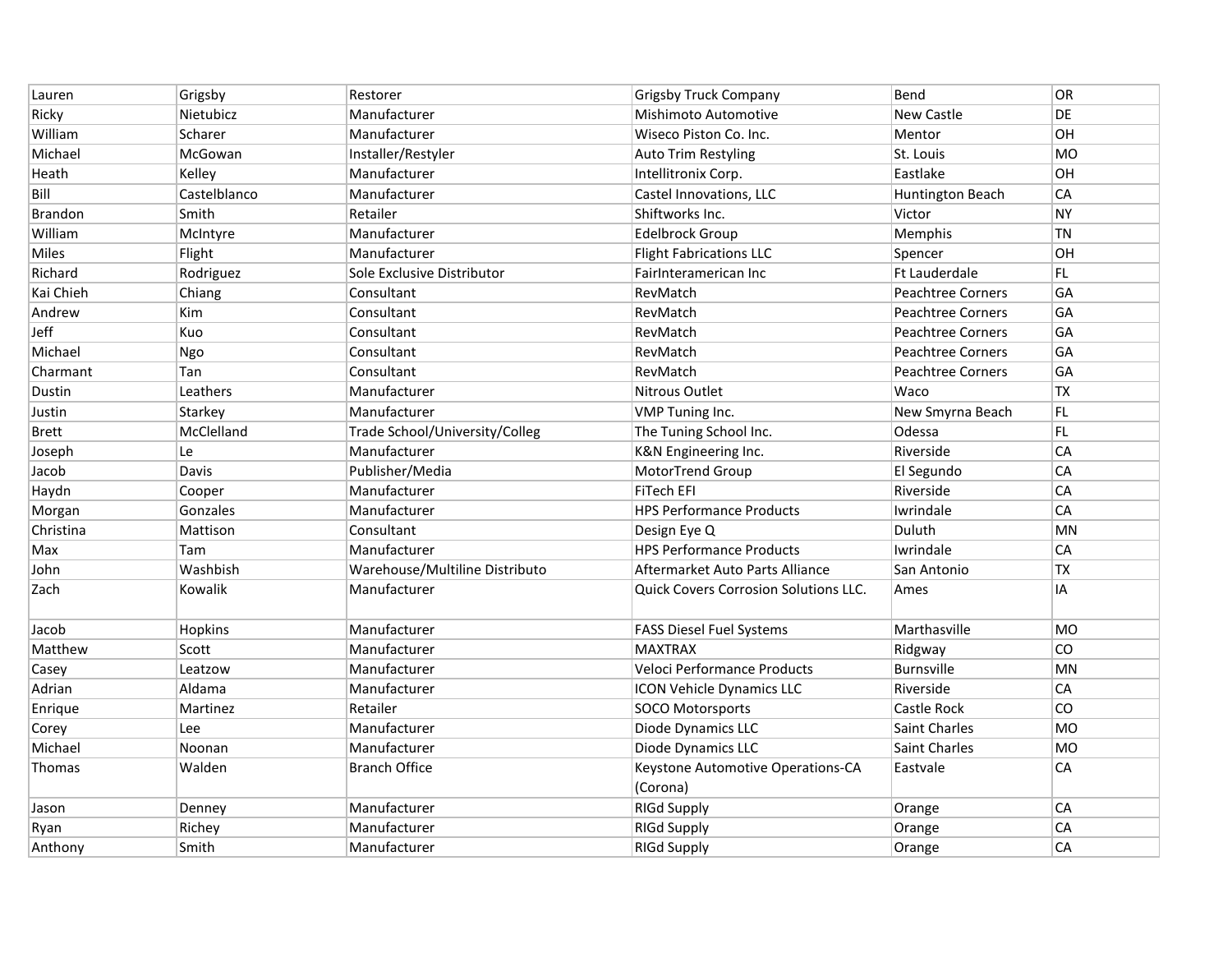| Luke     | Wronski         | Manufacturer                   | <b>RIGd Supply</b>                                       | Orange               | CA             |
|----------|-----------------|--------------------------------|----------------------------------------------------------|----------------------|----------------|
| John     | Reece           | Manufacturer                   | American Omni Trading Co.                                | Katy                 | ТX             |
| Cameron  | Taylor          | Publisher/Media                | <b>Brenton Productions Inc.</b>                          | Tampa                | FL             |
| Matthew  | Taylor          | Consultant                     | American Standard Design LLC                             | Riverside            | CA             |
| Jim      | Mascola         | Car Dealer                     | <b>Barrett-Jackson Auction Co LLC</b>                    | Scottsdale           | AZ             |
| Alan     | Wang            | Manufacturer                   | <b>KC HILITES Inc.</b>                                   | Williams             | AZ             |
| Andy     | Wang            | Manufacturer                   | KC HiLiTES Inc.                                          | Williams             | AZ             |
| Kenneth  | Crossman        | Consultant                     | <b>Crossman Automotive Consulting</b>                    | Glendale             | CA             |
| Calvin   | Lin             | Manufacturer                   | Ventra Technology                                        | Covina               | CA             |
| kelly    | Hogan           | Advertising/Marketing Agency   | Martin & Co. Advertising                                 | <b>Whites Creek</b>  | <b>TN</b>      |
| Jordan   | Lenssen         | Publisher/Media                | Performance Auto & Sound Magazine                        | Toronto              | ON             |
| Derek    | Vlcko           | Installer/Restyler             | Pacific Blue Racing                                      | Vancouver            | WA             |
| Sean     | Cwynar          | Manufacturer                   | B'laster Corp.                                           | <b>Valley View</b>   | OH             |
| Andrew   | DuVall          | Manufacturer                   | <b>Eberhard Manufacturing Company</b>                    | Strongville          | OH             |
| Justin   | Gorzitza        | Retailer                       | Hot Rod Fuel Hose                                        | Lethbridge           | AB             |
| Jared    | Minor           | Manufacturer                   | Jax Wax Inc.                                             | Columbus             | OH             |
| Jordin   | Lyne            | Manufacturer                   | Cargo Ease Inc.                                          | Hagersville          | ON             |
| Jonathan | Wyatt           | Manufacturer                   | <b>Magnuson Products LLC</b>                             | Martinsville         | VA             |
| Mike     | Smith           | Manufacturer                   | Moss Motors, Ltd.                                        | Goleta               | CA             |
| Craig    | Hambright       | Retailer                       | CSS- Central Speed Supply LLC                            | Oklahoma City        | ОK             |
| Steve    | Schrage         | Manufacturer                   | Diode Dynamics LLC                                       | <b>Saint Charles</b> | <b>MO</b>      |
| Jake     | Montoya         | Mfrs. Rep Firm, 4 or more      | R&R Marketing Consultants Inc.                           | Kansas City          | M <sub>O</sub> |
| Ryan     | Fuller          | Service                        | <b>Standards Testing Labs</b>                            | Massillon            | OН             |
| Ray      | Mattison        | Consultant                     | Design Eye Q                                             | Duluth               | MN             |
| Ryan     | Williams        | Manufacturer                   | Fluidyne High Performance                                | Mooresville          | <b>NC</b>      |
| Tony     | D'Amato Valdez  | Manufacturer                   | Meguiar's Inc                                            | Irvine               | CA             |
| Andy     | <b>Ricketts</b> | Manufacturer                   | Livernois Motorsports & Engineering LLC Dearborn Heights |                      | MI             |
| Matt     | Bell            | Retailer                       | <b>Redline Motorsports</b>                               | Bloomington          | IL.            |
| Austin   | Neal            | Manufacturer                   | <b>Iron Cross Automotive</b>                             | Tulsa                | OK             |
| Jason    | Gelinas         | Manufacturer                   | <b>Borla Performance Industries</b>                      | Johnson City         | <b>TN</b>      |
| Steve    | Ames            | Vehicle Assembler              | Ford Motor Co.                                           | Dearborn             | MI             |
| Jess     | <b>Brown</b>    | Warehouse/Multiline Distributo | Transamerican Autoparts LLC                              | Compton              | CA             |
| Sahar    | Piltan          | Warehouse/Multiline Distributo | <b>Transamerican Autoparts LLC</b>                       | Compton              | CA             |
| Maria    | Vargas          | Manufacturer                   | <b>E3 Spark Plugs</b>                                    | Ponte Vedra Beach    | FL             |
| Andrew   | Mernone         | Manufacturer                   | <b>HP Tuners LLC</b>                                     | <b>Buffalo Grove</b> | IL.            |
| Daniel   | Schipani        | Manufacturer                   | The Detail Guardz Elite Car Care Products Mississauga    |                      | ON             |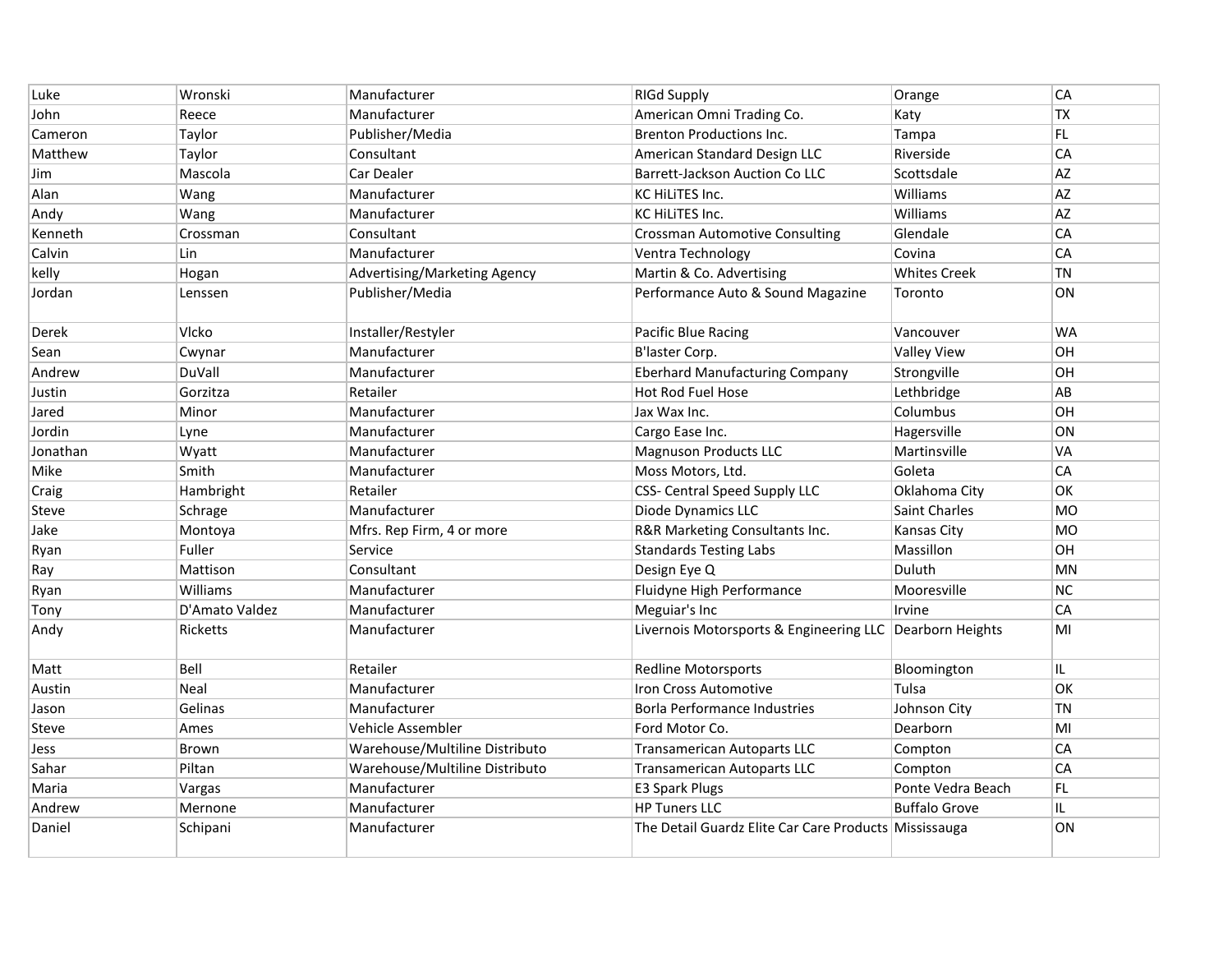| Ashley      | Hudson          | Warehouse/Multiline Distributo  | Turn 14 Distribution Inc.                    | Horsham                | PA        |
|-------------|-----------------|---------------------------------|----------------------------------------------|------------------------|-----------|
| Joseph      | Lyon            | Manufacturer                    | Sikky LLC                                    | <b>Baltimore</b>       | <b>MD</b> |
| Preston     | Folkestad       | Sole Exclusive Distributor      | Creative Werks Inc.                          | Des Moines             | IA        |
| Jordan      | Masciorini      | <b>Internet Related Service</b> | Web Shop Manager                             | San Diego              | CA        |
| Scott       | Spiva           | Manufacturer                    | ICON Vehicle Dynamics LLC                    | Riverside              | CA        |
| Andrew      | Spagnola        | Sole Exclusive Distributor      | Coker Tire Co Inc.                           | City of Industry       | CA        |
| lan         | Ball            | Trade School/University/Colleg  | Morrisville State College                    | Morrisville            | <b>NY</b> |
| David       | Patterson       | Manufacturer                    | Lake Country Manufacturing Inc.              | Oconomowoc             | WI        |
| Andrew      | Seymour         | Installer/Restyler              | Automotive Concepts/Champion Heated<br>Seats | New Hope               | MN        |
| Maria       | Del Mar Vargas  | Manufacturer                    | <b>E3 Spark Plugs</b>                        | Ponte Vedra Beach      | FL.       |
| Christopher | LaCouture       | Manufacturer                    | <b>E3 Spark Plugs</b>                        | Ponte Vedra Beach      | FL.       |
| Abigail     | <b>Beckert</b>  | Restorer                        | <b>Classic Recreations</b>                   | Garland                | <b>TX</b> |
| Carter      | Helch           | Retailer                        | Shiftworks Inc.                              | Victor                 | <b>NY</b> |
| Christopher | Bush            | Trade School/University/Colleg  | Morrisville State College                    | Morrisville            | <b>NY</b> |
| Matthew     | Hartunian       | Trade School/University/Colleg  | Morrisville State College                    | Morrisville            | <b>NY</b> |
| Trent       | Kirby           | Manufacturer                    | Baja Designs Inc.                            | San Marcos             | CA        |
| James       | Harb            | Manufacturer                    | <b>Energy Suspension</b>                     | San Clemente           | CA        |
| Thomas      | Van             | Manufacturer                    | JE Pistons                                   | Cypress                | CA        |
| Kyle        | Welch           | Sole Exclusive Distributor      | Coker Tire Co Inc.                           | Chattanooga            | <b>TN</b> |
| Angela      | Reynolds        | Consultant                      | Alliant Insurance Services Inc.              | San Marcos             | CA        |
| Amelia      | Cristiani       | Manufacturer                    | American Omni Trading Co.                    | Katy                   | <b>TX</b> |
| Justin      | Steller         | Manufacturer                    | Diode Dynamics LLC                           | Saint Charles          | <b>MO</b> |
| Tabetha     | Hammer          | Publisher/Media                 | Hagerty Driver's Club                        | <b>Traverse City</b>   | MI        |
| Brian       | Patrias         | Warehouse/Multiline Distributo  | Motovicity Distribution                      | <b>Madison Heights</b> | MI        |
| Dan         | Eckardt         | Manufacturer                    | Baja Designs Inc.                            | San Marcos             | CA        |
| Austin      | <b>Bittle</b>   | Manufacturer                    | JBA Speed Shop                               | San Diego              | CA        |
| Tyler       | Coplea          | Manufacturer                    | Dee Zee Inc.                                 | Des Moines             | IA        |
| Emily       | <b>Becherer</b> | Manufacturer                    | Diode Dynamics LLC                           | Saint Charles          | <b>MO</b> |
| Trevor      | <b>Dobbins</b>  | Manufacturer                    | Diode Dynamics LLC                           | <b>Saint Charles</b>   | <b>MO</b> |
| Michael     | High            | Manufacturer                    | Diode Dynamics LLC                           | Saint Charles          | <b>MO</b> |
| Kelsea      | Sweet           | Manufacturer                    | Diode Dynamics LLC                           | Saint Charles          | <b>MO</b> |
| Humza       | Imran           | Publisher/Media                 | VerticalScope Inc.                           | Toronto                | ON        |
| Geoffrey    | Gerko           | Manufacturer                    | Mantic Clutch USA                            | <b>Wake Forest</b>     | <b>NC</b> |
| Alex        | Keuylian        | Installer/Restyler              | Peregrine Automotive                         | Whitefish              | <b>MT</b> |
| Anoush      | Keuylian        | Installer/Restyler              | Peregrine Automotive                         | Whitefish              | <b>MT</b> |
| Armen       | Keuylian        | Installer/Restyler              | Peregrine Automotive                         | Whitefish              | MT        |
| <b>Nick</b> | Lykos           | Retailer                        | Apollo Optics Inc.                           | Houston                | <b>TX</b> |
| Craig       | Mayville        | Consultant                      | Alliant Insurance Services Inc.              | San Marcos             | CA        |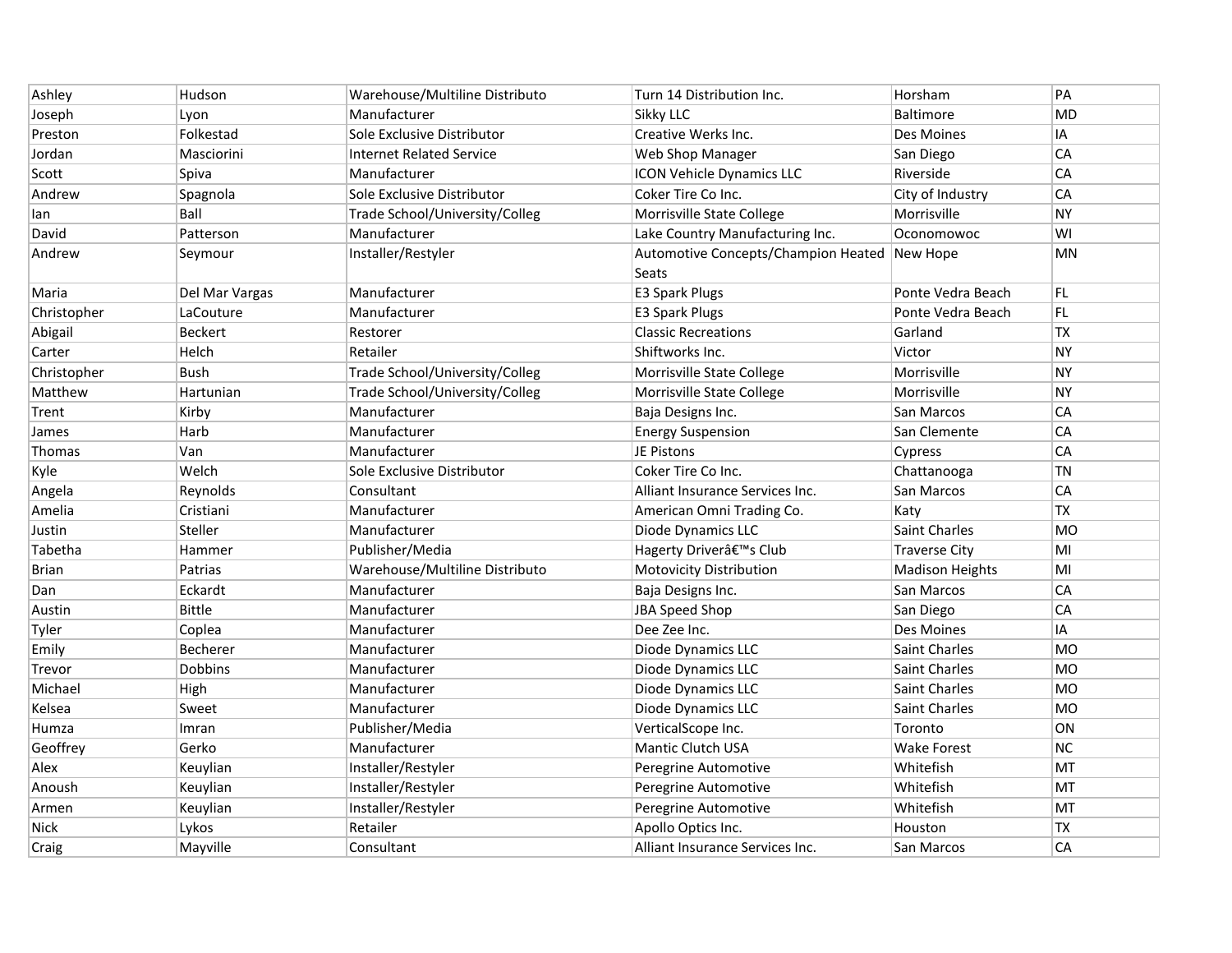| William        | <b>Broeker</b> | Manufacturer                   | Diode Dynamics LLC                                      | Saint Charles        | MO        |
|----------------|----------------|--------------------------------|---------------------------------------------------------|----------------------|-----------|
| Abby           | Gelinsky       | Manufacturer                   | Diode Dynamics LLC                                      | <b>Saint Charles</b> | <b>MO</b> |
| CJ             | Manis          | Manufacturer                   | Diode Dynamics LLC                                      | <b>Saint Charles</b> | MO        |
| Albert         | <b>Torres</b>  | Manufacturer                   | Rigid Industries LED Lighting                           | Gilbert              | <b>AZ</b> |
| Tony           | Lee            | Manufacturer                   | U ACE Inc.                                              | Fontana              | CA        |
| Corey          | Stafford       | Manufacturer                   | Diode Dynamics LLC                                      | <b>Saint Charles</b> | MO        |
| Nate           | Milhoan        | Manufacturer                   | Cup Holder Hero                                         | Chandler             | AZ        |
| Daniel         | Banos          | Manufacturer                   | Defenderworx Inc.                                       | Yorba Linda          | CA        |
| Waqar          | Siddiqui       | Retailer                       | 9132589 Canada Inc (DBA VNHM Shop)                      | Deerfield Beach      | FL.       |
| Kwong Weng     | Yong           | Manufacturer                   | <b>AMN Wheels Inc</b>                                   | <b>Richmond Hill</b> | ON        |
| <b>Bradley</b> | Boocher        | Manufacturer                   | Bed Wood & Parts LLC                                    | Hopkinsville         | КY        |
| Cris           | Payne          | Advertising/Marketing Agency   | <b>Truck Guru's</b>                                     | Taft                 | CA        |
| Gustavo        | Jaime          | <b>Branch Office</b>           | Meyer Distributing-TX (Houston)                         | Houston              | TX        |
| Dora           | Garcia         | Service                        | TOP GUN Performance Tuning LLC                          | Laredo               | <b>TX</b> |
| Jorge          | Ramos          | Service                        | TOP GUN Performance Tuning LLC                          | Laredo               | TX        |
| Richard        | Schatz         | Manufacturer                   | Rigid Industries LED Lighting                           | Gilbert              | AZ        |
| Brock          | Templeman      | Manufacturer                   | Savior Products Inc.                                    | Lenexa               | KS        |
| Cayman         | Carter         | Manufacturer                   | S&B Filters Inc.                                        | Fontana              | <b>CA</b> |
| Morgan         | Hernandez      | Manufacturer                   | VIAIR Corp.                                             | Irvine               | CA        |
| Armond         | Gilmore        | Manufacturer                   | <b>Skyjacker Suspensions</b>                            | <b>West Monroe</b>   | LA        |
| Nestor         | Reyes          | Warehouse/Multiline Distributo | <b>Transamerican Autoparts LLC</b>                      | Compton              | <b>CA</b> |
| Paige          | Johan          | Consultant                     | Data-Driver                                             | Cantonment           | FL.       |
| Eric           | Webber         | Installer/Restyler             | <b>Exotik Designs LLC</b>                               | <b>Sparks</b>        | <b>NV</b> |
| Marley         | Jeranko        | Publisher/Media                | THE SHOP Magazine                                       | Westminster          | <b>CO</b> |
| Danny          | Cowan          | <b>Branch Office</b>           | Keystone Automotive Operations-NC                       | Greensboro           | NC        |
| Jessica        | Shinn          | <b>Branch Office</b>           | <b>APR LLC</b>                                          | Opelika              | AL.       |
| Harold         | Sanford        | Installer/Restyler             | <b>DynoSource Performance</b>                           | Antioch              | IL.       |
| Zach           | English        | Manufacturer                   | Truck Hero: OMIX-ADA, Rugged Ridge,<br>SuperLift        | Suwanee              | GA        |
| Mike           | Panetta        | Manufacturer                   | Diamond Pistons                                         | Clinton Twp          | MI        |
| Evan           | Beckerman      | Retailer                       | Throtl Inc.                                             | San Diego            | CA        |
| Rick           | Beckerman      | Retailer                       | Throtl Inc.                                             | San Diego            | CA        |
| Melissa        | Armstrong      | Manufacturer                   | <b>ITC Automotive Design &amp; Manufacturing</b><br>LLC | Granada Hills        | CA        |
| Rachel         | Speir          | Advertising/Marketing Agency   | <b>RS Marqueting</b>                                    | Lake Worth           | <b>TX</b> |
| Travis         | Ramsby         | Warehouse/Multiline Distributo | Performance Warehouse                                   | Portland             | OR        |
| Tommie         | Martin         | Retailer                       | <b>Overstock Accessories</b>                            | Peoria               | AZ        |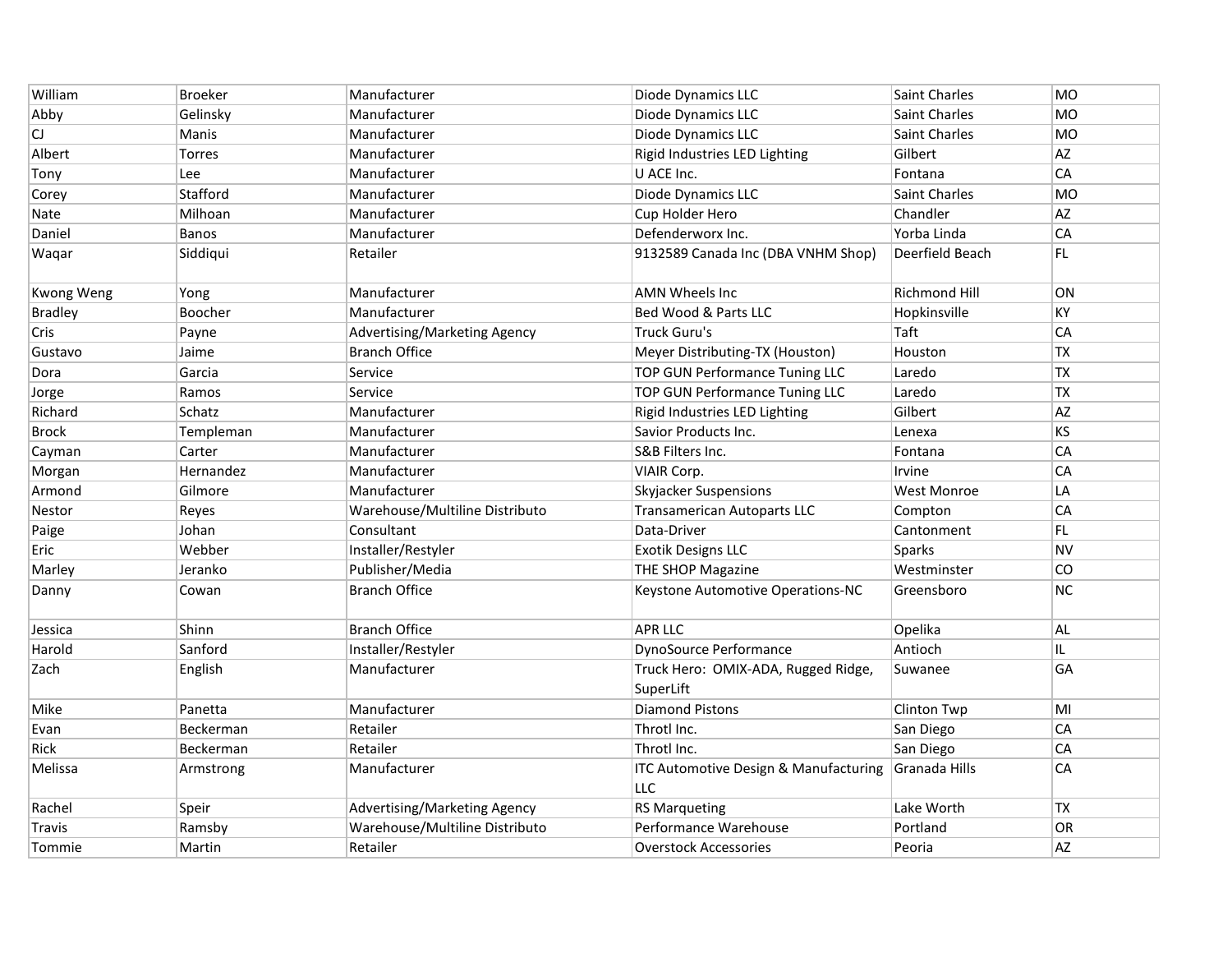| Ashley    | Petersen        | Retailer                       | <b>Overstock Accessories</b>         | Peoria                  | AZ            |
|-----------|-----------------|--------------------------------|--------------------------------------|-------------------------|---------------|
| Gabriel   | <b>McGinnis</b> | Retailer                       | <b>Overstock Accessories</b>         | Peoria                  | AZ            |
| Sandra    | Barocio         | Retailer                       | <b>Overstock Accessories</b>         | Peoria                  | <b>AZ</b>     |
| IJ        | Zimmerman       | Manufacturer                   | <b>Diamond Pistons</b>               | <b>Clinton TWP</b>      | MI            |
| Bryan     | Vallejo         | Manufacturer                   | K&N Engineering Inc.                 | Riverside               | CA            |
| Sadie     | Vail            | Promoter                       | Goodguys Enterprises Inc.            | Pleasanton              | CA            |
| Paul      | <b>Brooker</b>  | <b>Branch Office</b>           | <b>APR LLC</b>                       | Opelika                 | <b>AL</b>     |
| Fred      | Cook            | Service                        | Evolution Performance Inc.           | <b>Upper Chichester</b> | PA            |
| Stephanie | Ortega          | Manufacturer                   | 4WP Factory                          | Compton                 | CA            |
| Jason     | Frederic        | <b>Branch Office</b>           | <b>APR LLC</b>                       | Opelika                 | $\mathsf{AL}$ |
| Tyler     | Knott           | <b>Branch Office</b>           | <b>APR LLC</b>                       | Opelika                 | $\mathsf{AL}$ |
| Madeline  | Triplett        | Manufacturer                   | Hunter Engineering Co.               | Bridgeton               | <b>MO</b>     |
| Jeffrey   | Banyas          | Consultant                     | Edwin A. Sisson, Attorney at Law LLC | Medina                  | OH            |
| Celina    | Ingargiola      | Manufacturer                   | T Sportline                          | Aliso Viejo             | CA            |
| Elizabeth | Taylor          | Manufacturer                   | Spectre Performance                  | Riverside               | CA            |
| Daria     | <b>Bryk</b>     | Warehouse/Multiline Distributo | Keystone Automotive Operations Inc.  | Exeter                  | PA            |
| Julie     | Cervantez       | <b>Branch Office</b>           | <b>APR LLC</b>                       | Opelika                 | <b>AL</b>     |
| David     | Kass            | Manufacturer                   | QA1                                  | Lakeville               | MN            |
| Andrey    | Kondukhov       | Manufacturer                   | Clinched Flares LLC                  | North Miami             | FL            |
| lan       | Baas            | <b>Branch Office</b>           | <b>APR LLC</b>                       | Opelika                 | <b>AL</b>     |
| Tim       | Wignall         | <b>Branch Office</b>           | <b>APR LLC</b>                       | Opelika                 | $\mathsf{AL}$ |
| Sean      | Mollet          | Branch Office                  | <b>APR LLC</b>                       | Opelika                 | AL.           |
| Taylor    | Rogers          | <b>Branch Office</b>           | <b>APR LLC</b>                       | Opelika                 | <b>AL</b>     |
| Aaron     | Gaither         | <b>Branch Office</b>           | <b>APR LLC</b>                       | Opelika                 | AL            |
| Arin      | Ahnell          | <b>Branch Office</b>           | <b>APR LLC</b>                       | Opelika                 | $\mathsf{AL}$ |
| Greg      | Holland         | <b>Branch Office</b>           | <b>APR LLC</b>                       | Opelika                 | AL            |
| David     | Heigl           | <b>Branch Office</b>           | <b>APR LLC</b>                       | Opelika                 | <b>AL</b>     |
| Jacqui    | Brueggeman      | Manufacturer                   | Pop & Lock Corp.                     | Green Bay               | WI            |
| Alexander | Erlandsson      | Manufacturer                   | Lodesol                              | Mill Creek              | WA            |
| David     | Nyitrai         | <b>Branch Office</b>           | <b>APR LLC</b>                       | Opelika                 | AL            |
| Sean      | Kepler          | Promoter                       | The Jump Champs                      | Irvine                  | CA            |
| Darcy     | Gibbs           | <b>Branch Office</b>           | <b>APR LLC</b>                       | Opelika                 | <b>AL</b>     |
| Eric      | Urness          | <b>Branch Office</b>           | <b>APR LLC</b>                       | Opelika                 | $\mathsf{AL}$ |
| Chris     | Teague          | <b>Branch Office</b>           | <b>APR LLC</b>                       | Opelika                 | <b>AL</b>     |
| Trevor    | Hull            | <b>Branch Office</b>           | <b>APR LLC</b>                       | Opelika                 | <b>AL</b>     |
| Ryan      | D'annunzio      | <b>Branch Office</b>           | <b>APR LLC</b>                       | Opelika                 | AL            |
| Greg      | Frazier         | <b>Branch Office</b>           | <b>APR LLC</b>                       | Opelika                 | AL            |
| Hannah    | Russell         | <b>Branch Office</b>           | <b>APR LLC</b>                       | Opelika                 | <b>AL</b>     |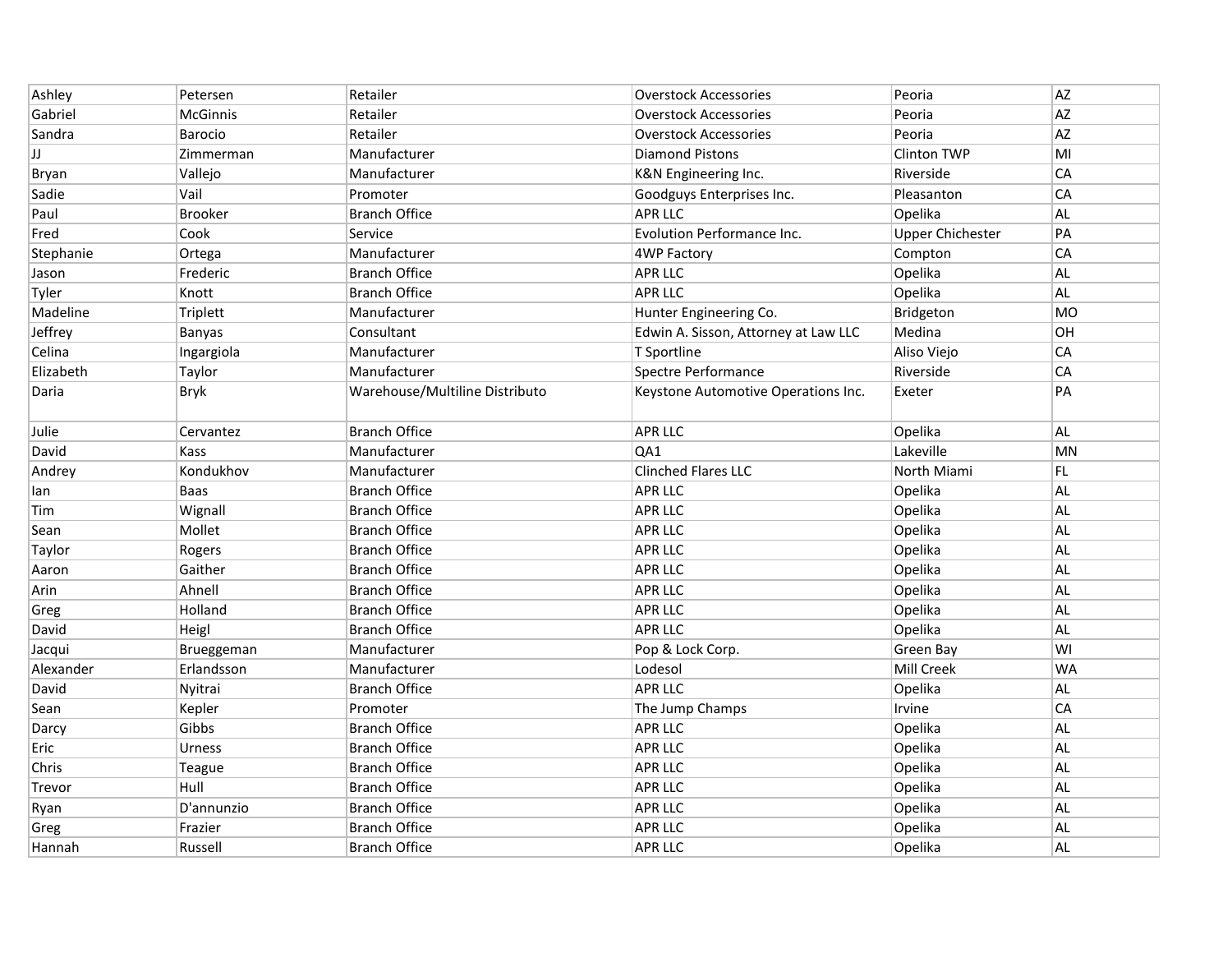| Joel      | McKay                  | Manufacturer                   | <b>Holley Performance Products</b>                           | <b>Bowling Green</b> | KY        |
|-----------|------------------------|--------------------------------|--------------------------------------------------------------|----------------------|-----------|
| Ryan      | Salata                 | Manufacturer                   | Specialty Auto Parts USA Inc.                                | Warren               | MI        |
| Drew      | Manley                 | Warehouse/Multiline Distributo | Performance Warehouse                                        | Portland             | OR        |
| Sean      | McPherson              | Manufacturer                   | Supreme Suspensions                                          | La Mirada            | CA        |
| Steve     | Wong                   | Sole Exclusive Distributor     | Sumitomo Rubber North America Inc.                           | Rancho Cucamonga     | CA        |
| Michael   | Koldus                 | Manufacturer                   | <b>TMI Products Inc.</b>                                     | Corona               | CA        |
| Stephen   | Richards               | Manufacturer                   | Drake Automotive Group                                       | Henderson            | <b>NV</b> |
| Daniel    | Green                  | Manufacturer                   | Supreme Suspensions                                          | La Mirada            | CA        |
| Joel      | <b>Butzlaff</b>        | Manufacturer                   | Whiteline Suspension                                         | Ontario              | CA        |
| Tom       | Suddard                | Publisher/Media                | <b>Motorsport Marketing</b>                                  | <b>Holly Hill</b>    | FL        |
| John      | Schurman               | Manufacturer                   | Luxe Auto Concepts LLC                                       | Shreveport           | LA        |
| Austin    | Hnderson               | Manufacturer                   | Hammerhead Armor                                             | <b>Bay Springs</b>   | <b>MS</b> |
| Josh      | Geraurd                | Manufacturer                   | Advanced FLOW Engineering Inc.                               | Corona               | CA        |
| Austin    | Cabot                  | Manufacturer                   | <b>Garrett Advancing Motion</b>                              | Torrance             | CA        |
| Michael   | Corpuz                 | Manufacturer                   | The Carlstar Group LLC                                       | Franklin             | <b>TN</b> |
| Michael   | Coulombe               | Manufacturer                   | The Carlstar Group LLC                                       | Franklin             | TN        |
| Joakim    | Macasero               | Manufacturer                   | McLeod Racing LLC                                            | Anaheim              | CA        |
| Adrian    | Bernal                 | Sole Exclusive Distributor     | Coker Tire Co Inc.                                           | Chattanooga          | <b>TN</b> |
| Matthew   | Bondie                 | Manufacturer                   | <b>Horizon Global</b>                                        | Plymouth             | MI        |
| Zach      | Williams               | Manufacturer                   | <b>Raptor Series</b>                                         | Washington           | IN        |
| Jim       | Mushett                | Consultant                     | Big Jim's Art                                                | Saugerties           | <b>NY</b> |
| Michael   | Thornhill              | Service                        | More Power Tuning LLC                                        | Longwood             | FL.       |
| James     | Jakimetz               | Service                        | More Power Tuning LLC                                        | Longwood             | FL        |
| Matt      | Moore                  | <b>Branch Office</b>           | <b>Retrax Truck Bed Covers</b>                               | Rogers               | AR        |
| Landon    | Pearse                 | Mfrs. Rep Firm, 4 or more      | Holm, Hicks, White & Associates                              | St. Albert           | AB        |
| Louis     | Weeks                  | Manufacturer                   | <b>Raptor Series</b>                                         | <b>Union City</b>    | CA        |
| Emily     | <b>Williams Reeves</b> | Installer/Restyler             | <b>Flying Sparks Garage</b>                                  | Mabank               | <b>TX</b> |
| Catherine | Juul                   | Installer/Restyler             | Automotive Concepts/Champion Heated New Hope<br><b>Seats</b> |                      | MN        |
| Joshua    | Provence               | Warehouse/Multiline Distributo | Performance Warehouse                                        | Portland             | <b>OR</b> |
| Marcus    | Zamorano               | <b>Exhibitor Brand</b>         | Standard Motor Products Inc.                                 | Long Island City     | <b>NY</b> |
| Rafael    | Hernandez              | Manufacturer                   | Truck Hero: OMIX-ADA, Rugged Ridge,<br>SuperLift             | Suwanee              | GA        |
| Hector    | Moreno                 | Manufacturer                   | <b>Grand General/KNS Accessories</b><br>Manufacturing        | Rancho Dominguez     | CA        |
| Ryan      | Henderson              | Manufacturer                   | <b>AEM Performance Electronics</b>                           | Hawthorne            | CA        |
| Jonathan  | Garcia                 | Retailer                       | O'Reilly Automotive Inc.                                     | Springfield          | <b>MO</b> |
| Katherine | <b>Fuentes</b>         | Manufacturer                   | American Force Wheels                                        | Miami                | FL        |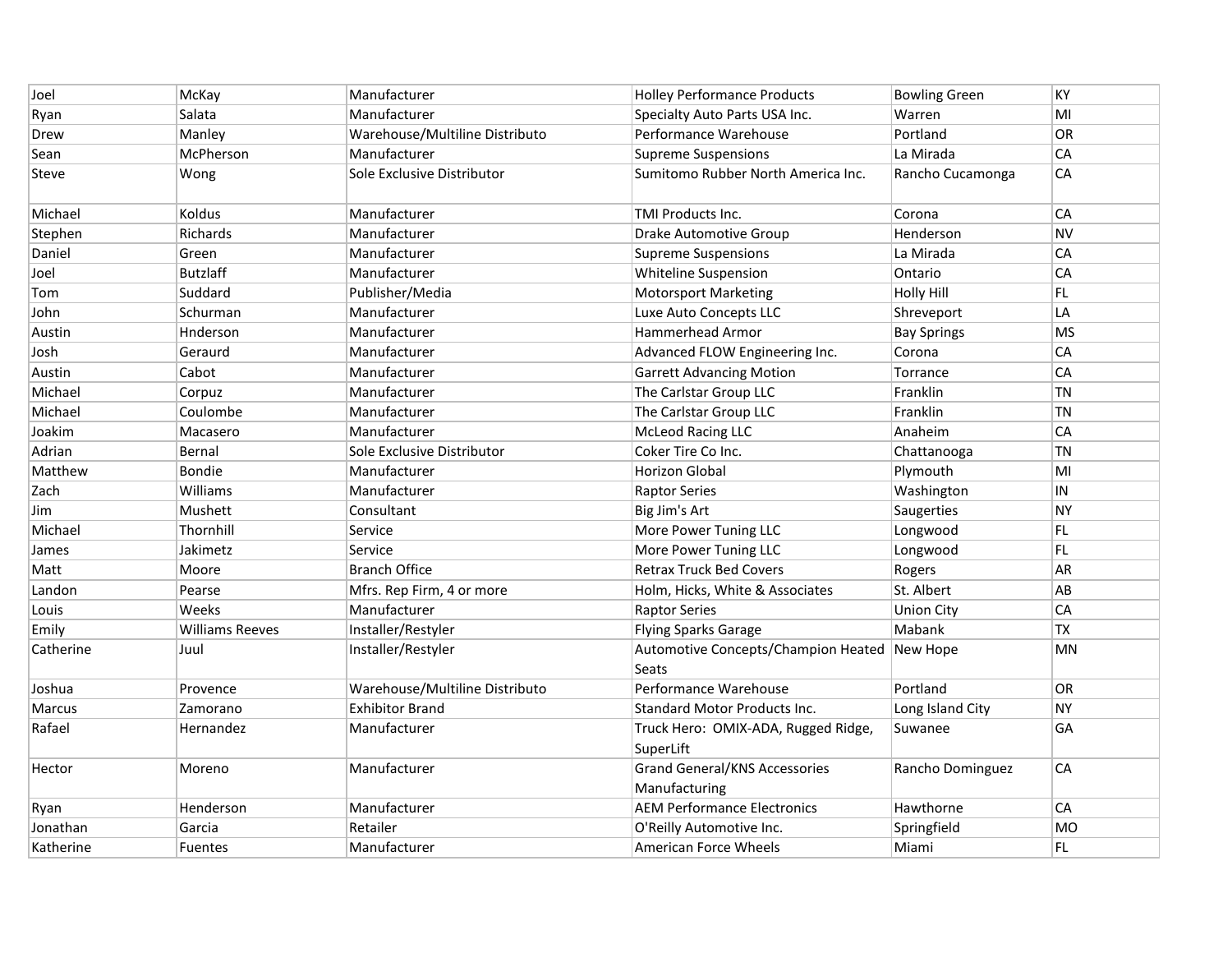| Chris          | Pacey          | Warehouse/Multiline Distributo | National Performance Warehouse         | Miami                  | FL.       |
|----------------|----------------|--------------------------------|----------------------------------------|------------------------|-----------|
| Andrew         | Randall        | Sole Exclusive Distributor     | Coker Tire Co Inc.                     | Chattanooga            | TN        |
| Jeanette       | DesJardins     | Promoter                       | Car Chix Inc.                          | Crestview              | FL        |
| <b>Brandon</b> | Sharp          | Sole Exclusive Distributor     | Coker Tire Co Inc.                     | Chattanooga            | <b>TN</b> |
| Chris          | Chin           | Manufacturer                   | <b>BOOSTane</b>                        | <b>Bonita Springs</b>  | FL.       |
| Aaron          | Vaccar         | Consultant                     | <b>ACV Enterprise LLC</b>              | Youngstown             | OH        |
| Rebecca        | Gainey         | Manufacturer                   | Diode Dynamics LLC                     | <b>Saint Charles</b>   | <b>MO</b> |
| Andrew         | Schechter      | Manufacturer                   | Diode Dynamics LLC                     | <b>Saint Charles</b>   | MO        |
| Matthew        | Conte          | Manufacturer                   | Diode Dynamics LLC                     | Saint Charles          | MO        |
| <b>Brennen</b> | Nelson         | Manufacturer                   | Diode Dynamics LLC                     | <b>Saint Charles</b>   | <b>MO</b> |
| Ignacio        | Tirado         | Manufacturer                   | <b>Wheel Vintiques</b>                 | City Of Industry       | CA        |
| Javier         | Estrada        | Manufacturer                   | <b>Wheel Vintiques</b>                 | City Of Industry       | CA        |
| Darren         | Lane           | Warehouse/Multiline Distributo | <b>Motor State Distributing</b>        | Watervliet             | MI        |
| Pawel          | Tokarz         | Warehouse/Multiline Distributo | <b>Motovicity Distribution</b>         | <b>Madison Heights</b> | MI        |
| Cesar          | Gracida        | Manufacturer                   | <b>RK Sport</b>                        | Round Rock             | <b>TX</b> |
| Arron          | East           | Installer/Restyler             | Garage Bound Custom Weld and Fab       | Chattanooga            | <b>TN</b> |
| Ravi           | Dolwani        | Manufacturer                   | CSF-Racing & High Performance Division | Rancho Cucamonga       | CA        |
| JP             | Alonso         | Retailer                       | <b>Edge Autosport</b>                  | Englewood              | CO        |
| Chris          | Sperling       | Manufacturer                   | Air Flow Research                      | Valencia               | CA        |
| Amanda         | Youngwirth     | Retailer                       | Autocom Performance LLC                | Marietta               | GA        |
| David          | Sherman        | Vehicle Assembler              | Ford Motor Co.                         | Dearborn               | MI        |
| Ashley         | Speer          | Manufacturer                   | EGR Inc.                               | Ontario                | CA        |
| Taylor         | <b>Perkins</b> | Manufacturer                   | <b>Exomotive LLC</b>                   | Atlanta                | GA        |
| Taylor         | Wilson         | Installer/Restyler             | Snail Performance (AZ)                 | Phoenix                | AZ        |
| Andrew         | Erichsen       | Manufacturer                   | Painless Performance Products          | Fort Worth             | <b>TX</b> |
| Jackson        | Lueg           | Manufacturer                   | <b>GForce Engineering LLC</b>          | <b>Overland Park</b>   | KS        |
| Ozzie          | Lopez          | Manufacturer                   | Westin Automotive Products Inc.        | San Dimas              | CA        |
| Christopher    | Gleason        | Mfrs. Rep Firm, 3 or less      | <b>United Sales Associates LLC</b>     | <b>Homer Glen</b>      | IL.       |
| Brad           | Cox            | Car Dealer                     | Scholfield Honda                       | Wichita                | <b>KS</b> |
| Lindsay        | Hunt           | Manufacturer                   | SuperATV                               | Madison                | $\sf IN$  |
| Kelleigh       | Ash            | Manufacturer                   | <b>Battle Motors</b>                   | New Philadelphia       | OH        |
| Jennifer       | Reed           | <b>Branch Office</b>           | Forgestar Custom Performance Wheels    | Garden Grove           | CA        |
| Jason          | Wieczorek      | Warehouse/Multiline Distributo | <b>Motovicity Distribution</b>         | <b>Madison Heights</b> | MI        |
| William        | Freise         | Manufacturer                   | Outfitter Design LLC                   | Westborough            | MA        |
| Casey          | Killam         | Manufacturer                   | Outfitter Design LLC                   | Westborough            | MA        |
| Thomas         | Boche          | Retailer                       | <b>Summit Racing Equipment</b>         | Tallmadge              | OH        |
| Jonny          | Wood           | Manufacturer                   | Yakima Products Inc.                   | Lake Oswego            | OR        |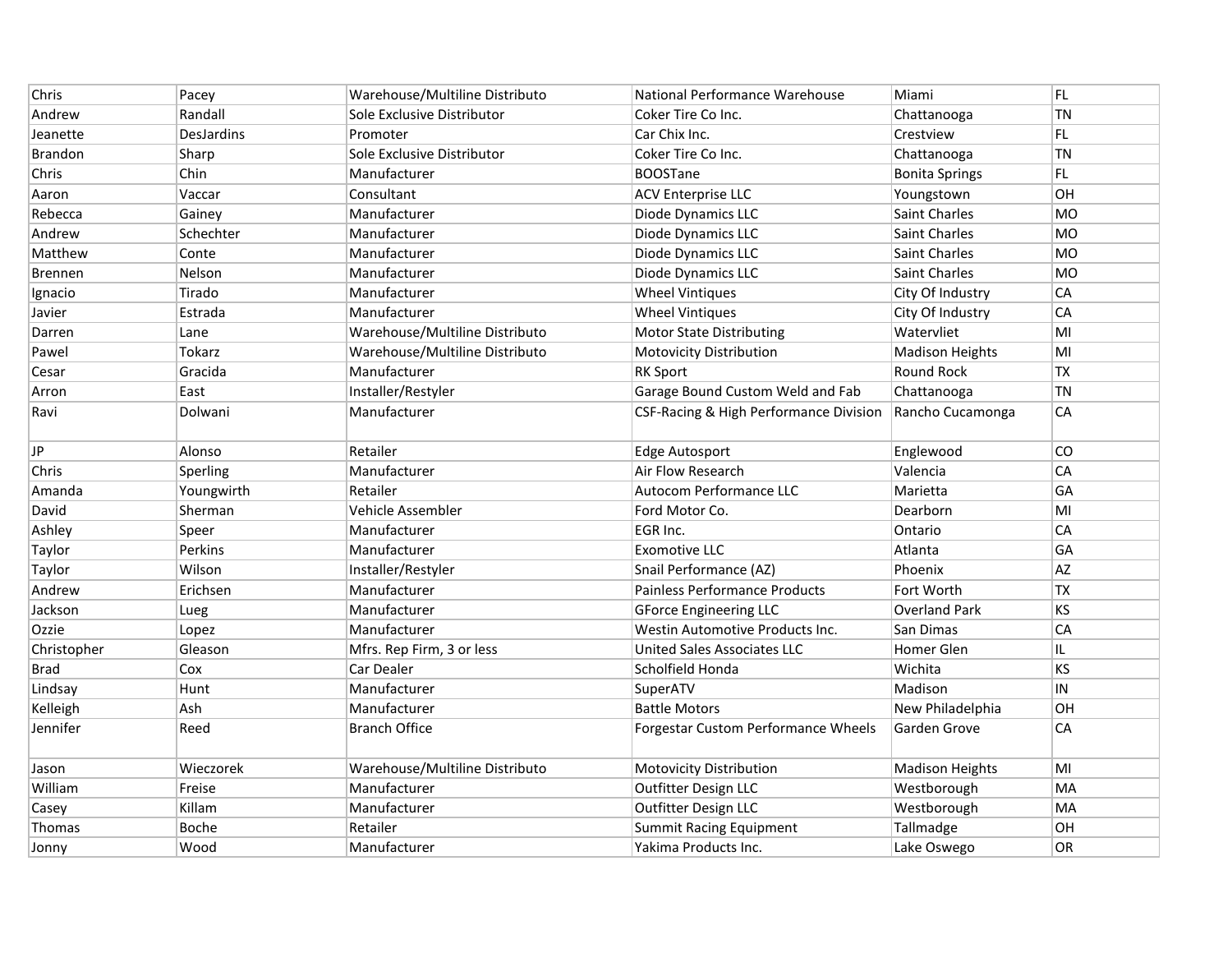| Jake         | Kennedy    | Manufacturer                    | Yakima Products Inc.               | Lake Oswego         | <b>OR</b> |
|--------------|------------|---------------------------------|------------------------------------|---------------------|-----------|
| Josh         | Gold       | Manufacturer                    | Yakima Products Inc.               | Lake Oswego         | OR        |
| Arthur       | Robledo    | Manufacturer                    | <b>Wheel Vintiques</b>             | City Of Industry    | CA        |
| James        | Ferguson   | Manufacturer                    | <b>Wheel Vintiques</b>             | City Of Industry    | CA        |
| Alisha       | Milosevich | Manufacturer                    | <b>MagnaFlow Exhaust Products</b>  | Oceanside           | CA        |
| <b>Brian</b> | Clark      | Mfrs. Rep Firm, 4 or more       | KAM Marketing Inc.                 | <b>Chadds Ford</b>  | PA        |
| Amanda       | Smith      | Retailer                        | Hydro-E-Lectric Inc.               | Punta Gorda         | FL        |
| Taylor       | Evans      | Manufacturer                    | <b>Meyer Products LLC</b>          | Cleveland           | OН        |
| Eric         | Kinsolving | Warehouse/Multiline Distributo  | Turn 14 Distribution Inc.          | Horsham             | PA        |
| Summer       | Gibson     | Manufacturer                    | Gibson Performance Exhaust Corp.   | Corona              | CA        |
| Russell      | Pell       | Sole Exclusive Distributor      | Coker Tire Co Inc.                 | Chattanooga         | <b>TN</b> |
| Chase        | Newman     | Sole Exclusive Distributor      | Coker Tire Co Inc.                 | Chattanooga         | <b>TN</b> |
| Marcus       | Di Sabella | Retailer                        | <b>Heeltoe Automotive</b>          | <b>Forest Grove</b> | OR        |
| Krista       | Baldwin    | Manufacturer                    | <b>McLeod Racing LLC</b>           | Anaheim             | CA        |
| Adam         | Benker     | Manufacturer                    | Design INFINI Inc.                 | Irvine              | CA        |
| Chandler     | Wheat      | Manufacturer                    | TrimParts Inc.                     | Lebanon             | OН        |
| Robert       | Lora       | Manufacturer                    | Fenza International Inc.           | Miami               | FL        |
| Amber        | Vinson     | Race Industry Support           | National Hot Rod Association       | San Dimas           | CA        |
| Justin       | Waters     | Manufacturer                    | Lightforce Performance Lighting    | Orofino             | ID        |
| Eric         | Blackburn  | Manufacturer                    | <b>Warrior Products Inc.</b>       | Tualatin            | <b>OR</b> |
| Ryan         | Schuster   | Manufacturer                    | Red Line Synthetic Oil             | Benicia             | CA        |
| Rich         | Whitlinger | Retailer                        | <b>Ace Race Parts</b>              | Olympia             | WA        |
| Jacqui       | Camarena   | <b>Exhibitor Brand</b>          | <b>Top Street Performance</b>      | Santa Fe Springs    | CA        |
| Jerry        | Kinney     | Retailer                        | <b>Bad News Racing</b>             | West Palm Beach     | FL        |
| David        | Jarrell    | Installer/Restyler              | Next Level Custom Creations, LLC   | Gibbstown           | <b>NJ</b> |
| Joe          | Sorbello   | Installer/Restyler              | Next Level Custom Creations, LLC   | Gibbstown           | NJ        |
| Sarah        | Bantay     | Sole Exclusive Distributor      | Sumitomo Rubber North America Inc. | Rancho Cucamonga    | CA        |
| Zachary      | Fletcher   | <b>Truck Accessory Retailer</b> | <b>Fletcher's Truck Caps</b>       | Columbia            | <b>MO</b> |
| Catherine    | Davis      | Restorer                        | <b>Classic Motorsports</b>         | <b>Weyers Cave</b>  | VA        |
| John         | Davis      | Restorer                        | <b>Classic Motorsports</b>         | <b>Weyers Cave</b>  | VA        |
| Ryan         | Truax      | Manufacturer                    | <b>Advanced Fuel Dynamics</b>      | Troy                | ТX        |
| Jeremy       | Headlee    | Retailer                        | <b>UTV Source LLC</b>              | Comanche            | <b>TX</b> |
| Jason        | Hord       | Warehouse/Multiline Distributo  | Turn 14 Distribution Inc.          | Horsham             | PA        |
| Zach         | Denney     | Manufacturer                    | <b>ECUMaster USA</b>               | Garland             | <b>TX</b> |
| Derek        | Scott      | Warehouse/Multiline Distributo  | <b>LSXceleration LLC</b>           | Atoka               | <b>TN</b> |
| Jessica      | Scott      | Warehouse/Multiline Distributo  | <b>LSXceleration LLC</b>           | Atoka               | <b>TN</b> |
| Sharon       | Mashal     | Installer/Restyler              | Bespoke Coach Inc.                 | Van Nuys            | CA        |
| Dustin       | German     | Consultant                      | Performance Plus Global Logistics  | St. Charles         | <b>MO</b> |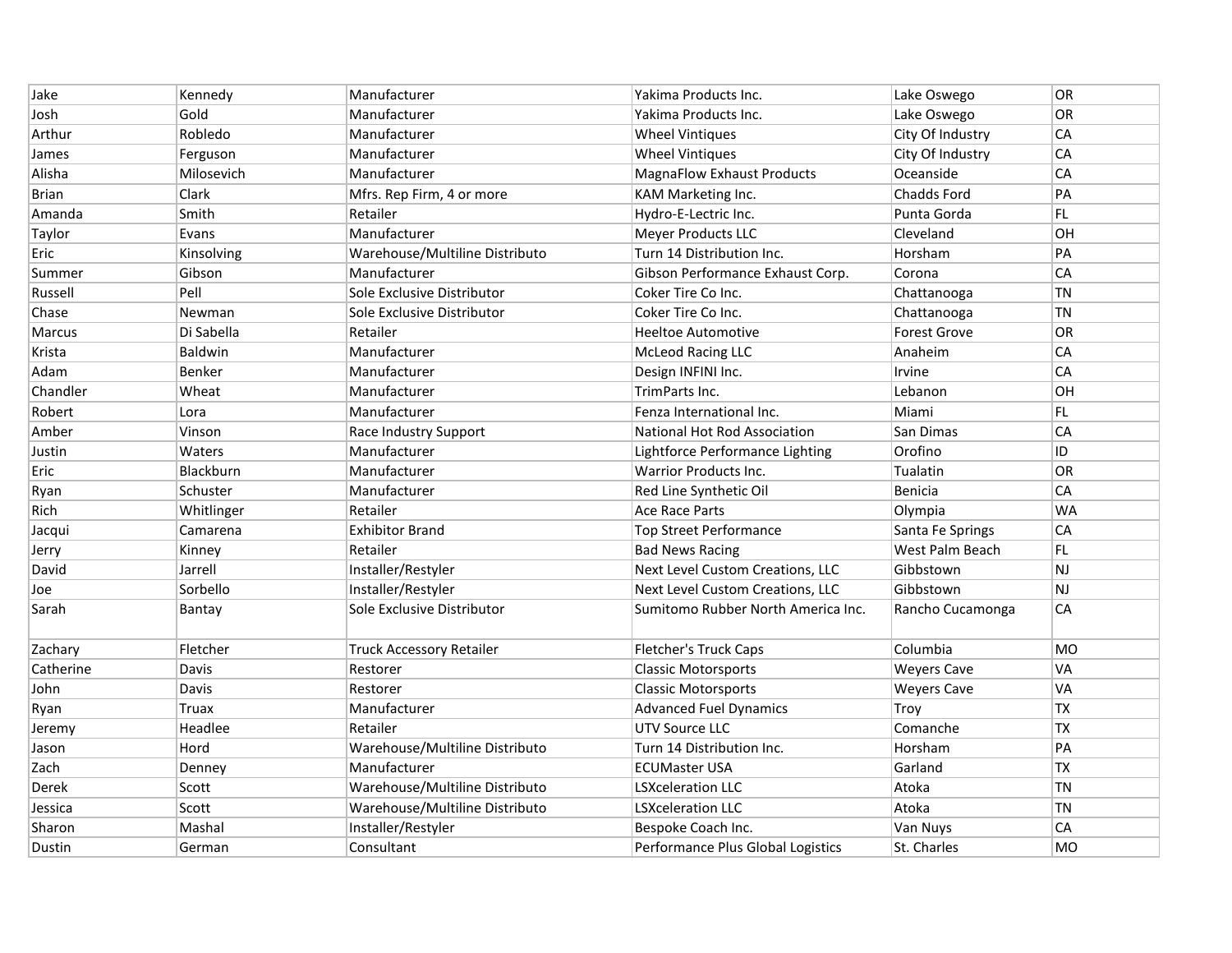| Tyler        | Wesely            | Warehouse/Multiline Distributo  | Speedway Motors Inc.                            | Lincoln                 | <b>NE</b>  |
|--------------|-------------------|---------------------------------|-------------------------------------------------|-------------------------|------------|
| Josh         | <b>Backes</b>     | Importer                        | 3pConnect LLC                                   | Ontario                 | CA         |
| <b>Brian</b> | Massingill        | Trade School/University/Colleg  | School of Automotive Machinists &<br>Technology | Houston                 | ТX         |
| Matthew      | Banach            | Manufacturer                    | Gold Eagle Co                                   | Chicago                 | IL.        |
| Eric         | Zhang             | Manufacturer                    | <b>XKGLOW</b>                                   | Springfield             | IL         |
| Caleb        | Mullauer          | Warehouse/Multiline Distributo  | <b>Motor State Distributing</b>                 | Watervliet              | MI         |
| Erik         | St. Pierre        | <b>Internet Related Service</b> | PartsTech Inc.                                  | Cambridge               | MA         |
| Jake         | Schauer           | Manufacturer                    | Fairchild Industries Inc.                       | Lake Zurich             | IL.        |
| Tyler        | Rossdeutcher      | Manufacturer                    | Gold Eagle Co                                   | Chicago                 | IL         |
| Joseph       | Thomas            | Warehouse/Multiline Distributo  | Keystone Automotive Operations Inc.             | Exeter                  | PA         |
| Johnny       | Hayes             | Warehouse/Multiline Distributo  | <b>Meyer Distributing</b>                       | Jasper                  | IN         |
| Leah         | Luebbehusen       | Warehouse/Multiline Distributo  | <b>Meyer Distributing</b>                       | Jasper                  | $\sf IN$   |
| John         | Zubizarreta       | Retailer                        | Grand Tex Auto Parts/G Tex Automotive Needville |                         | TX         |
|              |                   |                                 | <b>Distributors</b>                             |                         |            |
| Thomas       | Zubizarreta       | Retailer                        | Grand Tex Auto Parts/G Tex Automotive Needville |                         | <b>TX</b>  |
|              |                   |                                 | <b>Distributors</b>                             |                         |            |
| Amanda       | Samaan            | Advertising/Marketing Agency    | <b>Blue C</b>                                   | Costa Mesa              | CA         |
| Jenny        | Beckstrom         | <b>Internet Related Service</b> | Insignia Group LLC                              | <b>Rock Hill</b>        | <b>SC</b>  |
| <b>Brian</b> | Nash              | Retailer                        | TunersCare.com                                  | Seattle                 | WA         |
| Carrie       | <b>Stike</b>      | Importer                        | PowerflexUSA                                    | Dublin                  | VA         |
| Devin        | Pringle           | Manufacturer                    | Air Lift Co.                                    | Lansing                 | MI         |
| William      | Haberkamp         | Manufacturer                    | Bestop Inc.                                     | <b>Sterling Heights</b> | MI         |
| Keith        | <b>McWilliams</b> | Manufacturer                    | Wiseco Piston Co. Inc.                          | Mentor                  | OН         |
| David        | Ayers             | Consultant                      | AAM USA Inc. / The AAM Group                    | <b>Piney Flats</b>      | <b>TN</b>  |
| Alexander    | VanderEls         | <b>Internet Related Service</b> | PartsTech Inc.                                  | Cambridge               | MA         |
| Jessica      | Gasper            | Warehouse/Multiline Distributo  | Speedway Motors Inc.                            | Lincoln                 | <b>NE</b>  |
| David        | Kim               | Retailer                        | Aristocrat Autosport                            | Yorba Linda             | CA         |
| Garrett      | Ondo              | Publisher/Media                 | Engaged Media Inc.                              | Montclair               | CA         |
| Adam         | Blattenberg       | Publisher/Media                 | Engaged Media Inc.                              | Durham                  | <b>NC</b>  |
| Mike         | Czartoszewski     | Installer/Restyler              | <b>High Xpectations</b>                         | Rancho Cucamonga        | CA         |
| Drew         | Mapes             | Installer/Restyler              | <b>High Xpectations</b>                         | Rancho Cucamonga        | CA         |
| David        | Torres            | Installer/Restyler              | <b>High Xpectations</b>                         | Rancho Cucamonga        | CA         |
| Danny        | Verdugo           | Manufacturer                    | Swisstrax Corp.                                 | Dalton                  | GA         |
| Rhianna      | Jones             | Installer/Restyler              | <b>HS Customs</b>                               | Logan                   | UT         |
| Adam         | Donahue           | Manufacturer                    | Dometic USA                                     | Elkhart                 | ${\sf IN}$ |
| Saul         | Reisman           | Service                         | Saul's Autotek                                  | Centennial              | CO         |
| Stephen      | Sayer             | Mfrs. Rep Firm, 4 or more       | <b>Airheart Sales</b>                           | North Bend              | <b>WA</b>  |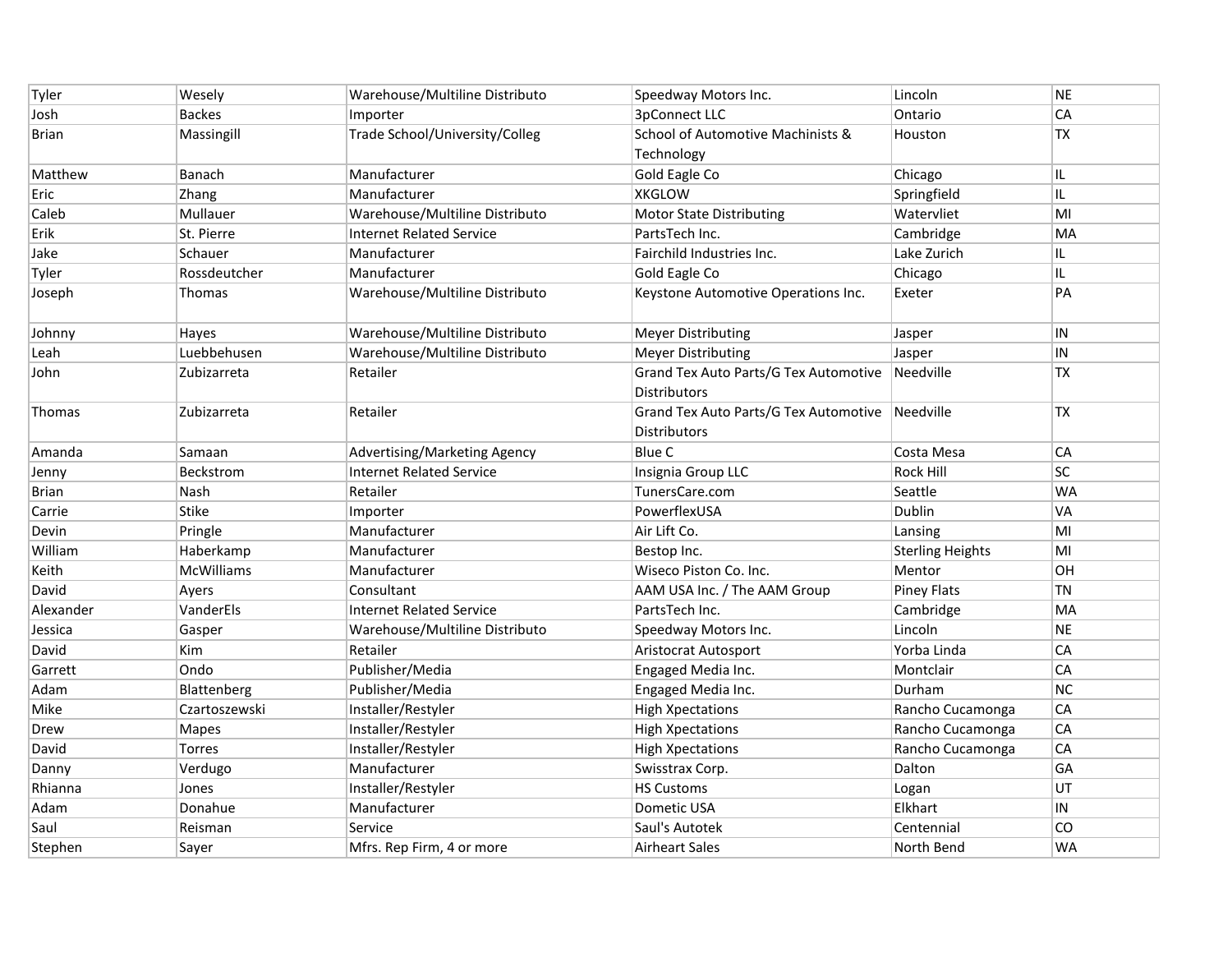| Steve            | Carlos          | Warehouse/Multiline Distributo | Keystone Automotive Operations Inc.      | Exeter                     | PA         |
|------------------|-----------------|--------------------------------|------------------------------------------|----------------------------|------------|
| Jason            | <b>Buckles</b>  | Manufacturer                   | <b>BOLT Locks by STRATTEC</b>            | Milwaukee                  | WI         |
| Corey            | Mullane         | Advertising/Marketing Agency   | Theory Communication & Design            | Charlotte                  | <b>NC</b>  |
| Lucas            | Priamo          | Advertising/Marketing Agency   | Theory Communication & Design            | Charlotte                  | <b>NC</b>  |
| A.J.             | Gordon          | Association                    | Petersen Automotive Museum<br>Foundation | Los Angeles                | CA         |
| Ryan             | <b>Bruning</b>  | Manufacturer                   | Snap-on Inc.                             | New Hampton                | <b>NH</b>  |
| Albert           | Cervantes       | Manufacturer                   | <b>4WP Factory</b>                       | Compton                    | CA         |
| <b>Nick</b>      | Schatteman      | Manufacturer                   | Diode Dynamics LLC                       | <b>Saint Charles</b>       | <b>MO</b>  |
| Jessica          | Pickering       | Manufacturer                   | Specialty Auto Parts USA Inc.            | Warren                     | MI         |
| Craig            | Lancaster       | Manufacturer                   | MAHLE Motorsports Inc.                   | Fletcher                   | <b>NC</b>  |
| Jake             | Headlee         | Manufacturer                   | Rampage Products LLC                     | <b>Buford</b>              | GA         |
| Jay              | Lewton          | Service                        | <b>Rolling Art Motorsports</b>           | Scottsdale                 | AZ         |
| Patrick          | Lee             | Retailer                       | <b>Watson Racing</b>                     | <b>Brownstown Township</b> | MI         |
| AJ               | Grasso          | Warehouse/Multiline Distributo | <b>Transamerican Autoparts LLC</b>       | Aliso Viejo                | CA         |
| Iwan             | Loewen          | Manufacturer                   | ThyssenKrupp Bilstein of America         | Poway                      | CA         |
| Larry            | Keeler          | Manufacturer                   | Rampage Products LLC                     | <b>Buford</b>              | GA         |
| Gordon           | <b>Steffens</b> | Consultant                     | Performance Plus Global Logistics        | St. Charles                | <b>MO</b>  |
| <b>Nick</b>      | Caloroso        | Retailer                       | Driven Lighting Group                    | Atlanta                    | GA         |
| Grant            | Lago            | Manufacturer                   | <b>MagnaFlow Exhaust Products</b>        | Oceanside                  | CA         |
| Garrett          | Harmola         | Manufacturer                   | Aldan American                           | Signal Hill                | CA         |
| Jillian          | Pacion          | Manufacturer                   | Lingenfelter Performance Engineering     | Decatur                    | ${\sf IN}$ |
| Alan             | Marek           | Retailer                       | PartCatalog.com                          | Austin                     | <b>TX</b>  |
| Clifton          | Vassell         | Manufacturer                   | <b>Competition Clutch</b>                | Conyers                    | GA         |
| Ben              | Raboine         | Truck Accessory Retailer       | <b>Custom Offsets LLC</b>                | Appleton                   | WI         |
| Brandyn          | Lynch           | Advertising/Marketing Agency   | Kahn Media Inc.                          | Moorpark                   | CA         |
| Anthony          | Pinkett         | Advertising/Marketing Agency   | Kahn Media Inc.                          | Moorpark                   | CA         |
| Betsy            | Gutierrez       | <b>Exhibitor Brand</b>         | <b>Rolling Big Power</b>                 | Corona                     | CA         |
| Pornthep         | Kiatkongklai    | Manufacturer                   | <b>Carrichs Accessories LLC</b>          | Paramount                  | CA         |
| Tim              | Nguyen          | Manufacturer                   | <b>Carrichs Accessories LLC</b>          | Paramount                  | CA         |
| Prudsamas (Pris) | Paramathikul    | Manufacturer                   | <b>Carrichs Accessories LLC</b>          | Paramount                  | CA         |
| Preecha (Pao)    | Utha            | Manufacturer                   | <b>Carrichs Accessories LLC</b>          | Paramount                  | CA         |
| Kelsey           | Self            | Manufacturer                   | Innovative Creations Inc.                | Phoenix                    | AZ         |
| Danny            | Agosta          | Manufacturer                   | Steele Rubber Products Inc.              | Denver                     | NC         |
| Scott            | Johnson         | Manufacturer                   | Rampage Products LLC                     | <b>Buford</b>              | GA         |
| Dave             | Guzman          | Warehouse/Multiline Distributo | E-Stopp                                  | Paramount                  | CA         |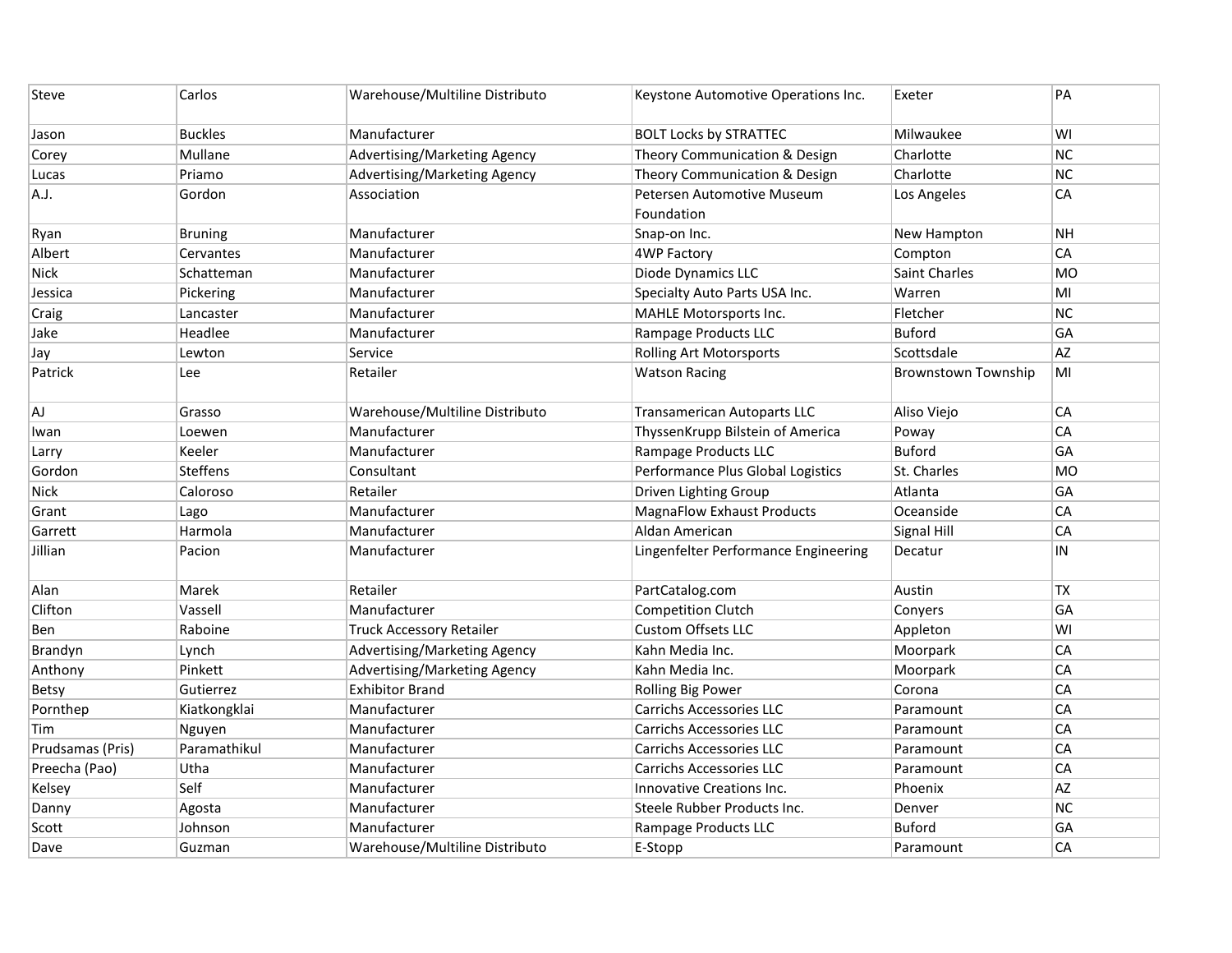| Jared          | <b>Barris</b> | Restorer                        | Barris Kustom, LLC                   | Oxnard                | CA        |
|----------------|---------------|---------------------------------|--------------------------------------|-----------------------|-----------|
| Josh           | Nelson        | Manufacturer                    | Swisstrax Corp.                      | Dalton                | GА        |
| <b>Nick</b>    | Nehrir        | Retailer                        | Hillbank Motor Corp. / Superformance | Irvine                | CA        |
| Kalan          | <b>Brock</b>  | Sole Exclusive Distributor      | Coker Tire Co Inc.                   | Chattanooga           | <b>TN</b> |
| Bill           | Filter        | Advertising/Marketing Agency    | <b>3D Marketing Solutions</b>        | Saginaw               | MI        |
| Justin         | Golden        | Retailer                        | <b>Palladium Motorsports</b>         | Katie                 | <b>TX</b> |
| <b>Brandon</b> | Graves        | Retailer                        | AutoHance LLC                        | Brooklyn              | <b>NY</b> |
| Joseph         | Zadok         | Retailer                        | AutoHance LLC                        | Brooklyn              | <b>NY</b> |
| Chris          | Casteel       | Advertising/Marketing Agency    | Hedges & Company                     | Hudson                | OH        |
| Joe            | Shudan        | Sole Exclusive Distributor      | Coker Tire Co Inc.                   | Chattanooga           | <b>TN</b> |
| Devon          | Jordan        | Advertising/Marketing Agency    | Schiefer Chopshop                    | Irvine                | CA        |
| Jon            | Pestinger     | Manufacturer                    | Aeromotive Inc.                      | Lenexa                | KS        |
| Carlos         | Flores        | <b>Truck Accessory Retailer</b> | Roco 4x4/Roco Performance            | Doral                 | FL        |
| Anthony        | Caputo        | Manufacturer                    | <b>BOOSTane</b>                      | <b>Bonita Springs</b> | FL.       |
| lan            | Lehn          | Manufacturer                    | <b>BOOSTane</b>                      | <b>Bonita Springs</b> | FL        |
| Jeff           | <b>Burke</b>  | Manufacturer                    | <b>Waldoch Crafts Inc.</b>           | <b>Forrest Lake</b>   | <b>MN</b> |
| Alex           | Waldoch       | Manufacturer                    | Waldoch Crafts Inc.                  | <b>Forrest Lake</b>   | <b>MN</b> |
| Billy          | Waldoch       | Manufacturer                    | Waldoch Crafts Inc.                  | Forrest Lake          | <b>MN</b> |
| Chase          | Shull         | Sole Exclusive Distributor      | Coker Tire Co Inc.                   | Chattanooga           | <b>TN</b> |
| Nicholas       | Gregson       | Manufacturer                    | Spyder Auto                          | City of Industry      | CA        |
| Anthony        | Bowe          | Publisher/Media                 | THE SHOP Magazine                    | Westminster           | CO        |
| Shawn          | Fowler        | Advertising/Marketing Agency    | Kahn Media Inc.                      | Moorpark              | CA        |
| Gregory        | Kirber        | <b>Internet Related Service</b> | PartsTech Inc.                       | Cambridge             | MA        |
| Houston        | Gibson        | Sole Exclusive Distributor      | Coker Tire Co Inc.                   | Chattanooga           | <b>TN</b> |
| Robert         | Presley       | Warehouse/Multiline Distributo  | Keystone Automotive Operations Inc.  | Exeter                | PA        |
| <b>Bradley</b> | Brown         | Manufacturer                    | <b>COMP Cams</b>                     | Atlanta               | GA        |
| Ashley         | Olsson        | Manufacturer                    | Pro Spot International Inc.          | Carlsbad              | CA        |
| Hamed          | Milani        | Manufacturer                    | Amani Forged Inc.                    | Tampa                 | FL.       |
| Chris          | Potter        | Manufacturer                    | <b>COMP Cams</b>                     | Memphis               | TN        |
| Jesse          | <b>Brown</b>  | Manufacturer                    | <b>Raptor Series</b>                 | <b>Union City</b>     | CA        |
| Lucas          | Kuebler       | Manufacturer                    | <b>Raptor Series</b>                 | <b>Union City</b>     | CA        |
| Alejandro      | Echevarria    | Vehicle Assembler               | Hyundai Motor America                | Oxnard                | CA        |
| Alex           | Lesslie       | Warehouse/Multiline Distributo  | Turn 14 Distribution Inc.            | Horsham               | PA        |
| lan            | Dunlap        | Mfrs. Rep Firm, 4 or more       | R&R Marketing Consultants Inc.       | <b>Kansas City</b>    | <b>MO</b> |
| Natalie        | Gaston        | Mfrs. Rep Firm, 4 or more       | R&R Marketing Consultants Inc.       | <b>Kansas City</b>    | MO        |
| Matt           | Beenen        | Manufacturer                    | GrimmSpeed                           | Minneapolis           | MN        |
| Angel          | Reyes         | Manufacturer                    | Perma-Cool Products                  | Hemet                 | CA        |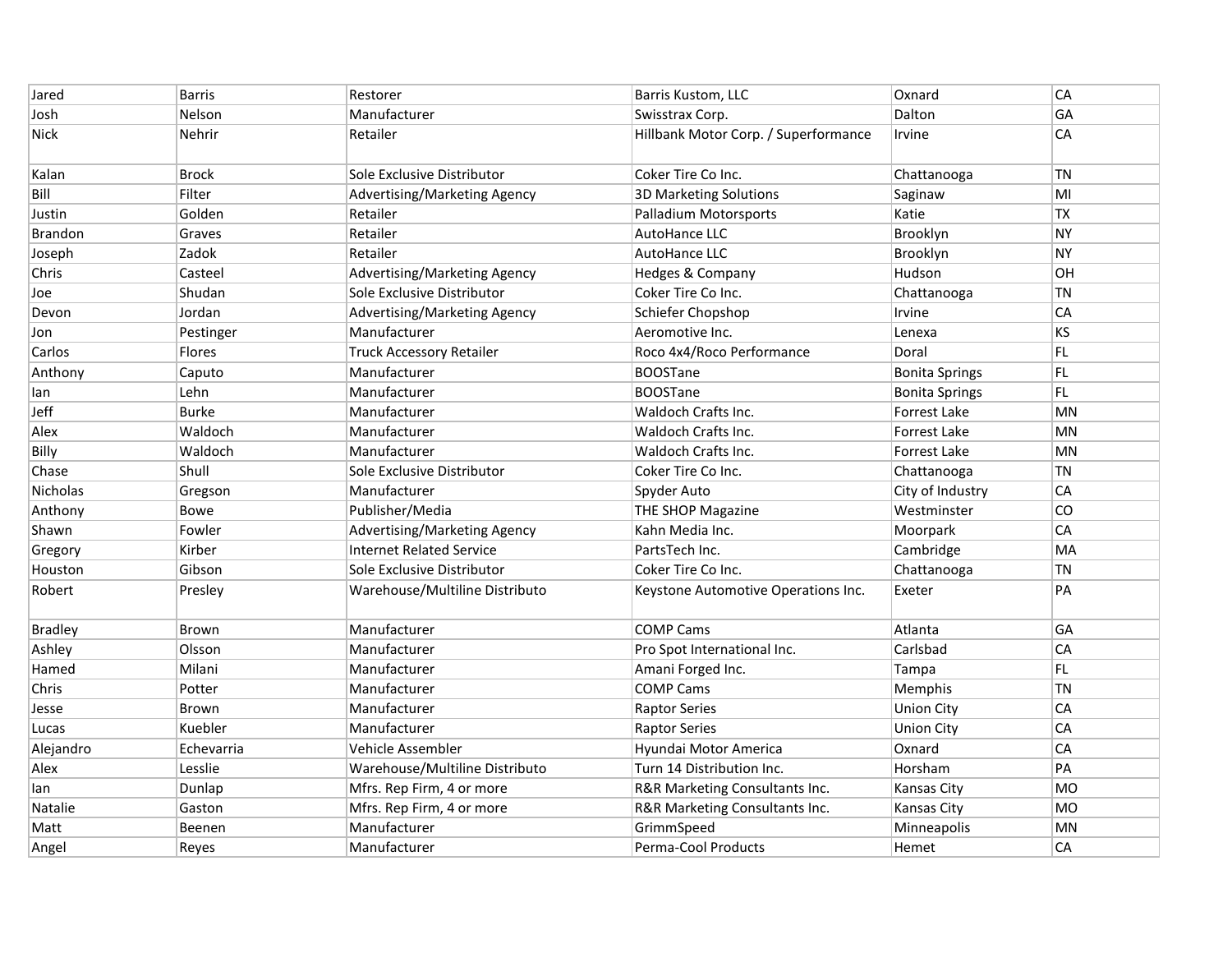| Andrew         | Young          | Manufacturer                   | GrimmSpeed                                     | Minneapolis            | MN        |
|----------------|----------------|--------------------------------|------------------------------------------------|------------------------|-----------|
| Mike           | Sullivan       | Manufacturer                   | Mishimoto Automotive                           | New Castle             | DE        |
| Ben            | Trayweek       | Warehouse/Multiline Distributo | <b>Meyer Distributing</b>                      | Jasper                 | IN        |
| Alex           | Docken         | Manufacturer                   | GrimmSpeed                                     | Minneapolis            | MN        |
| Keith          | Roberts        | Manufacturer                   | TrimParts Inc.                                 | Lebanon                | OH        |
| Charles        | Barakat        | Manufacturer                   | Astro Pneumatic Tools Inc.                     | South El Monte         | CA        |
| Dominic        | Frascella      | Manufacturer                   | <b>Competition Clutch</b>                      | Conyers                | GA        |
| Paul           | McCoy          | Manufacturer                   | <b>Competition Clutch</b>                      | Conyers                | GA        |
| Mike           | Racke          | Retailer                       | Hi Tech Classics                               | Placentia              | CA        |
| Gavin          | Horlick        | Manufacturer                   | Voxx Wheel                                     | Carson                 | CA        |
| Andrew         | Deel           | Manufacturer                   | VP Racing Fuels Inc.                           | San Antonio            | <b>TX</b> |
| lan            | Armstrong      | Manufacturer                   | Cobb Tuning Inc.                               | Austin                 | <b>TX</b> |
| Anthony        | Napoli         | Retailer                       | American Speed Center of York                  | York                   | PA        |
| Kasey          | Lucas          | Consultant                     | Performance Plus Global Logistics              | St. Charles            | <b>MO</b> |
| Sanaz          | Marbley        | Advertising/Marketing Agency   | imre                                           | Los Angeles            | CA        |
| Natalie        | <b>Berwick</b> | Advertising/Marketing Agency   | Kahn Media Inc.                                | Moorpark               | CA        |
| Cory           | <b>Burns</b>   | Advertising/Marketing Agency   | Kahn Media Inc.                                | Moorpark               | CA        |
| Franco         | Guiterrez      | Advertising/Marketing Agency   | Kahn Media Inc.                                | Moorpark               | CA        |
| Marco          | Gutierrez      | Advertising/Marketing Agency   | Kahn Media Inc.                                | Moorpark               | CA        |
| Michael        | Knowlton       | Advertising/Marketing Agency   | Kahn Media Inc.                                | Moorpark               | CA        |
| Nicholas       | Coriaty        | Advertising/Marketing Agency   | Team Smart Video Production and                | Whittier               | CA        |
|                |                |                                | Marketing                                      |                        |           |
| Daniel         | Gill           | Car Club                       | Late Great Chevys of Dallas                    | Richardson             | <b>TX</b> |
| Gregg          | Romeo          | Car Club                       | Late Great Chevys of Dallas                    | Richardson             | TX        |
| Johannes       | Crepon         | Consultant                     | <b>PDM Automotive</b>                          | Unterfoehring          |           |
| <b>Brandon</b> | Zaleiski       | Installer/Restyler             | Underground Autosports Inc.                    | <b>Hoffman Estates</b> | IL        |
| Michael        | Bowdish        | Manufacturer                   | Drew Technologies Inc                          | Ann Arbor              | MI        |
| John           | Marshall       | Manufacturer                   | Drew Technologies Inc                          | Ann Arbor              | MI        |
| Kevin          | Patrick        | Manufacturer                   | <b>Exomotive LLC</b>                           | Atlanta                | GA        |
| Benjamin       | Knaus          | Manufacturer                   | Hellwig Products Co. Inc.                      | Visalia                | CA        |
| Austin         | Harrah         | Manufacturer                   | Hi-Lift Jack Co.                               | Bloomfield             | IN        |
| Joe            | Hughes         | Manufacturer                   | <b>Hughes Performance</b>                      | Phoenix                | AZ        |
| Andrew         | Carney         | Manufacturer                   | HushMat World Headquarters                     | Olathe                 | KS        |
| Robert         | Vogt IV        | Manufacturer                   | <b>IOSiX</b>                                   | Saline                 | MI        |
| Dan            | Nicholas       | Manufacturer                   | <b>JET Performance Products</b>                | Huntington Beach       | CA        |
| Mike           | Cheng          | Manufacturer                   | Jiangsu General Science Technology Co.<br>Ltd. | <b>West Covina</b>     | CA        |
| Christian      | Pennisi        | Manufacturer                   | Joseph Enterprises Wireless Innovations        | Farragut               | TN        |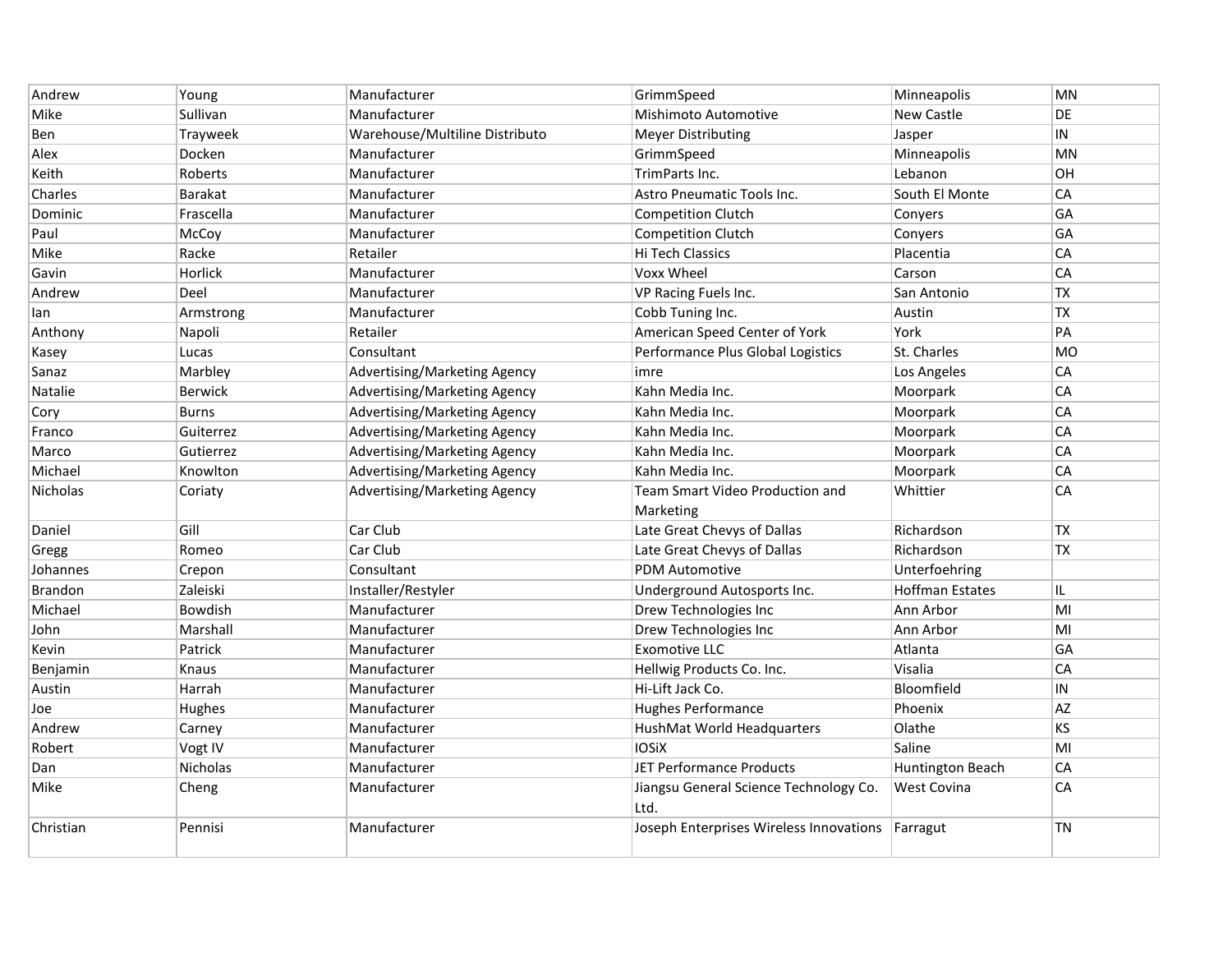| Caitlin  | Justice       | Manufacturer                    | Justice Brothers Inc.                  | Duarte           | CA        |
|----------|---------------|---------------------------------|----------------------------------------|------------------|-----------|
| Steven   | Dubois        | Manufacturer                    | K&N Engineering Inc.                   | Riverside        | CA        |
| Kasey    | Sutherland    | Manufacturer                    | Kelderman Manufacturing Inc.           | Oskaloosa        | IA        |
| Scott    | <b>Weiss</b>  | Manufacturer                    | Konig American                         | Plainview        | <b>NY</b> |
| Sean     | Lewis         | Manufacturer                    | Plastex Plastic Repair Kits            | Reno             | <b>NV</b> |
| Kirstin  | <b>Backes</b> | Manufacturer                    | <b>SCT Performance LLC</b>             | Moscow           | <b>TN</b> |
| Cody     | Crandall      | Manufacturer                    | The Oil Analysis Lab Inc.              | Spokane          | <b>WA</b> |
| Olivia   | Tanson        | Manufacturer                    | <b>Torco International Corp</b>        | Ontario          | CA        |
| A. J.    | Kuck          | Manufacturer                    | Transfer Flow Inc.                     | Chico            | СA        |
| Nick     | McLananan     | Manufacturer                    | US Speedo                              | Flint            | MI        |
| Timothy  | Kawasaki      | Manufacturer                    | <b>Wheel Vintiques</b>                 | City Of Industry | CA        |
| Drew     | Dayton        | Manufacturer                    | Yokohama Tire Corp.                    | Santa Ana        | CA        |
| Carter   | Reed          | Manufacturer                    | Zone Off Road Products                 | Coldwater        | MI        |
| Lindsay  | Hubley        | Promoter                        | Lodestone Events                       | Indianapolis     | IN        |
| Aron     | Martin        | Restorer                        | Johnny's Auto Trim & Rod Shop          | Alamosa          | CO        |
| Johnny   | Martin        | Restorer                        | Johnny's Auto Trim & Rod Shop          | Alamosa          | CO        |
| Ryan     | Martin        | Restorer                        | Johnny's Auto Trim & Rod Shop          | Alamosa          | CO        |
| Sean     | Segal         | Retailer                        | DSG Performance Inc.                   | Lachine          | QC        |
| Heather  | Carlton       | Retailer                        | Geotab Inc.                            | Oakville         | ON        |
| Mickey   | Djuricic      | Retailer                        | Geotab Inc.                            | Oakville         | ON        |
| Maria    | Sotra         | Retailer                        | Geotab Inc.                            | Oakville         | ON        |
| Justin   | Mahaffey      | Retailer                        | Hillbank Motor Corp. / Superformance   | Irvine           | CA        |
| Patrick  | Widner        | Retailer                        | Iron Mountain Performance              | Cle Elum         | <b>WA</b> |
| Juan     | Chavez        | Retailer                        | <b>JMC Equipment LLC</b>               | Bohemia          | <b>NY</b> |
| Rodell   | Jelleberg     | Retailer                        | <b>Ultimate Transportation</b>         | Fargo            | <b>ND</b> |
| Raul     | Garcia        | Sole Exclusive Distributor      | Sumitomo Rubber North America Inc.     | Rancho Cucamonga | CA        |
| Bruce    | Schumacher    | <b>Street Rod Dealer</b>        | <b>Vintage Fabrication LLC</b>         | Independence     | <b>MO</b> |
| Justin   | Flanagan      | Trade School/University/Colleg  | University of Northwestern Ohio        | Lima             | OН        |
| Alea     | Espaniola     | <b>Truck Accessory Retailer</b> | Hawaii Campers                         | Hilo             | HI        |
| Laura    | Conrad        | Vehicle Assembler               | Mitsubishi Motor Sales of America Inc. | Franklin         | ΤN        |
| Carlos   | Trevino       | Vehicle Assembler               | Toyota Motor Sales USA.                | Glen Burnie      | <b>MD</b> |
| Patti    | Marks         | Warehouse/Multiline Distributo  | Keystone Automotive Operations Inc.    | Exeter           | PA        |
| Chris    | Candido       | Warehouse/Multiline Distributo  | Turn 14 Distribution Inc.              | Horsham          | PA        |
| Jonathan | Pulli         | Warehouse/Multiline Distributo  | Turn 14 Distribution Inc.              | Horsham          | PA        |
| Andrew   | Hisey         | <b>Branch Office</b>            | <b>Cragar Wheels</b>                   | Medina           | OН        |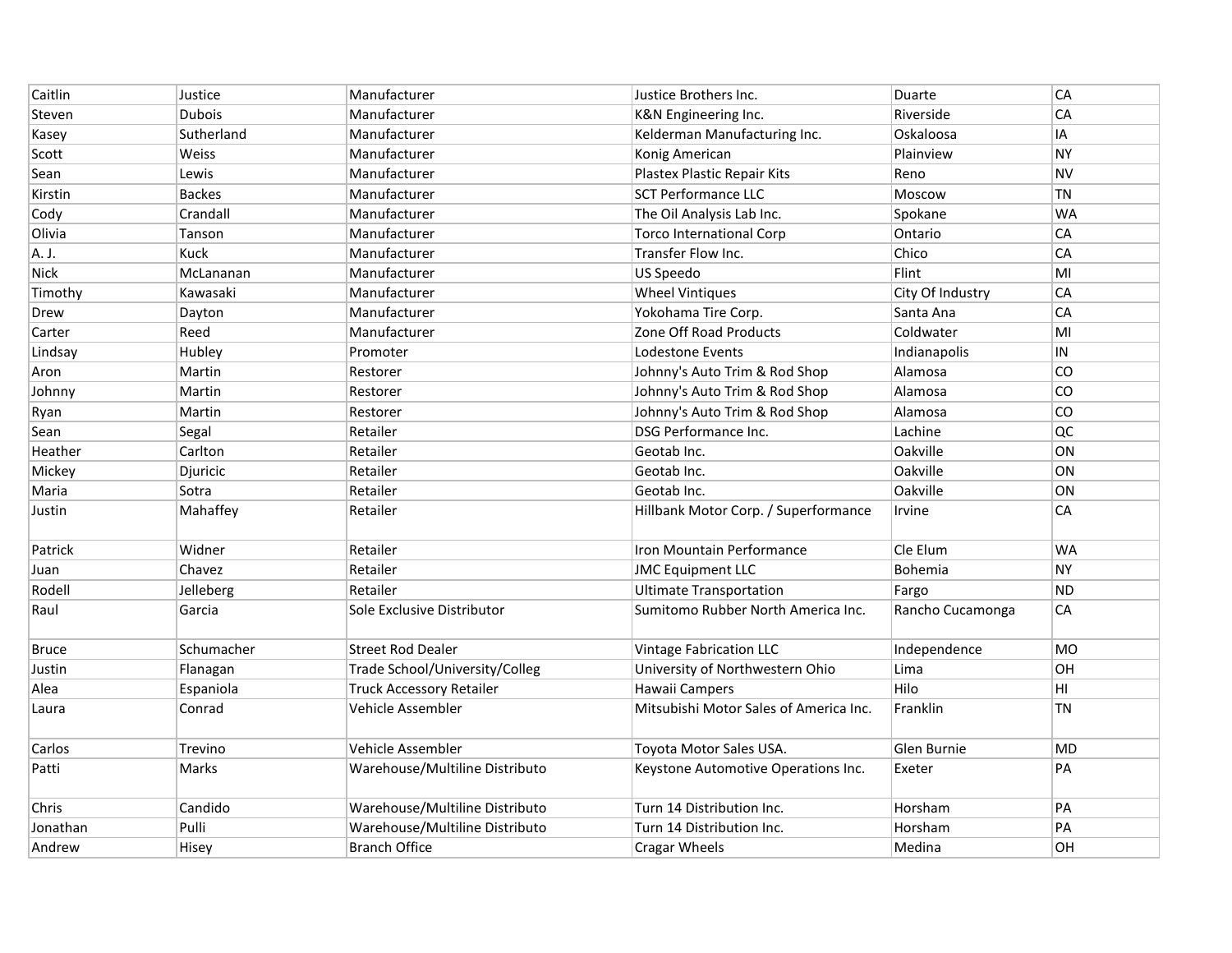| Laurel          | <b>Brown</b>      | <b>Branch Office</b>         | Extang                                 | Ann Arbor           | MI           |
|-----------------|-------------------|------------------------------|----------------------------------------|---------------------|--------------|
| Emily           | Leonard           | <b>Branch Office</b>         | Keystone Automotive Operations-CA      | Eastvale            | CA           |
|                 |                   |                              | (Corona)                               |                     |              |
| Monika          | <b>Banaitis</b>   | <b>Branch Office</b>         | Keystone Automotive Operations-        | York                | ON           |
|                 |                   |                              | Canada (Mississauga, Ont)              |                     |              |
| Jay             | Webb              | <b>Branch Office</b>         | Keystone Automotive Operations-NC      | Greensboro          | NC           |
| Ashley          | Glover            | <b>Branch Office</b>         | Truckers Toy Store-NC (Wilson)         | Wilson              | NC.          |
| Chuck           | Downing           | <b>Branch Office</b>         | UnderCover, Truck Bed Covers           | Rogersville         | <b>MO</b>    |
| Daniel          | Youngblade        | Advertising/Marketing Agency | DCi (Direct Communications)            | Wilsonville         | 0R           |
| Jonathan        | Mill              | Consultant                   | Keyway Innovations                     | Murrieta            | CA           |
| Jason           | <b>Braun</b>      | Consultant                   | <b>Meyer Management Group</b>          | Jasper              | ${\sf IN}$   |
| Luke            | Farley            | Consultant                   | The Wrap Connection                    | Castle Rock         | CO           |
| lan             | Worrall           | Installer/Restyler           | <b>Creative Car-Tunes LLC</b>          | Lemoyne             | PA           |
| <b>Achilles</b> | <b>Thomas</b>     | Installer/Restyler           | Low Budget Racing                      | <b>Brooksville</b>  | FL.          |
| Chris           | Wilson            | Installer/Restyler           | <b>MRT Direct</b>                      | Plymouth            | MI           |
| John            | Rosanbalm         | Installer/Restyler           | <b>RMT Overland</b>                    | Fort Collins        | CO           |
| Kathryn         | Reinhardt         | Manufacturer                 | 4WP Factory                            | Compton             | CA           |
| Sean            | Benjamin          | Manufacturer                 | <b>Accel Performance Group</b>         | Independence        | OН           |
| Kimber          | <b>Biniak</b>     | Manufacturer                 | <b>Accel Performance Group</b>         | Independence        | OН           |
| Daniel          | Panaia            | Manufacturer                 | <b>Accel Performance Group</b>         | Independence        | OН           |
| Rory            | Connell           | Manufacturer                 | <b>Advanced Accessory Concepts LLC</b> | Temecula            | CA           |
| Michael         | Mckaig            | Manufacturer                 | Advanced Clutch Technology Inc.        | Lancaster           | CA           |
| Daniel          | Starksen          | Manufacturer                 | Advanced Clutch Technology Inc.        | Lancaster           | CA           |
| Amanda          | Matusek           | Manufacturer                 | Aeromotive Inc.                        | Lenexa              | KS           |
| Tara            | Mills             | Manufacturer                 | Agri-Cover Inc.                        | Jamestown           | <b>ND</b>    |
| Marco Ivan      | Ramirez Hernandez | Manufacturer                 | Air Design S.A. De C.V.                | Col. Xocoyahualco   | TlaInepantle |
| Wade            | Cobb              | Manufacturer                 | Air Lift Co.                           | Lansing             | MI           |
| Igor            | Dorojinski        | Manufacturer                 | Armada Engineering                     | Chatsworth          | CA           |
| Elliot          | Pollock           | Manufacturer                 | Armada Engineering                     | Chatsworth          | CA           |
| Artie           | Nuttall           | Manufacturer                 | <b>Artec Industries</b>                | North Salt Lake     | UT           |
| Justin          | Devlin            | Manufacturer                 | Auto Meter Products Inc.               | Sycamore            | IL.          |
| Ken             | Dykyj             | Manufacturer                 | Auto Meter Products Inc.               | Sycamore            | IL.          |
| Mike            | Lovro             | Manufacturer                 | Auto Meter Products Inc.               | Sycamore            | IL.          |
| David           | <b>Travis</b>     | Manufacturer                 | B Rod or Custom Inc.                   | Knoxville           | <b>TN</b>    |
| Jamie           | Temple            | Manufacturer                 | Backbone Industries Inc.               | Kent                | <b>WA</b>    |
| <b>BJ</b>       | Elmore            | Manufacturer                 | Bed Wood & Parts LLC                   | <b>HOPKINSVILLE</b> | KY           |
| Kelli           | Mallicote         | Manufacturer                 | <b>Bodyguard Truck Accessories</b>     | Paris               | ТX           |
| Austin          | George            | Manufacturer                 | <b>Bully Dog Technologies</b>          | Pocatello           | ID           |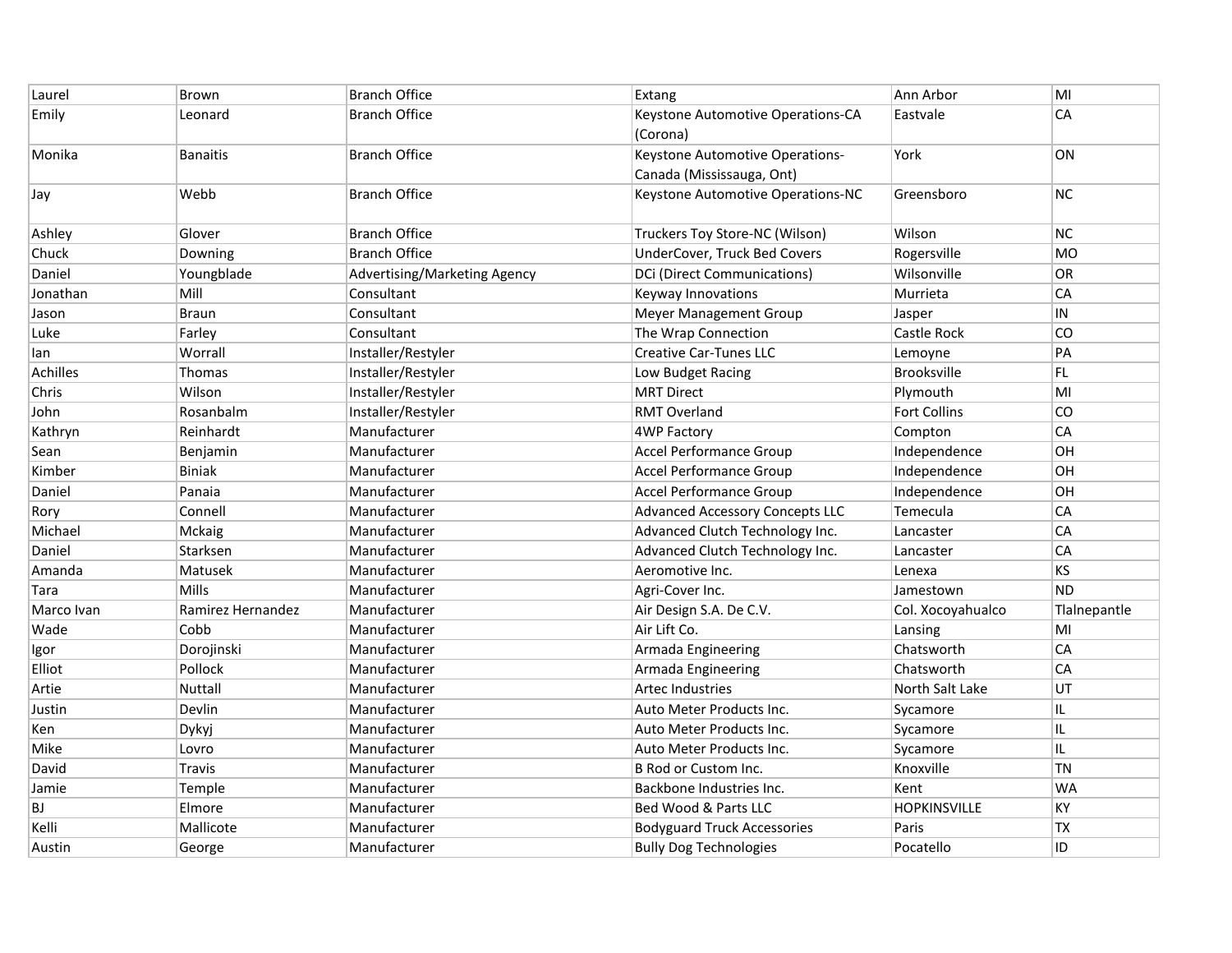| Justin        | McCarthy      | Manufacturer              | <b>Bully Dog Technologies</b>          | American Fls.        | ID         |
|---------------|---------------|---------------------------|----------------------------------------|----------------------|------------|
| Jerid         | Suchy         | Manufacturer              | <b>Bully Dog Technologies</b>          | Pocatello            | ID         |
| Pete          | Callaway      | Manufacturer              | <b>Callaway Cars</b>                   | Santa Ana            | CA         |
| Gabe          | <b>Flores</b> | Manufacturer              | Classic Industries/OER                 | Huntington Beach     | CA         |
| Devin         | Butterbrodt   | Manufacturer              | Classic Instruments Inc.               | <b>Boyne City</b>    | MI         |
| Adam          | Friedrich     | Manufacturer              | Classic Instruments Inc.               | <b>Boyne City</b>    | MI         |
| Haili         | Friedrich     | Manufacturer              | Classic Instruments Inc.               | <b>Boyne City</b>    | MI         |
| Lindsey       | Reynolds      | Manufacturer              | Classic Instruments Inc.               | <b>Boyne City</b>    | MI         |
| Melissa       | Dennis        | Manufacturer              | <b>Competition Clutch</b>              | Conyers              | GA         |
| Greg          | Karpe         | Manufacturer              | Dakota Digital Inc.                    | <b>Sioux Falls</b>   | <b>SD</b>  |
| Paul          | McCain        | Manufacturer              | Diode Dynamics LLC                     | <b>Saint Charles</b> | <b>MO</b>  |
| Christopher   | Ryan          | Manufacturer              | <b>Edelbrock Group</b>                 | Memphis              | <b>TN</b>  |
| Shawn         | Bell          | Manufacturer              | <b>MagnaFlow Exhaust Products</b>      | Oceanside            | CA         |
| Jesse         | Rohr          | Manufacturer              | MBRP Ltd.                              | Huntsville           | ON         |
| Matthew       | Young         | Manufacturer              | <b>MechMan Alternators</b>             | Knoxville            | <b>TN</b>  |
| <b>Blake</b>  | Warner        | Manufacturer              | Mickey Thompson Performance Tires &    | Lake Elsinore        | CA         |
|               |               |                           | Wheels                                 |                      |            |
| Harry         | Kong          | Manufacturer              | Nitto Tire U.S.A. Inc.                 | Cypress              | CA         |
| Kaeng         | Vallasiri     | Manufacturer              | Nitto Tire U.S.A. Inc.                 | Cypress              | CA         |
| Evan          | Keck          | Manufacturer              | Roll N Lock Corp.                      | Pompano Beach        | FL         |
| Dale          | Schwartz      | Manufacturer              | Schwartz Performance Inc.              | Woodstock            | IL         |
| Michael       | Ardoin        | Manufacturer              | <b>Skyjacker Suspensions</b>           | <b>West Monroe</b>   | LA         |
| <b>Brandy</b> | Morrow        | Manufacturer              | Spectre Performance                    | Riverside            | CA         |
| Frankie       | Aguilar       | Manufacturer              | <b>Star Shield Solutions LLC</b>       | Ontario              | CA         |
| Monique       | Moronez       | Manufacturer              | <b>Star Shield Solutions LLC</b>       | Ontario              | CA         |
| Yujin         | Anderson      | Manufacturer              | Steamericas Inc.                       | Inglewood            | CA         |
| Kyle          | Millen        | Manufacturer              | Steve Millen Sportparts Inc            | Costa Mesa           | CA         |
| Sandy         | Luo           | Manufacturer              | Stonkam Co Ltd.                        | Guangzhou            |            |
| Alex          | Arias         | Manufacturer              | Truck Hero: OMIX-ADA, Rugged Ridge,    | Suwanee              | GA         |
|               |               |                           | SuperLift                              |                      |            |
| Joshua        | Densmore      | Manufacturer              | Truck Hero: OMIX-ADA, Rugged Ridge,    | Suwanee              | GA         |
|               |               |                           | SuperLift                              |                      |            |
| Chris         | Brenderland   | Mfrs. Rep Firm, 3 or less | Midwest Marketing & Sales              | Ankeny               | IA         |
| Charles       | Grospitch     | Mfrs. Rep Firm, 4 or more | Bowdoin Marketing Inc.                 | Elkhart              | ${\sf IN}$ |
| Thom          | Bernheisel    | Mfrs. Rep Firm, 4 or more | <b>Considine Sales &amp; Marketing</b> | Highland             | MI         |
| Adam          | Brown         | Mfrs. Rep Firm, 4 or more | Kunzman & Associates                   | <b>Walled Lake</b>   | MI         |
| Jon           | Kunzman       | Mfrs. Rep Firm, 4 or more | Kunzman & Associates                   | <b>Walled Lake</b>   | MI         |
| Gunnar        | Smith         | Mfrs. Rep Firm, 4 or more | R&R Marketing Consultants Inc.         | Kansas City          | <b>MO</b>  |
| Ken           | Appell        | Promoter                  | Carlisle Events                        | Carlisle             | PA         |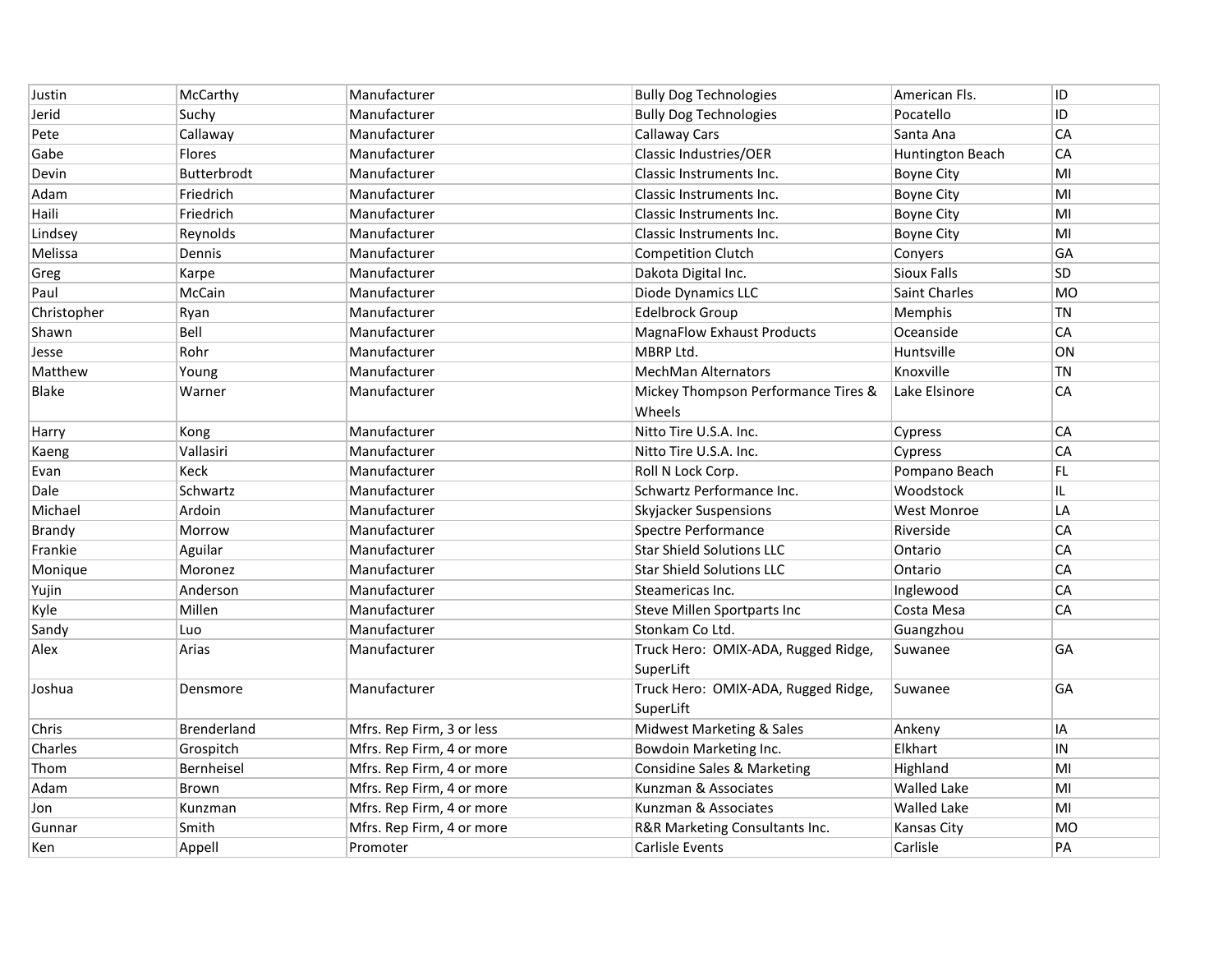| <b>Brad</b>    | Cannon         | Promoter                        | Southern California Drag Racing | Wrightwood             | CA         |
|----------------|----------------|---------------------------------|---------------------------------|------------------------|------------|
|                |                |                                 | Association                     |                        |            |
| Heather        | Erickson       | Publisher/Media                 | <b>Endeavor Business Media</b>  | Santa Monica           | CA         |
| Jason          | Mulligan       | Publisher/Media                 | Engaged Media Inc.              | Durham                 | NC         |
| Bryan          | Fonseca        | Publisher/Media                 | MotorTrend Group                | El Segundo             | CA         |
| Greg           | Acosta         | Publisher/Media                 | NMRA / NMCA (ProMedia LLC)      | Santa Ana              | CA         |
| Tom            | <b>Bobolts</b> | Publisher/Media                 | Power Automedia                 | Murrieta               | CA         |
| Patricia       | Kaowthumrong   | Publisher/Media                 | THE SHOP Magazine               | Westminster            | CO         |
| <b>Nick</b>    | Nance          | Restorer                        | D&P Classic Chevy               | <b>Fountain Valley</b> | CA         |
| Phyllis        | Peter          | Retailer                        | Stang-Aholics LLC               | Terra Bella            | CA         |
| Scott          | Kopecky        | Service                         | <b>SLK Endeavors</b>            | San Antonio            | <b>TX</b>  |
| Vanessa        | <b>Tagle</b>   | Sole Exclusive Distributor      | Autotrickz                      | Atwood                 | CA         |
| Cameron        | Coker          | Sole Exclusive Distributor      | Coker Tire Co Inc.              | Chattanooga            | <b>TN</b>  |
| Ben            | Bontrager      | Sole Exclusive Distributor      | MITO Corp.                      | Elkhart                | IN         |
| Joe            | Batchik        | Trade School/University/Colleg  | Northwood University            | Midland                | MI         |
| JC             | Bleibtrey      | Trade School/University/Colleg  | Northwood University            | Midland                | MI         |
| Joseph         | Boyce          | Trade School/University/Colleg  | Northwood University            | Midland                | MI         |
| Ethan          | <b>Bregger</b> | Trade School/University/Colleg  | Northwood University            | Glendale               | AZ         |
| Jason          | Freeman        | Trade School/University/Colleg  | Northwood University            | Midland                | MI         |
| Grucz          | Kyle           | Trade School/University/Colleg  | Northwood University            | Midland                | MI         |
| <b>Bret</b>    | Martell        | Trade School/University/Colleg  | Northwood University            | Midland                | MI         |
| Allison        | Piper          | Trade School/University/Colleg  | Northwood University            | Midland                | MI         |
| <b>Brandon</b> | Postema        | Trade School/University/Colleg  | Northwood University            | Midland                | MI         |
| Jake           | Pruett         | Trade School/University/Colleg  | Northwood University            | Midland                | MI         |
| Kelli          | Rebant         | Trade School/University/Colleg  | Northwood University            | Midland                | MI         |
| Lindsay        | Seigel         | Trade School/University/Colleg  | Northwood University            | Midland                | MI         |
| Mitch          | Walker         | Trade School/University/Colleg  | Northwood University            | Midland                | MI         |
| Eve            | Zafiropoulo    | <b>Truck Accessory Retailer</b> | Cap World Inc.                  | Melrose                | MA         |
| Tyler          | Lucas          | <b>Truck Accessory Retailer</b> | <b>Diesel Power Products</b>    | Spokane Valley         | <b>WA</b>  |
| Rebeca         | Olavarrieta    | <b>Truck Accessory Retailer</b> | Roco 4x4/Roco Performance       | Doral                  | FL         |
| Steve          | Alles          | Warehouse/Multiline Distributo  | <b>Meyer Distributing</b>       | Jasper                 | $\sf IN$   |
| Jeff           | <b>Braun</b>   | Warehouse/Multiline Distributo  | <b>Meyer Distributing</b>       | Jasper                 | IN         |
| Dustin         | Freson         | Warehouse/Multiline Distributo  | <b>Meyer Distributing</b>       | Jasper                 | IN         |
| Adam           | Freyberger     | Warehouse/Multiline Distributo  | <b>Meyer Distributing</b>       | Jasper                 | ${\sf IN}$ |
| Collin         | Gentry         | Warehouse/Multiline Distributo  | <b>Meyer Distributing</b>       | Jasper                 | $\sf IN$   |
| Jason          | Hagen          | Warehouse/Multiline Distributo  | <b>Meyer Distributing</b>       | Jasper                 | IN         |
| Cole           | Harris         | Warehouse/Multiline Distributo  | <b>Meyer Distributing</b>       | Jasper                 | IN         |
| Scott          | Hohler         | Warehouse/Multiline Distributo  | <b>Meyer Distributing</b>       | Jasper                 | IN         |
| Clint          | Hopf           | Warehouse/Multiline Distributo  | <b>Meyer Distributing</b>       | Jasper                 | IN         |